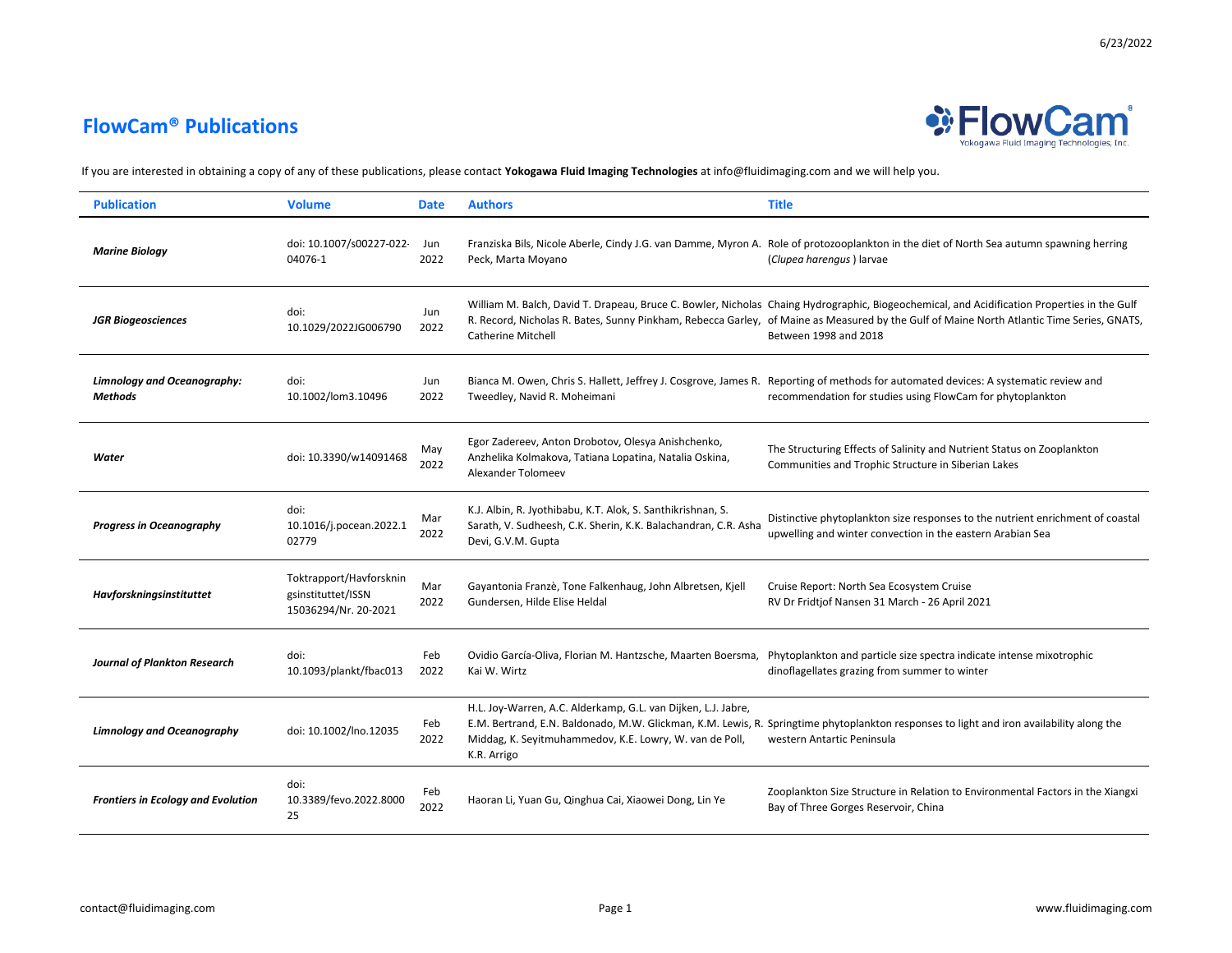

| <b>Publication</b>                       | <b>Volume</b>                                     | <b>Date</b> | <b>Authors</b>                                                                                                                                                                                                       | <b>Title</b>                                                                                                                                                          |
|------------------------------------------|---------------------------------------------------|-------------|----------------------------------------------------------------------------------------------------------------------------------------------------------------------------------------------------------------------|-----------------------------------------------------------------------------------------------------------------------------------------------------------------------|
| Earth System Science Data                | doi: 10.5194.essd.2021-<br>466                    | Feb<br>2022 | A. Castagna, L.A. Martínez, M. Bogorad, I. Daveloose, R.<br>Dogliotti, D. Doxaran, K. Ruddick, W. Vyverman, K. Sabbe                                                                                                 | Dassevile, H. Dierssen, M. Beck, J. Martelmans, H. Lavigne, A. Optical and biogeochemical properties of Belgian inland and coastal waters                             |
| <b>Marine Pollution Bulletin</b>         | doi:<br>10.1016/j.marpolbul.202<br>2.113394       | Feb<br>2022 | Ayaz Ahmed, Turki Al-Said, Rakhesh Madhusoodhanan, S.<br>Wajih A. Naqvi, Amit Sarkar, Loreta Fernandes, Fathima<br>Thuslim, Waleed Al-Zakri, Faiza Al-Yamani                                                         | Environmental impact of a series of flash flood events on a hypersaline<br>subtropical system in the Northwestern Arabian Gulf                                        |
| <b>Aquatic Ecology</b>                   | doi: 10.1007/s10452-021<br>09941-7                | Jan<br>2022 | E.S. Zadereev, T.S. Lopatina, S.D. Ovchinnikov, N.A. Oskina,<br>A.V. Drobotov, A.P. Tolomeev                                                                                                                         | The effect of salinity on the grazing rate and survival of Daphnia magna<br>females adapted to different salinities                                                   |
| <b>Science of the Total Environment</b>  | doi:<br>10.1016/j.scitotenv.2022<br>.153077       | Jan<br>2022 | Anja Bunge, Vincent Lugert, Melissa McClure, Ulrike<br>Kammann, Reinhold Hanel, Jorn P. Scharsack                                                                                                                    | Less impact than suspected: Dietary exposure of three-spined sticklebacks to<br>microplastic fibers does not affect their body condition and immune<br>parameters     |
| <b>Journal of Applied Remote Sensing</b> | doi:<br>10.1117/1.JRS.16.01200<br>4               | Jan<br>2022 | Xinyue He, Chao Chen, Zili Zhang, Haiyan Hu, Anhui Tan,<br>Zhiyuan Xing                                                                                                                                              | Temporal and spatial characteristics of harmful algae blooms in the offshore<br>waters, China during 1990 to 2019                                                     |
| Oceanography                             | doi:<br>10.5670/oceanog.2021.s<br>upplement.02-09 | Dec<br>2021 | Pascal I. Hablützel, Isabelle Rombouts, Nick Dillen, Rune<br>Lagaisse, Jonas Mortelmans, Anouk Ollevier, Michiel Perneel,<br>Klaas Deneudt                                                                           | Exploring New Technologies for Plankton Observations and Monitoring of<br>Ocean Health                                                                                |
| Foods                                    | doi:<br>10.3390/foods11010084                     | Dec<br>2021 | J. Rodríguez-Herrera, A. G. Cabado, G. Bodelón, S. C. Cunha,<br>V. Pinto, J. O. Fernandes, J. Lago, S. Muñoz, I. Pastoriza-<br>Santos, P. Sousa, L. Gonçalves, M. López-Cabo, J. Pérez-Juste,<br>J. Santos, G. Minas | Methodological Approaches for Monitoring Five Major Food Safety Hazards<br>Affecting Food Production in the Galicia-Northern Portugal Euroregion                      |
| <b>Biogeosciences</b>                    | doi: 10.5194/bg-18-6423-<br>2021                  | Dec<br>2021 | Yuan Dong, Qian P. Li, Zhengchao Wu, Yiping Shuai, Zijia Liu,<br>Zaiming Ge, Weiwen Zhou, Yinchao Chen                                                                                                               | Biophysical controls on seasonal changes in the structure, growth, and grazing<br>of the size-fractionated phytoplankton community in the northern South China<br>Sea |
| <b>Ecological Indicators</b>             | doi:<br>10.1016/j.ecolind.2021.1<br>08442         | Dec<br>2021 | Husein Almuhtaram, Faith A. Kibuye, Suraj Ajjampur, Caitlin<br>C. Wert, Arash Zamyadi                                                                                                                                | M. Glover, Ron Hofmann, Virginie Gaget, Christine Owen, Eric State of knowledge on early warning tools for cyanobacteria detection                                    |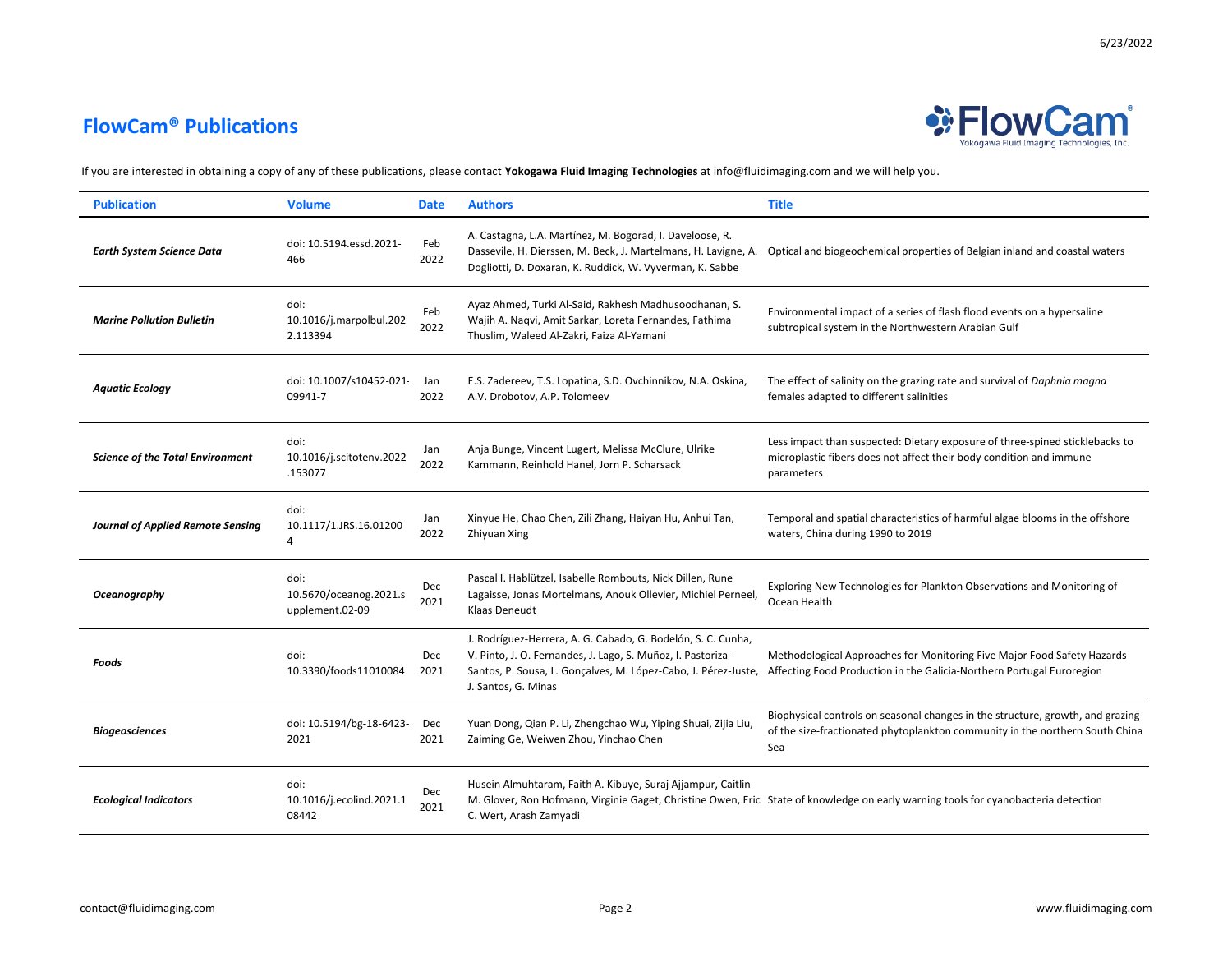

| <b>Publication</b>                                                                                         | <b>Volume</b>                             | <b>Date</b> | <b>Authors</b>                                                                                                                                                                   | <b>Title</b>                                                                                                                                        |
|------------------------------------------------------------------------------------------------------------|-------------------------------------------|-------------|----------------------------------------------------------------------------------------------------------------------------------------------------------------------------------|-----------------------------------------------------------------------------------------------------------------------------------------------------|
| <b>Journal of Applied Phycology</b>                                                                        | doi: 10.1007/s10811-021<br>02651-5        | Nov<br>2021 | Danielle Bansfield, Kristian Spilling, Anna Mikola, Jonna<br>Piiparinen                                                                                                          | Bioflocculation of Euglena gracilis via direct application of fungal filaments: a<br>rapid harvesting method                                        |
| <b>Journal of Marine Systems</b>                                                                           | doi:<br>10.1016/j.jmarsys.2021.<br>103652 | Oct<br>2021 | Iria Sala, Marina Bolado-Penagos, Ana Bartual, Miguel Bruno,<br>Carlos M. García, Àngel López-Urrutia, Cristina González-<br>García, Fidel Echevarría                            | a Lagrangian approach to the Atlantic Jet entering the Mediterranean Sea:<br>Physical and biogeochemical characterization                           |
| <b>Proceedings of the National Academy</b><br>of Sciences of the United States of<br><b>America (PNAS)</b> | doi:<br>10.1073/pnas.21048631<br>18       | Oct<br>2021 | Daniel J. Wieczynski, Pranav Singla, Adrian Doan, Alexandra<br>Singleton, Ze-Yi Han, Samantha Votzke, Andrea Yammine,<br>Jean P. Gibert                                          | Linking species traits and demography to explain complex temperature<br>responses across levels of organization                                     |
| <b>Aquatic Toxicology</b>                                                                                  | doi:<br>10.1016/j.aquatox.2021.<br>105973 | Sep<br>2021 | Ignacio J. Melero-Jiménez, Elena Bañares-España, Andreas<br>Reul, Antonio Flores-Moya, María J. García Sánchez                                                                   | Detection of the maximum resistance to the herbicides diuron and glyphosate,<br>and evaluation of its phenotypic cost, in freshwater phytoplankton  |
| <b>Environmental Pollution</b>                                                                             | doi:<br>10.1016/j.envpol.2021.1<br>17938  | Aug<br>2021 | M.N. Müller, G.T. Yogui, A.O. Gálvez, L.G. de Sales Jannuzzi,<br>J.F. de Souza Filho, M. de Jesus Flores Montes, P.A.M. de<br>Castro Melo, S. Neumann-Leitão, E. Zanardi-Lamardo | Cellular accumulation of crude oil compounds reduces the competitive fitness<br>of the coral symbiont Symbiodinium glynnii                          |
| <b>Lake and Reservoir Management</b>                                                                       | doi:<br>10.1080/10402381.2021<br>.1961176 | Aug<br>2021 | Whitney Hassett, Julie Zimmerman, Gretchen Rollwagen-<br>Bollens, Stephen Bollens & Timothy D. Counihan                                                                          | An experimental evaluation of the efficacy of imaging flow cytometry<br>(FlowCam) for detecting invasive Dreissened and Corbiculid bivalve veligers |
| <b>Scientific Reports</b>                                                                                  | doi: 10.1038/s41598-021-<br>95223-z       | Aug<br>2021 | Dmitry V. Malashenkov, Veronika Dashkova, Kymbat<br>Zhakupova, Ivan A. Vorobjev, Natasha S. Barteneva                                                                            | Comparative analysis of freshwater phytoplankton communities in two lakes of<br>Burabay National Park using morphological and molecular approaches  |
| <b>Woods Hole Open Access Server</b>                                                                       | doi:<br>10.1575/1912/27377                | Jul<br>2021 | A. Neeley, S. Beaulieu, C. Proctor, I. Centinić, J. Futrelle, I.S.<br>Ramos, H. Sosik, E. Devred, L. Karp-Boss, M. Picheral, N.<br>Poulton, C. Roesler, A. Shepherd              | Standards and practices for reporting plankton and other particle observations<br>from images: Technical Manual                                     |
| <b>Limnology and Oceanography</b>                                                                          | doi: 10.1002/lno.11896                    | Jul<br>2021 | Raphael Gollnisch, Teodor Alling, Maria Stockenreiter, Dag<br>Ahrén, Magdalena Grabowska, Karin Rengefors                                                                        | Calcium and pH interaction limits bloom formation and expansion of a nuisance<br>microalga                                                          |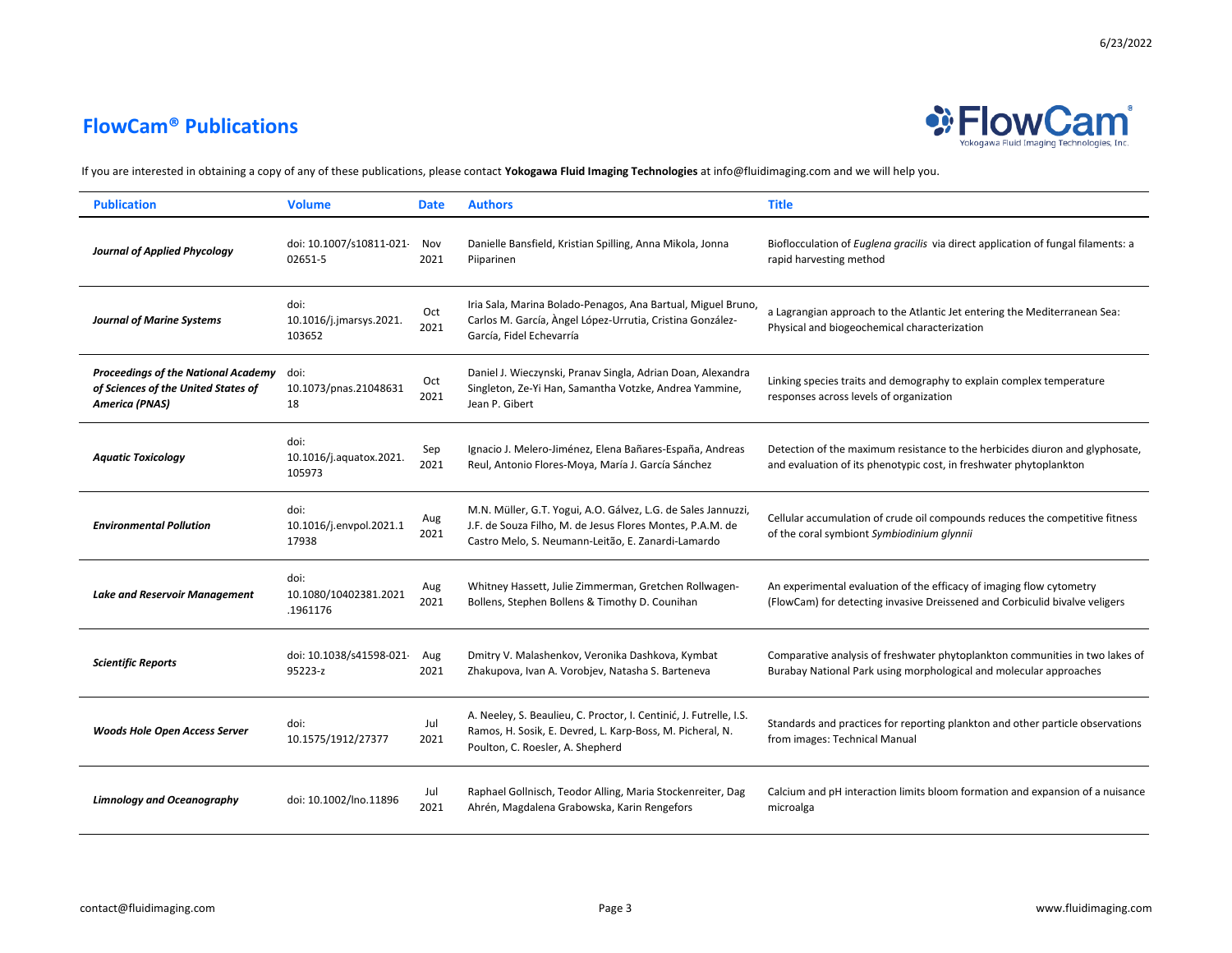

| <b>Publication</b>                                         | <b>Volume</b>                            | <b>Date</b> | <b>Authors</b>                                                                                                                                                                               | <b>Title</b>                                                                                                                                                                                                   |
|------------------------------------------------------------|------------------------------------------|-------------|----------------------------------------------------------------------------------------------------------------------------------------------------------------------------------------------|----------------------------------------------------------------------------------------------------------------------------------------------------------------------------------------------------------------|
| Limnology and Oceanography Letters doi: 10.1002/lol2.10197 |                                          | May<br>2021 | Tamara J. Layden, Colin T. Kremer, Delaney L. Brubaker,<br>Maeve A. Kolk, Jessica V. Trout-Haney, David A. Vasseur                                                                           | Thermal acclimation influences the growth and toxin production of freshwater<br>cyanobacteria                                                                                                                  |
| <b>Scientific Reports</b>                                  | doi: 10.1038/s41598-021<br>88661-2       | May<br>2021 | Y. Mirasbekov, A. Zhumakhanova, A. Zhantuyakova, K.<br>Sarkytbayev, D.V. Malashenkov, A. Baishulakova, V.<br>Dashkova, T.A. Davidson, I.A. Vorobjev, E. Jeppesen, N.S.<br>Barteneva          | Semi-automated classification of colonial Microcystis by FlowCam imaging flow<br>cytometry in mesocosm experiment reveals high heterogeneity during seasonal<br>bloom                                          |
| <b>Oceanologia</b>                                         | doi:<br>10.1016/j.oceano.2021.0<br>3.005 | Apr<br>2021 | Arunpandi Nagarathinam, Jyothibabu Retnamma, Jagadeesan<br>Loganathan, Parthasarathi Singaram, Savitha Mohanan, Albin<br>Konnakkamannil Jose, Pandiyarajan Rethinam Subramanian              | Implications of an extensive salt water barrage on the distribution of black clam<br>in a tropical estuarine system, Southwest coast of India                                                                  |
| <b>Algal Research</b>                                      | doi:<br>10.1016/j.alga.2021.102<br>256   | Mar<br>2021 | P. Otálora, J.L. Guzmán, F.G. Acién, M. Berenguel, A. Reul                                                                                                                                   | Microalgae classification based on machine learning techniques                                                                                                                                                 |
| <b>Journal of Plankton Research</b>                        | doi:<br>10.1093/plankt/fbab017           | Mar<br>2021 | Jesús de-los-Ríos-Mérida, Francisco Guerrero, Salvador Arijo,<br>María Muñoz, Inmaculada Álvarez-Manzaneda, Jorge García-<br>Márquez, Begoña Bautista, Manuel Rendón-Martos, Andreas<br>Reul | Wastewater Discharge through a Stream into a Mediterranean Ramsar<br>Wetland: Evaluation and Proposal of a Nature-Based Treatment System                                                                       |
| <b>Journal of Plankton Research</b>                        | doi:<br>10.1093/plankt/fbab017           | Mar<br>2021 | Katie E. Marshall, Kathryn M. Anderson, Norah E. M. Brown,<br>James K. Dytnerski, Kelsey L. Flynn, Joey R. Bernhardt,<br>Harley                                                              | Whole-organism responses to constant temperatures do not predict responses<br>Cassandra A. Konecny, Helen Gurney-Smith, Christopher D. G. to variable temperatures in the ecosystem engineer Mytilus trossulus |
| Journal of Siberian Federal University                     | doi: 10.17516/1997-<br>1389-0338         | Feb<br>2021 | Egor S. Zadereev, Anton V. Drobotov, Tatiana S. Lopatina,<br>Svyatoslav D. Ovchinnikov, Alexander P. Tolomeev                                                                                | Comparison of Rapid Methods Used to Determine the Concentration, Size<br>Structure and Species Composition of Algae                                                                                            |
| <b>Journal of Plankton Research</b>                        | doi:<br>10.1093/plankt/fbab017           | Feb<br>2021 | Thomas Weisse, Dunja Lukic, Xiaoteng Lu                                                                                                                                                      | Container volume may affect growth rates of ciliates and clearance rates of<br>their microcrustacean predators in microcosm experiments                                                                        |
| <b>Oceanologia</b>                                         | doi:<br>10.1016/j.oceano.2021.0<br>2.003 | Feb<br>2021 | Chinnadurai Karnan, Jyothibabu Retnamma, Nagarathinam<br>Arunpandi, N. Pandiyarajan, Rethinam Subramanian,<br>Parthasarathi Singaram, Santhikrishnan Shoba                                   | Microplankton size structure induced by a warm-core eddy in the western Bay<br>of Bengal: Role of Trichodesmium abundance                                                                                      |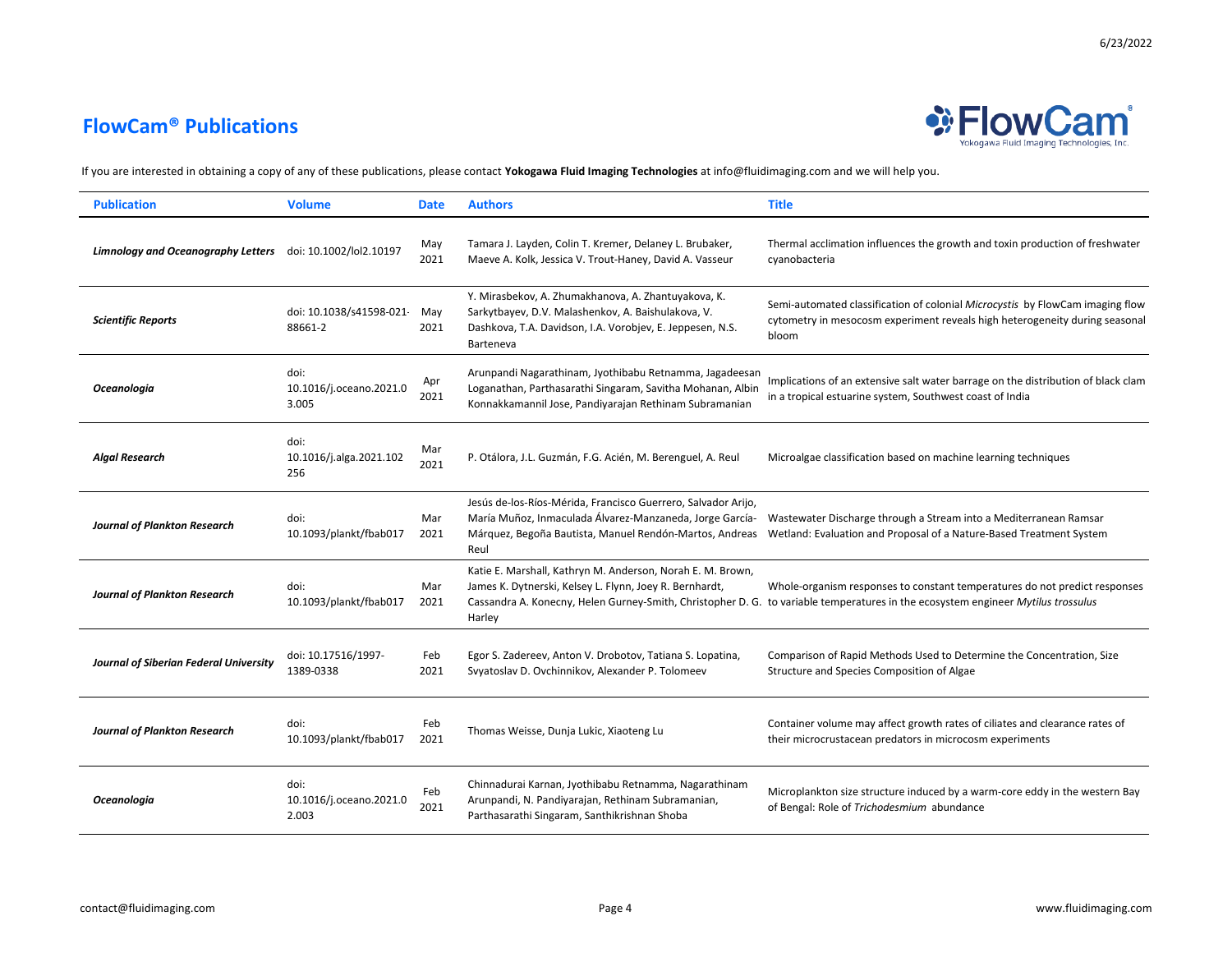## **FlowCam® Publications**



6/23/2022

| <b>Publication</b>                                                                                          | <b>Volume</b>                               | <b>Date</b> | <b>Authors</b>                                                                                                                                                           | <b>Title</b>                                                                                                                           |
|-------------------------------------------------------------------------------------------------------------|---------------------------------------------|-------------|--------------------------------------------------------------------------------------------------------------------------------------------------------------------------|----------------------------------------------------------------------------------------------------------------------------------------|
| <b>Marine Pollution Bulletin</b>                                                                            | doi:<br>10.1016/j.marpolbul.202<br>1.112074 | Feb<br>2021 | Antonietta Quigg, Michael Parsons, Sibel Bargu, Koray Ozhan,<br>Kendra L. Daly, Sumit Chakraborty, Manoj Kamalanathan,<br>Deana Erdner, Sarah Cosgrove, Edward J. Buskey | Marine phytoplankton responses to oil and dispersant exposures: Knowledge<br>gained since the Deepwater Horizon oil spill              |
| <b>Functional Ecology</b>                                                                                   | doi: 10.1111.1365-<br>2435.13752            | Jan<br>2021 | Michelle Tseng, Carla M. Di Filippo, Madeline Fung, Jihyun O.<br>Kim, Ian P. Forster, Yilin Zhou                                                                         | Cascading effects of algal warming in a freshwater community                                                                           |
| <b>Estuarine, Coastal and Shelf Science</b>                                                                 | doi:<br>10.1016/j.ecss.2020.107<br>149      | Dec<br>2020 | C. Karnan, R. Jyothibabu, N. Arunpandi, K.J. Albin, S.<br>Parthasarathi                                                                                                  | Implications of micro-plankton and micro-detritus on the food web in the<br>largest monsoonal estuary along the west coast of India    |
| <b>Biodiversity Data Journal</b>                                                                            | doi:<br>10.3897/BDJ.8.e57236                | Dec<br>2020 | Luz Amadei Martínez, Jonas Mortelmans, Nick Dillen,<br>Elisabeth Debusschere, Klaas Deneudt                                                                              | LifeWatch observatory data: phytoplankton observations in the Belgian Part of<br>the North Sea                                         |
| 18th Johannesburg Int'l Conference on doi:<br>Science, Engineering, Technology &<br><b>Waste Management</b> | 10.17758/EARES10.EAP1<br>120269             | Nov<br>2020 | J.R. Gumbo, L.K. Netshambidi, P. Mavhunga                                                                                                                                | Occurrence of Cyanobacteria and Microcystin variants in Musina Raw Water<br>Supply and Limpopo River Sediment, South Africa            |
| <b>Scientific Reports</b>                                                                                   | doi: 10.1038/s41598-020<br>77169-w          | Nov<br>2020 | Constanze Kuhlisch, Julia Althammer, Andrey F. Sazhin, Hans<br>H. Jakobsen, Jens C. Nejstgaard, Georg Pohnert                                                            | Metabolomics-derived marker metabolites to characterize Phaeocystis<br><i>pouchetii</i> physiology in natural plankton communities     |
| <b>International Journal of Environment</b>                                                                 | doi:<br>10.3126/ije.v9i2.32734              | Nov<br>2020 | Offoro N. Kimambo, Titus Msagati, Jabulani Gumbo, Hector<br>Chikoore                                                                                                     | The Unusual Reddish-Bloom Appearance in a Freshwater Fishpond at<br>Kingolwira National Fish Farming Center, Morogoro, Tanzania        |
| <b>Environmental Science and Pollution</b><br>Research                                                      | doi: 10.1007/s11356-020<br>11354-2          | Oct<br>2020 | Jyothibabu Retnamma, Karnan Chinnadurai, Jagadeesan<br>Loganathan, Arunpandi Nagarathinam, Parthasarathi<br>Singaram, Albin Konnakkamannil Jose                          | Ecological responses of autotrophic microplankton to the eutrophication of the<br>coastal upwelling along the Southwest coast of India |
| Journal of Plankton Research                                                                                | doi:<br>10.1093/plankt/fbaa049              | Oct<br>2020 | Juan Jose Pierella Karlusich, Federico M. Ibarbalz, Chris<br>Bowler                                                                                                      | Exploration of marine phytoplankton: from their historical appreciation to the<br>omics era                                            |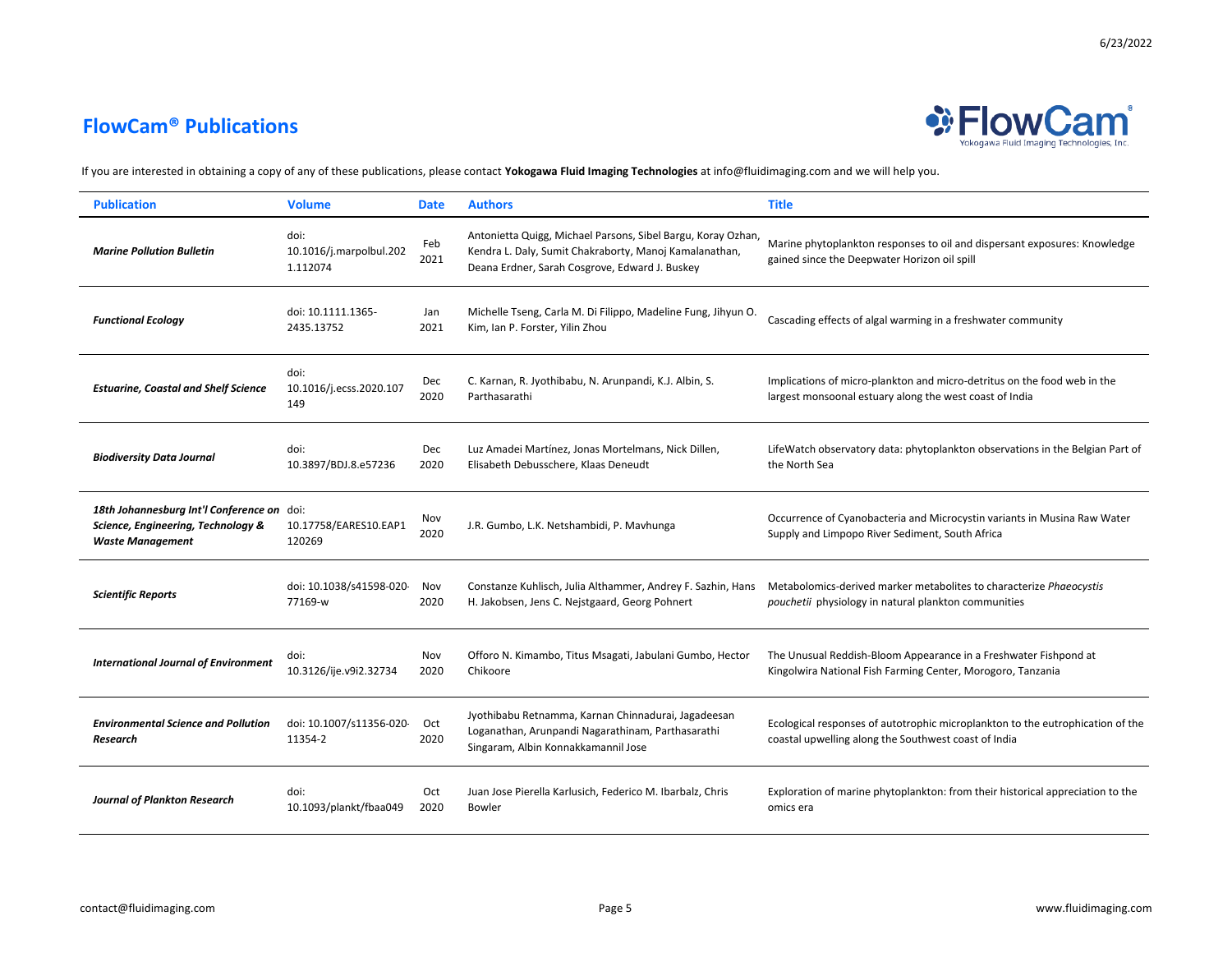

| <b>Publication</b>                   | <b>Volume</b>                                  | <b>Date</b> | <b>Authors</b>                                                                                                                                                                                                         | <b>Title</b>                                                                                                                                                                                              |
|--------------------------------------|------------------------------------------------|-------------|------------------------------------------------------------------------------------------------------------------------------------------------------------------------------------------------------------------------|-----------------------------------------------------------------------------------------------------------------------------------------------------------------------------------------------------------|
| <b>SN Applied Sciences</b>           | doi: 10.1007/s42452-020<br>03628-8             | Oct<br>2020 | Pravin Kannan, Fawzi Banat                                                                                                                                                                                             | Investigating the residual characteristics of dryer lint for developing resource<br>recovery strategies                                                                                                   |
| <b>Estuaries and Coasts</b>          | doi: 10.1007/s12237-020<br>00847-5             | Oct<br>2020 | Elizabeth L. Harvey, Sean R. Anderson, Quintin Diou-Cass,<br>Patrick I. Duffy                                                                                                                                          | Assessing the Temporal Variability and Drivers of Transparent Exopolymer<br>Particle Concentrations and Production Rates in a Subtropical Estuary                                                         |
| <b>IEEE Access</b>                   | doi:<br>10.1109/ACCESS.2020.3<br>022242        | Sep<br>2020 | Thomas Kerr, James R. Clark, Elaine S. Fileman, Claire E.<br>Widdicombe, Nicolas Pugeault                                                                                                                              | Collaborative deep learning models to handle class imbalance in FlowCam<br>plankton imagery                                                                                                               |
| <b>Freshwater Biology</b>            | doi: 10.1111/fwb.13610                         | Aug<br>2020 | Justin D. Chaffin, Keara Stanislawczyk, Douglas D. Kane,<br>Madeline M. Lambrix                                                                                                                                        | Nutrient addition effects on chlorophyll a, phytoplankton biomass, and<br>heterocyte formation in Lake Erie's central basin during 2014-2017: Insights<br>into diazotrophic blooms in high nitrogen water |
| <b>Lake and Reservoir Management</b> | doi:<br>10.1080/10402381.2020<br>.1797957      | Aug<br>2020 | Mattias L. Johansson, Sharon Y. Lavigne, Charles W.<br>Ramcharan, Daniel D. Heath, Hugh J. MacIsaac                                                                                                                    | Detecting a spreading non-indigenous species using multiple methodologies                                                                                                                                 |
| <b>Continental Shelf Research</b>    | doi:<br>10.1016/j.csr.2020.1041 Jul 2020<br>97 |             | L. Jagadeesan, T.N.R. Srinivas, A. Surendra, G. Sampath<br>Kumar, Aswin Dev, Ignatious Joseph                                                                                                                          | Copepods size structure in various phases of a cold-core eddy - Normalised<br>Abundance Size Spectra (NASS) approach                                                                                      |
| <b>Scientific Reports</b>            | doi: 10.1038/s41598-020<br>67650-x             | Jun<br>2020 | Ann Fairly Barnett, James H. Gledhill, Robert J. Griffitt, Marc<br>Slattery, Deborah J. Gochfeld, Kristine L. Willett                                                                                                  | Combined and independent effects of hypoxia and tributyltin on mRNA<br>expression and physiology of the Eastern oyster (Crassostrea virginica)                                                            |
| <b>Amurian Zoological Journal</b>    | doi: 10.33910/2686-<br>9519-2020-12-2-189-200  | Jun<br>2020 | E.N. Tahirova, N. Yu. Snegovaya                                                                                                                                                                                        | A Comparative Analysis of Freshwater Testate Amoebae Species Composition<br>Between the Southeastern Part of Azerbaijan and Other Regions of Azerbaijan                                                   |
| <b>Nature Reviews Microbiology</b>   | doi: 10.1038/s41579-020<br>0364-5              | May<br>2020 | S. Sunagawa, S.G. Acinas, P. Bork, C. Bowler, Tara Oceans<br>Coordinators, D. Eveillard, G. Gorsky, L. Guidi, D. Iudicone, E.<br>Karsenti, F. Lombard, H. Ogata, S. Pesant, M.B. Sullivan, P.<br>Wincker, C. de Vargas | Tara Oceans: towards global ocean ecosystems biology                                                                                                                                                      |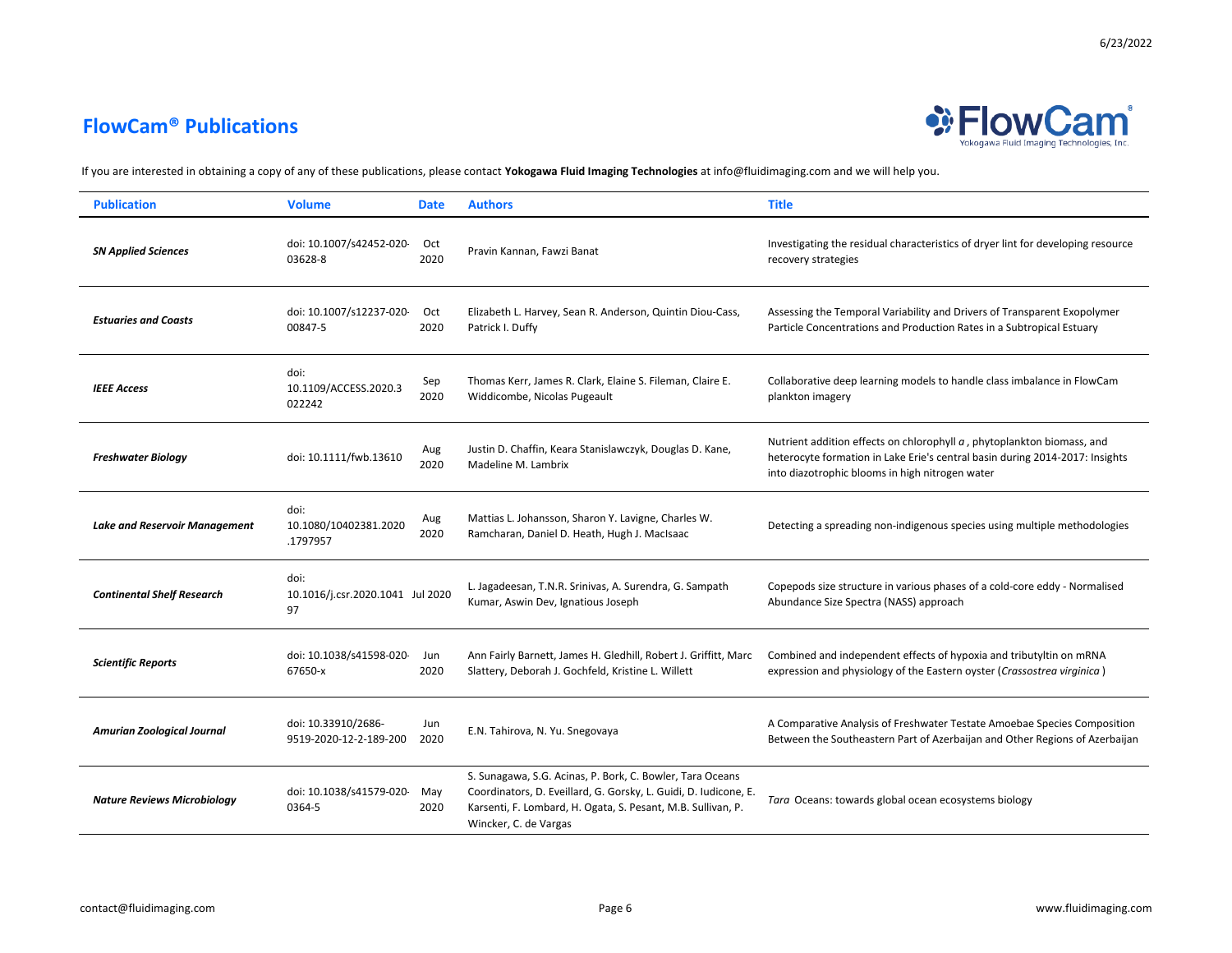

| <b>Publication</b>                                | <b>Volume</b>                         | <b>Date</b> | <b>Authors</b>                                                                                                                                                                                              | <b>Title</b>                                                                                                                                                         |
|---------------------------------------------------|---------------------------------------|-------------|-------------------------------------------------------------------------------------------------------------------------------------------------------------------------------------------------------------|----------------------------------------------------------------------------------------------------------------------------------------------------------------------|
| <b>Limnology and Oceanography</b>                 | doi: 10.1002/lno.11450                | Apr<br>2020 | Adam T. Greer, Adam D. Boyette, Valerie J. Cruz, Mustafa<br>Kemal Cambazoglu, Brian Dzwonkowski, Luciano M.<br>Chiaverano, Steven L. Dykstra, Christian Briseno-Avena,<br>Robert K. Cowen, Jerry D. Wiggert | Contrasting fine-scale distributional patterns of zooplankton driven by the<br>formation of a diatom-dominated thin layer                                            |
| Water                                             | doi: 10.3390/w12041105                | Apr<br>2020 | Arash Zamyadi, Katherine E. Greenstein, Caitlin M. Glover,<br>Craig Adams, Erik Rosenfeldt, Eric C. Wert                                                                                                    | Impact of Hydrogen Peroxide and Copper Sulfate on the Delayed Release of<br>Microcystin                                                                              |
| <b>Frontiers in Marine Science</b>                | doi:<br>10.3389/fmars.2020.002<br>54  | Apr<br>2020 | Susanne Menden-Deuer, Francoise Morison, Amanda L.<br>Montalbano, Gayantonia Franze, Jacob Strock, Ewelina Rubin,<br>Heather McNair, Colleen Mouw, Pierre Marrec                                            | Sizes in Mono-Specific Laboratory Cultures and Whole Plankton Community<br>Composition in the North Atlantic                                                         |
| <b>Continental Shelf Research</b>                 | doi:<br>10.1016/j.csr.2020.1041<br>14 | Apr<br>2020 | Sabina M. Parra, Virginie Sanial, Adam D. Boyette, M. Kernal<br>Cambazoglu, Inia M. Soto, Adam T. Greer, Luciano M.<br>Chiaverano, Angie Hoover, Michael S. Dinniman                                        | Bonnet Carré Spillway freshwater transport and corresponding biochemical<br>properties in the Mississippi Bight                                                      |
| <b>Journal of Environmental Sciences</b>          | doi:<br>10.1016/j.jes.2020.03.00<br>3 | Mar<br>2020 | Justin D. Chaffin, Douglas D. Kane, Alex Johnson                                                                                                                                                            | Effectiveness of a fixed-depth sensor deployed from a buoy to estimate water-<br>column cyanobacterial biomass depends on wind speed                                 |
| <b>Marine Ecology Progress Series</b>             | doi: 10.3354/meps13266                | Mar<br>2020 | Michael P. Acquafredda, Daphne Munroe                                                                                                                                                                       | Effect of species diversity on particle clearance and productivity in farmed<br>bivalves                                                                             |
| <b>Marine Drugs</b>                               | doi:<br>10.3390/md18030159            | Mar<br>2020 | A. Bartual, M. Hernanz-Torrijos, I. Sala, M.J. Ortega, C.<br>González-García, M. Bolado-Penagos, A. Lopez-Urrutia, L.<br>Romero-Martínez, L.M. Lubián, M. Bruno, F. Echevarría, C.M.<br>García              | Types and Distribution of Bioactive Polyunsaturated Aldehydes in a Gradient<br>from Mesotrophic to Oligotrophic Waters in the Alborán Sea (Western<br>Mediterranean) |
| <b>Frontiers in Marine Science</b>                | doi:<br>10.3389/fmars.2020.000<br>29  | Feb<br>2020 | Louise E. Cornwell, Elaine S. Fileman, John T. Bruun, Andrew<br>G. Hirst, Glen A. Tarran, Helen S. Findlay, Ceri Lewis, Timothy<br>J. Smyth, A.J. McEvoy, A. Atkinson                                       | Resilience of the Copepod Oithona similis to Climatic Variability: Egg<br>Production, Mortality, and Vertical Habitat Partitioning                                   |
| <b>Journal of Applied Phycology</b>               | doi: 10.1007/s10811-019<br>02034-x    | Jan<br>2020 | Oscar Casas-Monroy, Harshana Rajakaruna, Sarah A. Bailey                                                                                                                                                    | Improving estimation of phytoplankton abundance and distribution in ballast<br>water discharges                                                                      |
| <b>Environmental Science and</b><br>Ecotechnology | doi:<br>10.1016/j.ese.2019.1000<br>08 | Jan<br>2020 | Wei Xiong, Xuena Huang, Yiyong Chen, Ruiying Fu, Xun Du,<br>Xingyu Chen, Aibin Zhan                                                                                                                         | Zooplankton biodiversity monitoring in polluted freshwater ecosystems: A<br>technical review                                                                         |
| <b>Geophysical Research Letters</b>               | doi:<br>10.1029/2019GL085602          | Dec<br>2019 | Jeffrey W. Krause, Michael W. Lomas                                                                                                                                                                         | Understanding Diatoms' Past and Future Biogeochemical Role in High-Latitude<br>Seas                                                                                  |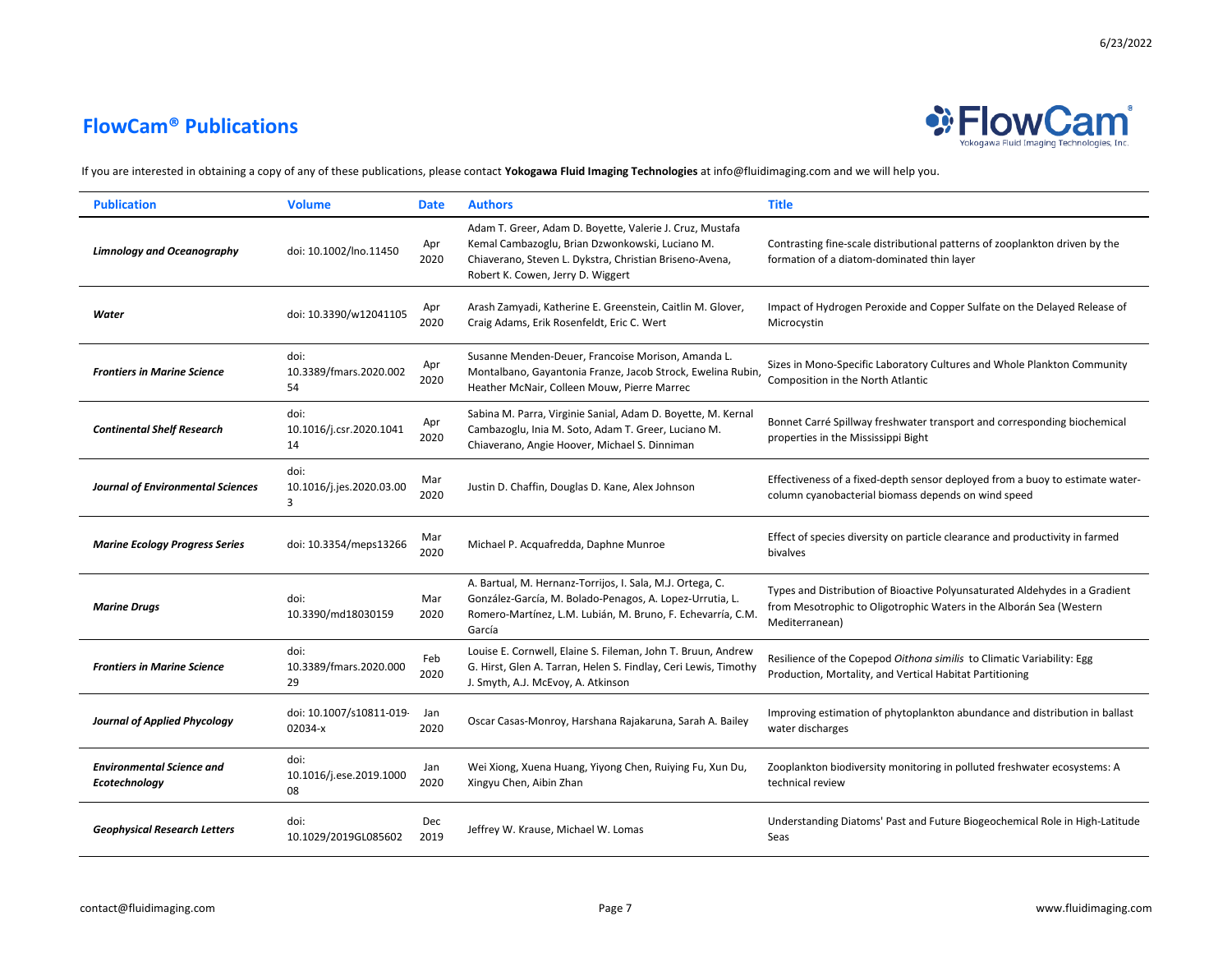## **FlowCam® Publications**



| <b>Publication</b>                                         | <b>Volume</b>                             | <b>Date</b>  | <b>Authors</b>                                                                                                                 | <b>Title</b>                                                                                                                                                                                                 |
|------------------------------------------------------------|-------------------------------------------|--------------|--------------------------------------------------------------------------------------------------------------------------------|--------------------------------------------------------------------------------------------------------------------------------------------------------------------------------------------------------------|
| <b>JGR Biogeosciences</b>                                  | doi:<br>10.1029/2019JG005302              | Dec<br>2019  | Victor Fung, Josef D. Ackerman                                                                                                 | The Effects of River Algae and Pore Water Flow on the Feeding of Juvenile<br>Mussels                                                                                                                         |
| <b>Quaternary International</b>                            | doi:<br>10.1016/j.quaint.2019.1<br>2.003  | Dec<br>2019  | P.W. Lehman, T. Kurobe, S.J. The                                                                                               | Impact of extreme wet and dry years on the persistence of Microcystis harmful<br>algal blooms in San Francisco Estuary                                                                                       |
| <b>Journal of Great Lakes Research</b>                     | doi:<br>10.1016/j.jglr.2019.10.0<br>11    | Dec<br>2019  | Kayden C. Nasworthy, Anne E. Scofield, Lars G. Rudstam                                                                         | Feeding ecology of Limnocalanus macrurus in the Laurentian Great Lakes                                                                                                                                       |
| <b>Aquatic Sciences</b>                                    | doi: 10.1007/s00027-019<br>0687-3         | Dec<br>2019  | Garrett P. Rue, Joshua P. Darling, Emily Graham, Malak M.<br>Tfaily, Diane M. McKnight                                         | Dynamic changes in dissolved organic matter composition in a Mountain Lake<br>under ice cover and relationships to changes in nutrient cycling and<br>phytoplankton community composition                    |
| <b>Continental Shelf Research</b>                          | doi:<br>10.1016/j.csr.2019.1040<br>38     | Dec<br>2019  | C. Karnan, R. Jyothibabu, N. Arunpandi, K. Jose Albin, S.<br>Parthasarathi, S. Santhi Krishnan                                 | Response of microplankton size structure to summer stratification, freshwater<br>influx and coastal upwelling in the Southeastern Arabian Sea                                                                |
| <b>Environmental Technology &amp;</b><br><b>Innovation</b> | doi:<br>10.1016/j.eti.2019.1005<br>80     | Dec<br>2019  | A. Nasser, Helen M. Roe                                                                                                        | Riley E. Steele, R. Timothy Patterson, Paul B. Hamilton, Nawaf Assessment of FlowCam technology as a potential tool for rapid semi-<br>automatic analysis of lacustrine Arcellinida (testate lobose amoebae) |
| Journal of Geophysical Research:<br><b>Oceans</b>          | doi:<br>10.1029/2019JC015295              | Nov<br>2019  | J.L. Joy-Warren, G.L. van Dijken, A.C. Alderkamp, A. Leventer,<br>K.M. Lewis, V. Selz, K.E. Lowry, W. van de Poll, K.R. Arrigo | Light Is the Primary Driver of Early Season Phytoplankton Production Along the<br>Western Antarctic Peninsula                                                                                                |
| <b>Aquatic Sciences</b>                                    | doi: 10.1007/s00027-019<br>0684-6         | Nov<br>2019  | Kelly A. Loria, Diane McKnight, Dillon M. Ragar, Pieter T.J.<br>Johnson                                                        | The life aquatic in high relief: shifts in the physical and biological characteristics<br>of alpine lakes alone an elevation gradient in the Rocky Mountains, USA                                            |
| <b>Gulf and Caribbean Research</b>                         | doi:<br>10.18785/gcr.3001.015             | Nov<br>2019  | Chase C. Chaplin, Marnie Tabor, Israel A. Marquez, Kanchan<br>Maiti, Jeffrey W. Krause                                         | Resuscitation of Microalgae from Mississippi River Plume Sediments                                                                                                                                           |
| <b>Journal of Plankton Research</b>                        | doi:<br>10.1093/plankt/fbz056             | Nov<br>2019  | Allison R. Hrycik, Angela Shambaugh, Jason D. Stockwell                                                                        | Comparison of FlowCAM and microscope biovolume measurements for a<br>diverse freshwater phytoplankton community                                                                                              |
| <b>FEMS Microbial Ecology</b>                              | doi:<br>10.1093/femsec/fiz150             | Oct<br>2019  | L. Tian-Tian, H. Ping, L. Jia-Xing, K. Zhi-Xin, T. Ye-Hui                                                                      | Utilization of different dissolved organic phosphorus sources by Symbiodinium<br>voratum in vitro                                                                                                            |
| <b>Marine Biology Research</b>                             | doi:<br>10.1080/17451000.2019<br>.1662449 | Sept<br>2019 | Lumi Haraguchi, Eero Asmala, Hans H. Jakobsen, Jacob<br>Carstensen                                                             | Composition of natural phytoplankton community has minor effects on<br>autochthonous dissolved organic matter characteristics                                                                                |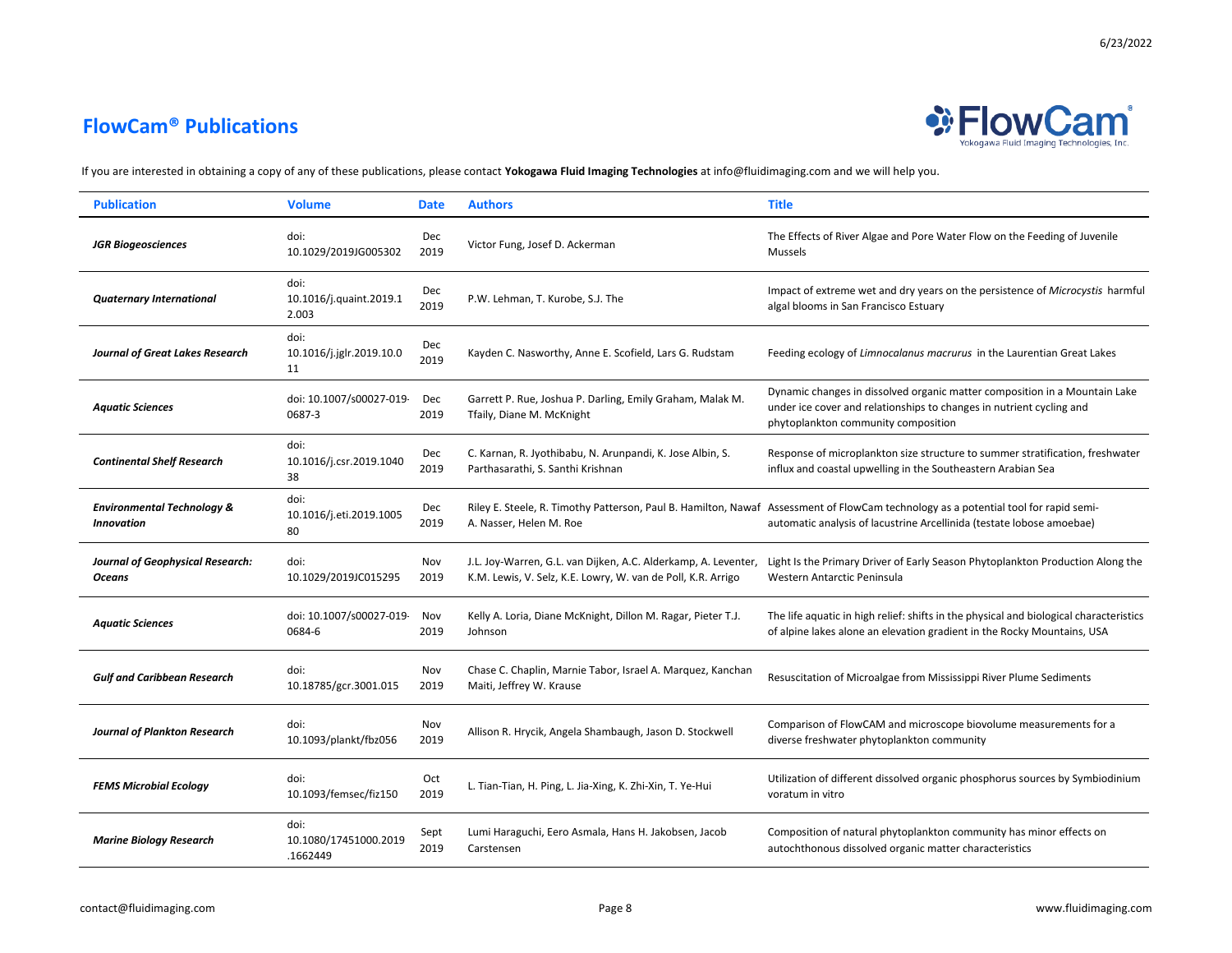

| <b>Publication</b>                      | <b>Volume</b>                               | <b>Date</b>  | <b>Authors</b>                                                                                                                           | <b>Title</b>                                                                                                                                                                                                 |
|-----------------------------------------|---------------------------------------------|--------------|------------------------------------------------------------------------------------------------------------------------------------------|--------------------------------------------------------------------------------------------------------------------------------------------------------------------------------------------------------------|
| <b>Freshwater Biology</b>               | doi: 10.1111/fwb.13421                      | Sept<br>2019 | Christopher R. Farrow, Josef D. Ackerman, Ralph E. H. Smith,<br>Dave Snider                                                              | Riverine transport and nutrient inputs affect phytoplankton communities in a<br>coastal embayment                                                                                                            |
| <b>Environmental Pollution</b>          | doi:<br>10.1016/j.envpol.2019.0<br>6.093    | Sept<br>2019 | Claudia Lorenz, Lisa Roscher, Melanie S. Meyer, Lars<br>Hildebrandt, Julia Prume, Martin G.J. Löder, Sebastian<br>Primpke, Gunnar Gerdts | Spatial distribution of microplastics in sediments and surface waters of the<br>southern North Sea                                                                                                           |
| La Mer                                  | doi:<br>10.32211/lamer.57.3-<br>4 0         | Aug<br>2019  | Khin Khin Gyi, Takuo Omura, Rie Nakamura, Yuji Tanaka                                                                                    | High-resolution observations on fine-scale spatial and temporal heterogeneity<br>of phytoplankton communities using FlowCam                                                                                  |
| <b>Science of The Total Environment</b> | doi:<br>10.1016/j.scitotenv.2019<br>.133870 | Aug<br>2019  | Katherine Tran, Josef Daniel Ackerman                                                                                                    | Mussels partition resources from natural waters under flowing conditions                                                                                                                                     |
| <b>Global Biogeochemical Cycles</b>     | doi:<br>10.1029/2019GB006256                | Aug<br>2019  | L.T. Bach, P. Stange, J. Taucher, E.P. Achterberg, M.<br>Algueró-Muñiz, H. Horn, M. Esposito, U. Riebesell                               | The influence of plankton community structure on sinking velocity and<br>remineralization rate of marine aggregates                                                                                          |
| <b>Ecological Indicators</b>            | doi:<br>10.1016/j.ecolind.2019.0<br>3.058   | Aug<br>2019  | Jagadish Siddalingappa Patil, Arga Chandrashekar Anil                                                                                    | Assessment of phytoplankton photo-physiological status from a tropical<br>monsoonal estuary                                                                                                                  |
| <b>Limnology and Oceanography</b>       | doi: 10.1002/lno.11294                      | Aug<br>2019  | Ching Gong, Sen Jan, Chih-hao Hsieh                                                                                                      | Fan-Sian Lin, Pei-Chi Ho, Akash R. Sastri, Chung-Chi Chen, Gwo Resource availability affects temporal variation of phytoplankton size structure<br>in the Kuroshio east of Taiwan                            |
| <b>Journal of Plankton Research</b>     | doi:<br>10.1093/plankt/fbz043               | July<br>2019 | Michelle Tseng, Evgeniya Yangel, Yi Lin Zhou                                                                                             | Herbivory alters thermal responses of algae                                                                                                                                                                  |
| <b>Deep-Sea Research II</b>             | doi:<br>10.1016/j.dsr2.2019.07.<br>006      | July<br>2019 | Wenjing Zhang, Xiaoxia Sun, Shan Zheng, Mingliang Zhu,<br>Junhua Liang, Juan Du, Chenghao Yang                                           | Plankton abundance, biovolume, and normalized biovolume size spectra in the<br>northern slope of the South China Sea in autumn 2014 and summer 2015                                                          |
| Water                                   | doi: 10.3390/w11071338                      | June<br>2019 | Young Heo, Woo Hyoung Lee                                                                                                                | Junsu Park, Hyunho Lee, Cheol Young Park, Samiul Hasan, Tae- Algal Morphological Identification in Watersheds for Drinking Water Supply<br>Using Neural Architecture Search for Convolutional Neural Network |
| <b>Estuaries and Coasts</b>             | doi: 10.1007/s12237-019<br>00582-6          | May<br>2019  | Haley N. Gancel, Ruth H. Carmichael, Kyeong Park, Jeffrey W.<br>Krause, Scott Rikard                                                     | Field Mark-Recapture of Calcein-Stained Larval Oysters (Crassostrea virginica)<br>in a Freshwater-Dominated Estuary                                                                                          |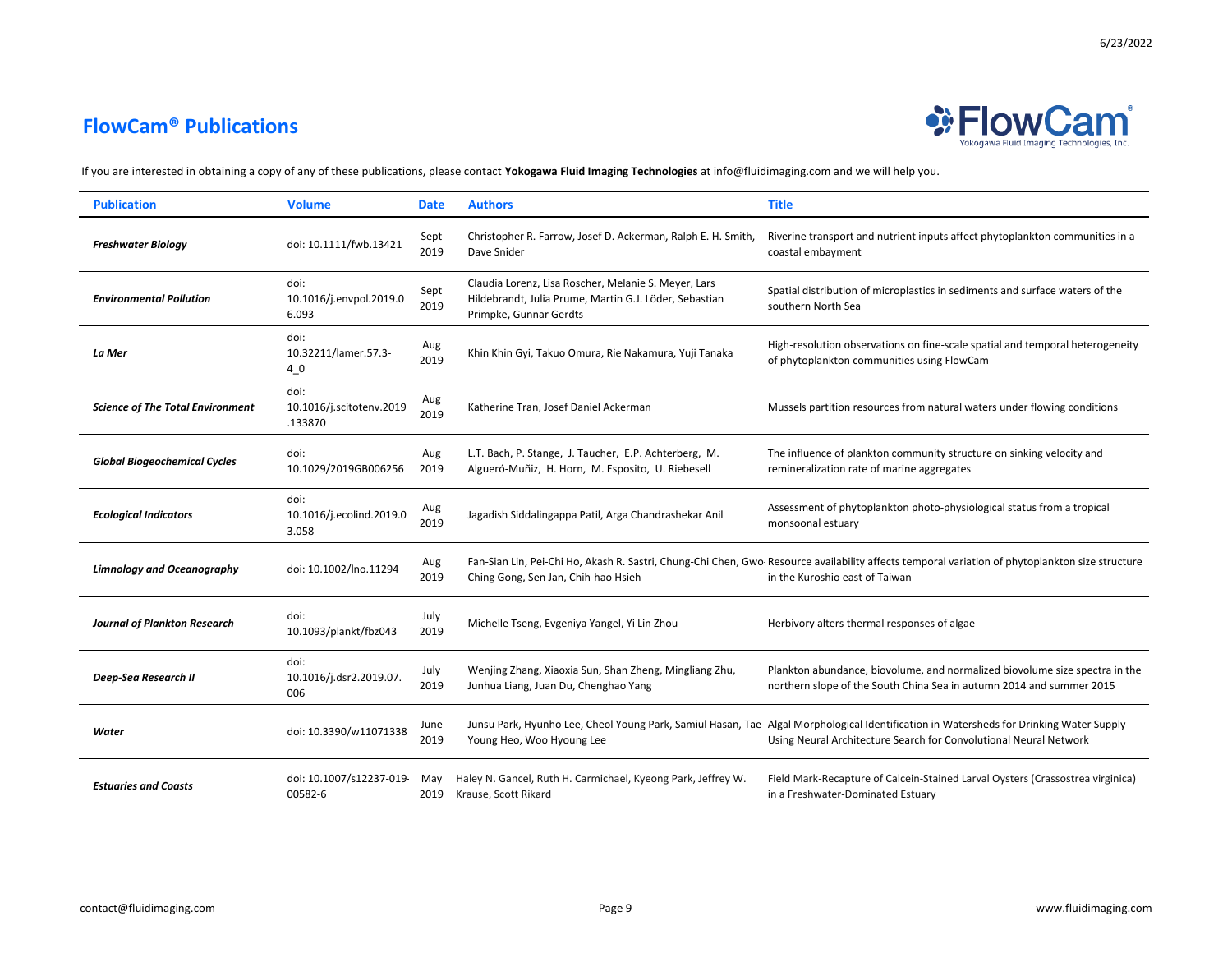

Yokogawa Fluid Imaging Technologies, Inc.

| <b>Publication</b>                            | <b>Volume</b>                                                                          | <b>Date</b>   | <b>Authors</b>                                                                                                                                                                                                                                                                                                                                                                                                                                                                                                         | <b>Title</b>                                                                                                                                                          |
|-----------------------------------------------|----------------------------------------------------------------------------------------|---------------|------------------------------------------------------------------------------------------------------------------------------------------------------------------------------------------------------------------------------------------------------------------------------------------------------------------------------------------------------------------------------------------------------------------------------------------------------------------------------------------------------------------------|-----------------------------------------------------------------------------------------------------------------------------------------------------------------------|
| Hydrobiologia                                 | doi: 10.1007/s10750-019<br>03980-w                                                     | May<br>2019   | Thomas M. Detmer, Kyle J. Broadway, Cal G. Potter, Scott<br>F. Collins, Joseph J. Parkos & David H. Wahl                                                                                                                                                                                                                                                                                                                                                                                                               | Comparison of microscopy to a semiautomated method (FlowCAM®) for<br>characterization of individual-, population-, and community-level<br>measurements of zooplankton |
| <b>Havforsknings Instituttet</b>              | ISSN: 1893-4536<br>Project Number: 15208                                               | Mav<br>2019   | B. Krafft, K. Bakkeplass, T. Berge, M. Biuw, J. Erices, E. Jones, T.<br>Knutsen, R. Kubilius, M. Kvalsund, U. Lindstrøm, G.J. Macaulay,<br>A. Renner, A. Rey, H. Søiland, R. Wienerroither, H. Ahonen, J.<br>Goto, N. Hoem, M. Huerta, J. Höfer, O. Iden, W. Jouanneau, L.<br>Kruger, H. Liholt, A. Lowther, A. Makhado, M. Mestre, A.<br>Narvestad, C. Oosthuisen, J. Rodrigues, Øyerhamn                                                                                                                             | Report from a krill focused survey with RV Kronprins Haakon and land-based<br>predator work in Antarctica during 2018/2019                                            |
| <b>Environmental Science &amp; Technology</b> | doi:<br>10.1021/acs.est.9b0136<br>3                                                    | April<br>2019 | Thomas Mani, Sebastian Primpke, Claudia Lorenz, Gunnar<br>Gerdts, Patricia Burkhardt-Holm                                                                                                                                                                                                                                                                                                                                                                                                                              | Microplastic Pollution in Benthic Midstream Sediments of the Rhine River                                                                                              |
| <b>Frontiers in Marine Science</b>            | doi:<br>10.3389/fmars.2019.001<br>96                                                   | Apr<br>2019   | F. Lombard, E. Boss, A.M. Waite, M. Vogt, J. Uitz, L.<br>Stemmann, H. Sosik, J. Schulz, J.B. Romagnan, M. Picheral, J.<br>Pearlman, M. Ohman, B. Niehoff, K. Möller, P. Miloslavich, A.<br>Lara-Lpez, R. Kudela, R. Lopes, R. Kiko, L. Karp-Boss, J. Jaffe,<br>M. Iversen, J.O. Irisson, K. Fennel, H. Hauss, L. Guidi, G.<br>Gorsky, S. Giering, P. Gaube, S. Gallager, G. Dubelaar, R.<br>Cowen, F. Carlotti, C. Briseño-Avena, L. Berline, K. Benoit-Bird,<br>N. Bax, S. Batten, S. Ayata, L. Artigas, W. Appeltans | Globally Consistent Quantitative Observations of Planktonic Ecosystems                                                                                                |
| <b>Evolutionary Applications</b>              | doi: 10.1111/eva.12805                                                                 | Apr<br>2019   | Michelle Tseng, Joey Bernhardt, Alexander Chila                                                                                                                                                                                                                                                                                                                                                                                                                                                                        | Species interactions mediate thermal evolution                                                                                                                        |
| <b>Nature Scientific Reports</b>              | doi: 10.1038/s41598-018<br>36233-2                                                     | Mar<br>2019   | J.G. Black, J.S. Stark, G.L. Johnstone, A.McMinn, P. Boyd, J.<br>McKinlay, S. Wootherspoon, J.W. Runcie                                                                                                                                                                                                                                                                                                                                                                                                                | In-situ behavioural and physiological responses of Antarctic<br>microphytobenthos to ocean acidification                                                              |
| <b>University of Arizona</b>                  | https://energy.arizona.<br>edu/sites/default/files/<br>RAFT%20Report%20digi<br>tal.pdf | Mar<br>2019   | K. Ogden, D. Anderson, S. Simpson, W. Van Voorhies, J.<br>Brown, M. Huesemann, M. Kacira, R. Skaggs, P. Waller                                                                                                                                                                                                                                                                                                                                                                                                         | RAFT Final Report Regional Algal Feedstock Testbed                                                                                                                    |
| <b>Algal Research</b>                         | doi:<br>10.1016/j.algal.2019.101<br>414                                                | Mar<br>2019   | M.B. Pattullo, M.A. Mayes, S. Mandal, T. J. Mathews, J.<br>Dunlap, E. Perfect, L. D. McKay, E.V. Nield, R.A. Efroymson                                                                                                                                                                                                                                                                                                                                                                                                 | Soil sealing by algae: An alternative to plastic pond liners for outdoor algal<br>cultivation                                                                         |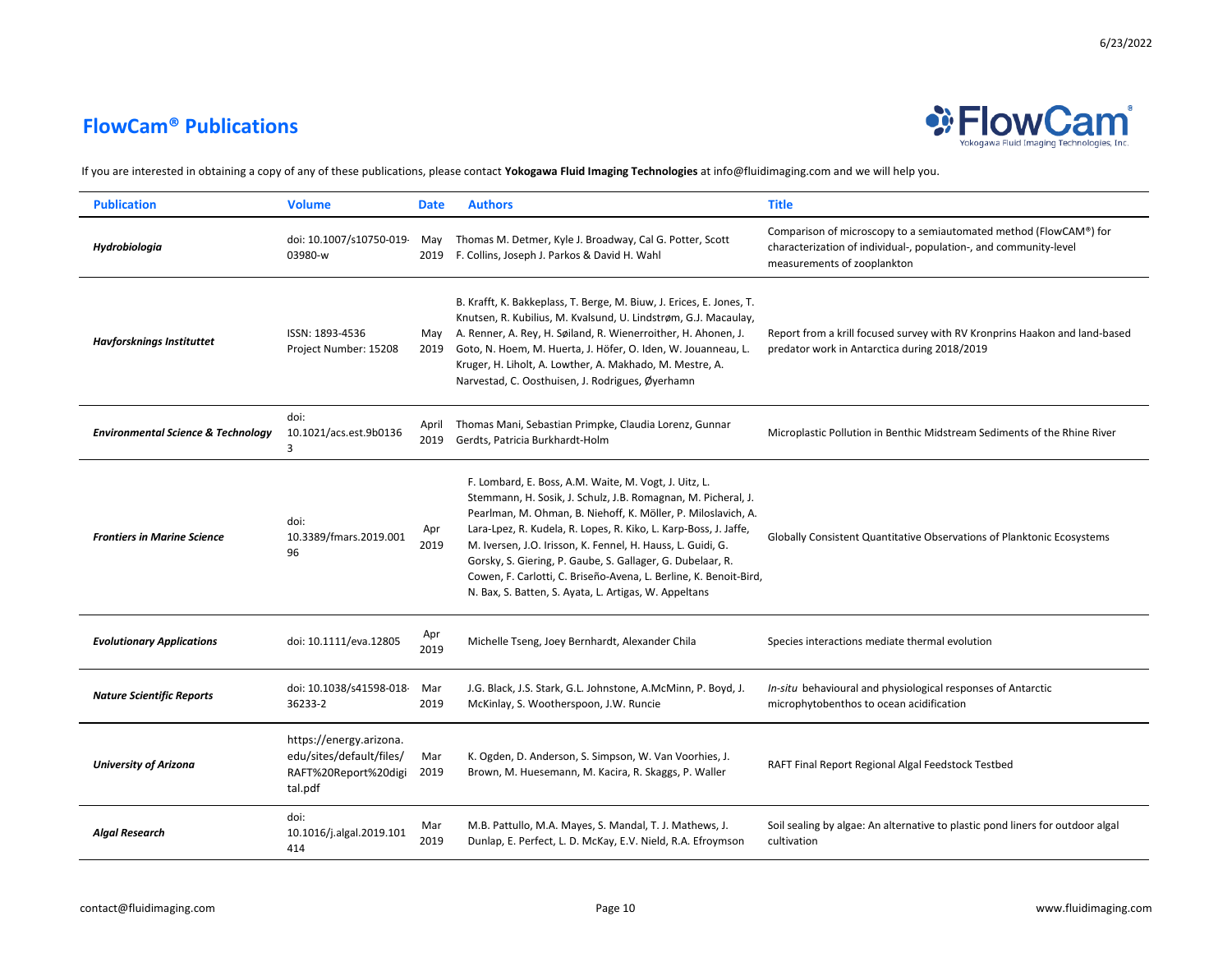

| <b>Publication</b>                        | <b>Volume</b>                               | <b>Date</b>  | <b>Authors</b>                                                                                                                                                                                     | <b>Title</b>                                                                                                                                                                             |
|-------------------------------------------|---------------------------------------------|--------------|----------------------------------------------------------------------------------------------------------------------------------------------------------------------------------------------------|------------------------------------------------------------------------------------------------------------------------------------------------------------------------------------------|
| <b>Frontiers in Marine Science</b>        | doi:<br>10.3389/fmars.2019.000<br>85        | Mar<br>2019  | T.V. Viana, G.O. Fistarol, M. Amario, R.B. Menezes, B.L.R.<br>Carneiro, D.M. Chaves, P.I. Hargreaves, A.W. Silva-Lima, J.L.<br>Valentin, D.R. Tenenbaum, E.F. Arruda, R. Paranhos, P.S.<br>Salomon | Massive Blooms of Chattonella subsalsa Biecheler (Raphiodphyceae) in a<br>Hypereutrophic, Tropical Estuary - Guanabara Bay, Brazil                                                       |
| <b>AtlantOS Project Report</b>            | Ares(2019)1302036 -<br>26/02/2019           | Feb<br>2019  | M. Edwards, R. Stern & G. Graham                                                                                                                                                                   | D2.9- CPR Add-on variables: A report on additional and add-on<br>enhancements for the Continuous Plankton Recorder Survey programme<br>including add-on variables and molecular analysis |
| Oceanography                              | doi:<br>10.5670/oceanog.2018.4<br>07        | Dec<br>2018  | A. I. Torres, F. E. Paparazzo, G. N. Williams, A. L. Rivas, M. E.<br>Solís and J. L. Esteves                                                                                                       | Dynamics of Macronutrients in the San Jorge Gulf During Spring and Summer                                                                                                                |
| <b>Journal of Phycology</b>               | doi: 10.1111/jpy.12826                      | Dec<br>2018  | C. Wirth, R. Limberger, T. Weisse                                                                                                                                                                  | Temperature x light interaction and tolerance of high water temperature in the<br>planktonic freshwater flagellates Cryptomonas (Cryptohyceae) and Dinobryon<br>(Chrysophyceae)          |
| <b>Aquatic Microbial Ecology</b>          | doi: 10.3354/ame01889                       | Nov<br>2018  | E.L. Cavan, P.W. Boyd                                                                                                                                                                              | Effect of anthropogenic warming on microbial respiration and particulate<br>organic carbon export rates in the sub-Antarctic Southern Ocean                                              |
| <b>Marine Pollution Bulletin</b>          | doi:<br>10.1016/j.marpolbul.201<br>8.11.014 | Nov<br>2018  | K. Lindeque                                                                                                                                                                                        | Jade Proctor, Frances E. Hopkins, Elaine S. Fileman, Penelope Smells good enough to eat: Dimethyl sulfide (DMS) enhances copepod<br>ingestion of microplastics                           |
| <b>The American Naturalist</b>            | doi:<br>10.5061/dryad.9kv23s                | Oct<br>2018  | J. R. Bernhardt, J.M. Sunday, M.I. O'Connor                                                                                                                                                        | Metabolic theory and temperature-size rule explain the temperature<br>dependence of population carrying capacity                                                                         |
| <b>MethodsX</b>                           | doi:<br>10.1016/j.mex.2018.10.0<br>12       | Oct<br>2018  | T. Kitahashi, H. Kayama Watanabe, M. Tsuchiya, H.<br>Yamamoto, H. Yamamoto                                                                                                                         | A new method for acquiring images of meiobenthic images using the FlowCam                                                                                                                |
| <b>Environmental Engineering Research</b> | doi:<br>10.4491/eer.2018.266                | Oct<br>2018  | Jungsu Park, Youngje Kim, Minjae Kim, Woo Hyoung Lee                                                                                                                                               | A novel method for cell counting of Microcystis colonies in water resources<br>using a digital imaging flow cytometer and microscope                                                     |
| <b>Marine Pollution Bulletin</b>          | doi:<br>10.1016/j.marpolbul.201<br>8.10.061 | Oct<br>2018  | D. Shaw, Patricia A. Matrai                                                                                                                                                                        | Madelyn N. Woods, Margaret E. Stack, David M. Fields, Susan Microplastic fiber uptake, ingestion, and egestion rates in the blue mussel<br>(Mytilus edulis)                              |
| Limnologica                               | doi:<br>10.1016/j.limno.2018.09<br>.002     | Sept<br>2018 | Madeline P. Nolan, Bradley J. Cardinale                                                                                                                                                            | Species diversity of resident green algae slows the establishment and<br>proliferation of the cyanobacterium Microcystis aeruginosa                                                      |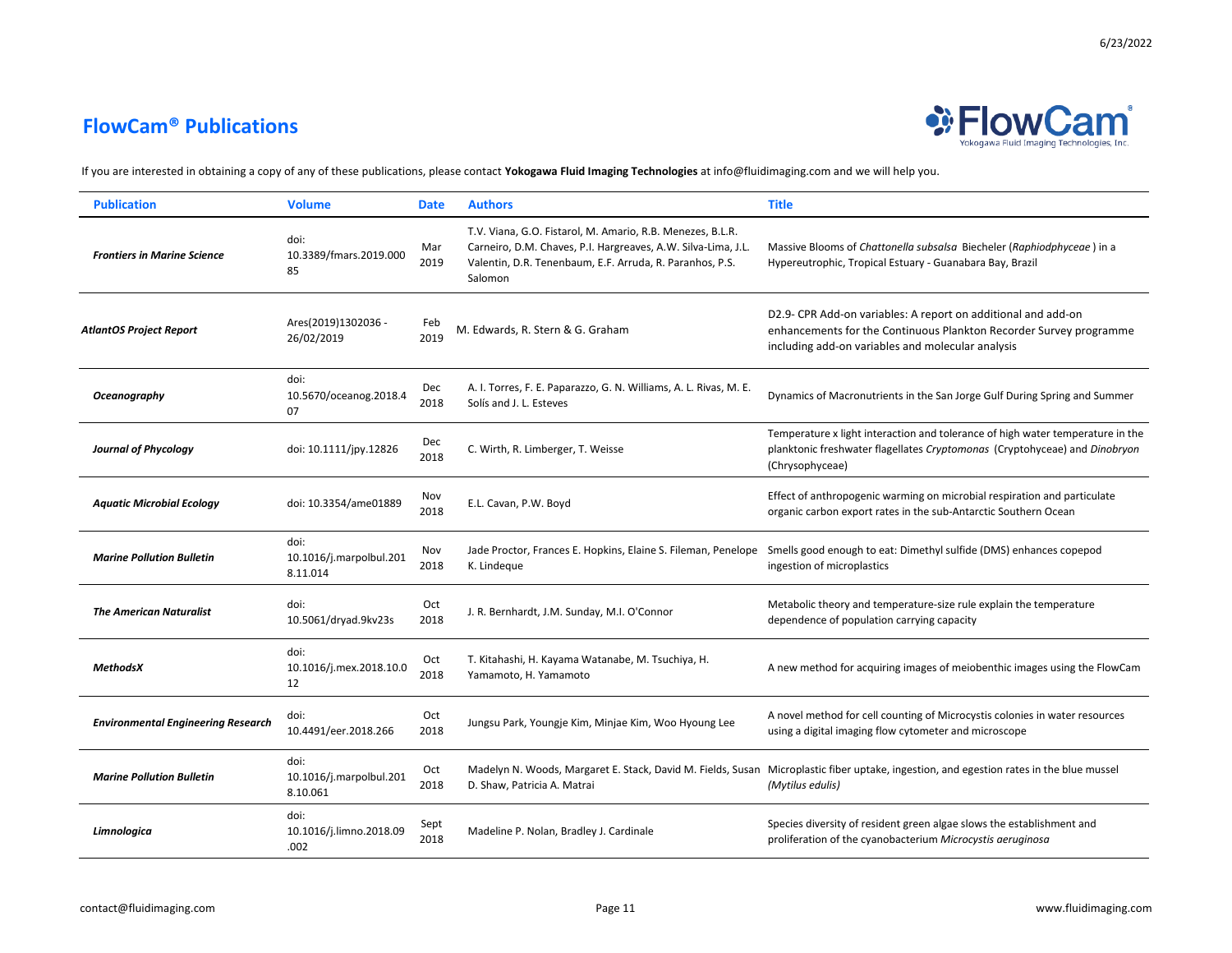

| <b>Publication</b>                                     | <b>Volume</b>                           | <b>Date</b>  | <b>Authors</b>                                                                                                                                                                               | <b>Title</b>                                                                                                                                                 |
|--------------------------------------------------------|-----------------------------------------|--------------|----------------------------------------------------------------------------------------------------------------------------------------------------------------------------------------------|--------------------------------------------------------------------------------------------------------------------------------------------------------------|
| <b>Environmental Science and Pollution</b><br>Research | doi: 10.1007/s11356-018<br>3287-1       | Sept<br>2018 | Long Wang, Panpan Liu, Jian Sun, Yi Zhang, Qiaohong Zhou,<br>Zhenbin Wu, Feng He                                                                                                             | Comparison and combination of selective grazing on natural seston by benthic<br>bivalves (Hyriopsis cumingii) and pelagic fish (Hypophthalmichthys molitrix) |
| Limnology and Oceanography:<br><b>Methods</b>          | doi:<br>10.1002/lom3.10274              | Sept<br>2018 | M.D Graham, J. Cook, J. Graydon, D. Kinniburgh, H. Nelson, S.<br>Pilieci, R.D. Vinebrooke                                                                                                    | High-resolution imaging particle analysis of freshwater cyanobacterial blooms                                                                                |
| <b>Water Resources Research</b>                        | doi:<br>10.1029/2018WR023112            | Sept<br>2018 | Rakesh Mistry & Josef D. Ackerman                                                                                                                                                            | Flow, flux and feeding in freshwater mussels                                                                                                                 |
| <b>Biodiversity Data Journal</b>                       | doi:<br>10.3897/BDJ.6.e28496            | Sept<br>2018 | Yazmin Sánchez Roque, Yolanda del Carmen Pérez-Luna, Joel<br>Moreira Acosta, Neín Farrera Vázquez, Roberto Berrones<br>Hernández, Sergio Saldaña Trinidad, Joseph Sebastian<br>Pathiyamottom | Evaluation of the population dynamics of microalgae isolated from the state of<br>Chiapas, Mexico with respect to the nutritional quality of water           |
| <b>Frontiers in Marine Science</b>                     | doi:<br>10.3389/fmars.2018.002<br>72    | Aug<br>2018  | Lumi Haraguchi, Hans H. Jakobsen, Nina Lundholm, Jacob<br>Carstensen                                                                                                                         | Phytoplankton Community Dynamic: A Driver for Ciliate Trophic Strategies                                                                                     |
| <b>Freshwater Biology</b>                              | doi: 10.1111/fwb.13184                  | July<br>2018 | Shaylah Tuttle-Raycraft & Josef Daniel Ackerman                                                                                                                                              | Does size matter? Particle size vs. quality in bivalve suspension feeding                                                                                    |
| <b>Current Science</b>                                 | doi:<br>10.18520/cs/v115/i1/15<br>2-159 | July<br>2018 | R. Jyothibabu, N. Arunpandi, C. Karnan, L. Jagadeesan, T.M.<br>Manojkumar, K.K. Balachandran, S.W.A. Naqvi                                                                                   | Fragilariopsis sp. bloom causes yellowish-brown waters off Alappuzha, south-<br>central Kerala coast, India, during the mud bank up-welling phase            |
| <b>Chemical Engineering Journal</b>                    | doi:<br>10.1016/j.cej.2018.07.13<br>5   | July<br>2018 | H. Zhang, S. Tangparitkul, B. Hendry, J. Harper, Y.K. Kim, T.N.<br>Hunter, J.W. Lee, D. Harbottle                                                                                            | Selective separation of cesium contaminated clays from pristine clays by<br>floatation                                                                       |
| <b>Toxins</b>                                          | doi:10.3390/toxins10070<br>269          | July<br>2018 | M. Magonono, P.J. Oberholster, S. Addmore, M. Stanley, J.R.<br>Gumbo                                                                                                                         | The Presence of Toxic and Non-Toxic Cyanobacteria in the Sediments of the<br>Limpopo River Basin: Implications for Human Health                              |
| <b>ISME Journal</b>                                    | doi: 10.1038/s41396-018<br>0217-7       | June<br>2018 | T.M. Tsagaraki, B. Pree, Ø. Leiknes, A. Larson, G. Bratbak, L.<br>Øvreås, J.K. Egge, R. Spanek, M.L. Paulsen, Y. Olsen, O.<br>Vadstein, T.F. Thingstad                                       | Bacterial community composition responds to changes in copepod abundance<br>and alters ecosystem function in an Arctic mesocosm study                        |
| <b>Journal of Geophysical Research</b>                 | doi:<br>10.1029/2018JG004392            | June<br>2018 | E.L. Cavan, S.L.C. Giering, G.A. Wolff, M. Trimmer, R. Sanders                                                                                                                               | Alternative Particle Formation Pathways in the Eastern Tropical North Pacific's<br><b>Biological Carbon Pump</b>                                             |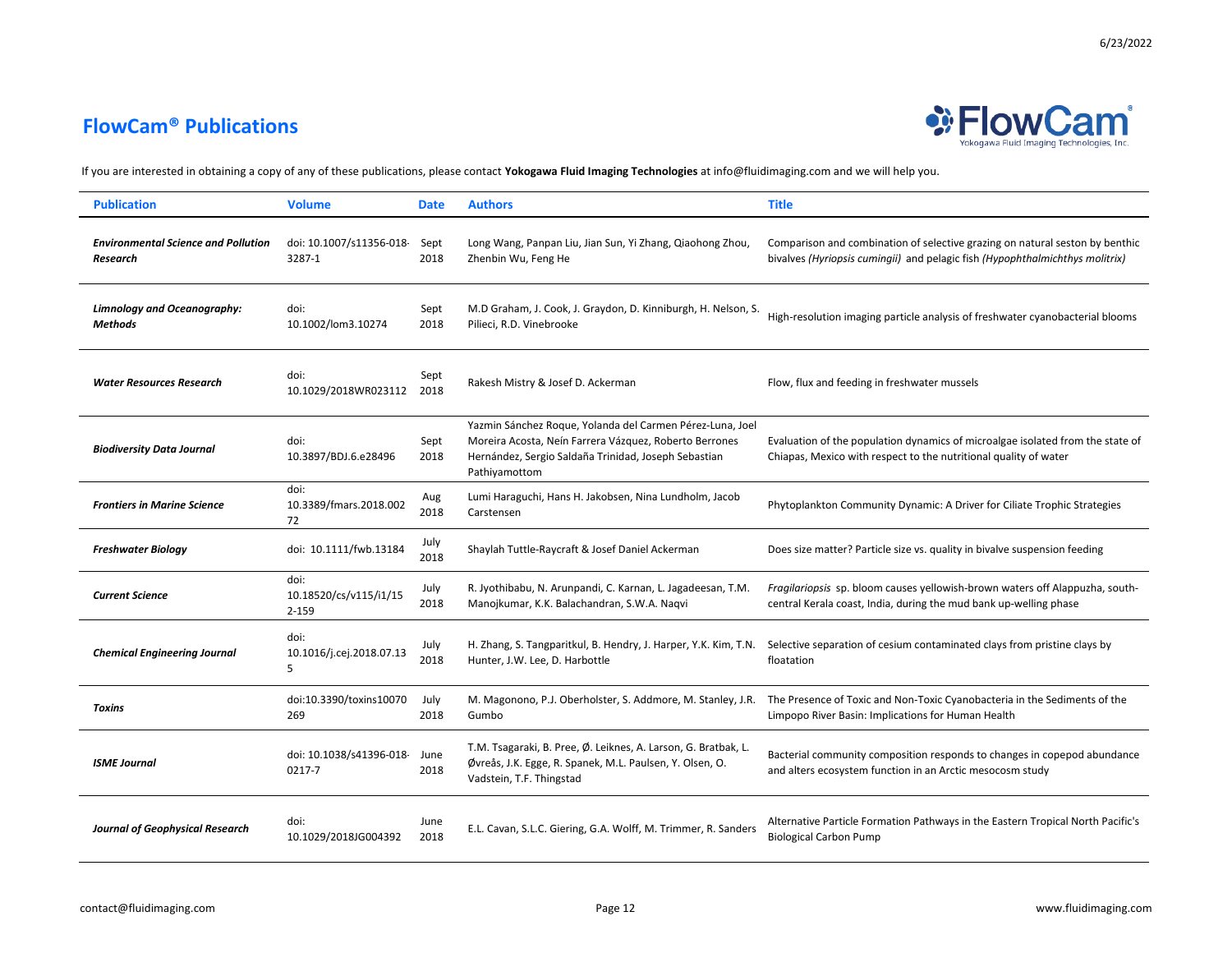

| <b>Publication</b>                                         | <b>Volume</b>                            | <b>Date</b>  | <b>Authors</b>                                                                                                                                                                                                                                                                                                                                                                                                                                                                                                                                                 | <b>Title</b>                                                                                                                                                                                                                               |
|------------------------------------------------------------|------------------------------------------|--------------|----------------------------------------------------------------------------------------------------------------------------------------------------------------------------------------------------------------------------------------------------------------------------------------------------------------------------------------------------------------------------------------------------------------------------------------------------------------------------------------------------------------------------------------------------------------|--------------------------------------------------------------------------------------------------------------------------------------------------------------------------------------------------------------------------------------------|
| <b>Environmental Science and Pollution</b><br>Research     | doi: 10.1007/s11356-018<br>2612-z        | June<br>2018 | J.D. Chaffin, D.D. Kane, K. Stanislawczyk, E.M. Parker                                                                                                                                                                                                                                                                                                                                                                                                                                                                                                         | Accuracy of data buoys for measurement of cyanobacteria, cholrophyll, and<br>turbidity in a large lake (Lake Erie, North America): implications for estimation<br>of cyanobacterial bloom parameters from water quality sonde measurements |
| <b>Environmental Microbiology</b>                          | doi: 10.1111/1462-<br>2920.14261         | June<br>2018 | Jozef I. Nissimov, Rebecca Vandzura, Christopher T. Johns,<br>Frank Natale, Liti Haramaty, Kay D. Bidle                                                                                                                                                                                                                                                                                                                                                                                                                                                        | Dynamics of transparent exopolymer particle (TEP) production and aggregation<br>during viral infection of the coccolithophore, Emiliania huxleyi                                                                                           |
| <b>Nature</b>                                              | doi: 10.1038/s41598-018<br>27845-9       | June<br>2018 | R.X. Poulin, S. Hogan, K.L. Poulson-Ellestad, E. Brown, F.M.<br>Fernández, J. Kubanket                                                                                                                                                                                                                                                                                                                                                                                                                                                                         | Karenia brevis allelopathy compromises the lipidome membrane integrity, and<br>photsynthesis of competitors                                                                                                                                |
| Sedimentology                                              | doi: 10.1111/sed.12503                   | June<br>2018 | A.K.M. Hasberg, S. Bijaksana, P. Held, J. Just, M. Melles, M.A.<br>Morlock, S. Opitz, J. M. Russell, H. Vogel, V. Wennrich                                                                                                                                                                                                                                                                                                                                                                                                                                     | Modern sedimentation processes in Lake Towuti, Indonesia, revealed by the<br>composition of surface sediments                                                                                                                              |
| <b>Sustainable Environmental Research</b>                  | doi:<br>10.1016/j.serj.2018.06.0<br>01   | June<br>2018 | Tran Ngoc Phu Nguyen, Quynh Thi Phuong Bui, Chihpin<br>Huang                                                                                                                                                                                                                                                                                                                                                                                                                                                                                                   | Performance evalution of a hydrogen-fed bioreactor treating nitrate containing<br>wastewater under long-term operation                                                                                                                     |
| Proc. SPIE 10631, Ocean Sensing and<br><b>Monitoring X</b> | doi:<br>10.1117/12.2309790               | May<br>2018  | Malcom N. McFarland, Nicole Stockley, James M. Sullivan                                                                                                                                                                                                                                                                                                                                                                                                                                                                                                        | Individual particle measurements to monitor ecological processes in the Indian<br>River Lagoon, FL                                                                                                                                         |
| Oceanography                                               | doi:<br>10.5670/oceanog.2018.3<br>02     | Apr<br>2018  | Greer, A.T., A.M. Shiller, E.E. Hofmann, J.D. Wiggert, S.J.<br>Warner, S.M. Parra, C. Pan, J.W. Book, D. Joung, S. Dykstra,<br>J.W. Krause, B. Dzwonkowski, I.M. Soto, M.K. Cambazoglu,<br>A.L. Deary, C. Briseño-Avena, A.D. Boyette, J.A. Kastler, V.<br>Sanial, L. Hode, U. Nwankwo, L.M. Chiaverano, S.J. O'Brien,<br>P.J. Fitzpatrick, Y.H. Lau, M.S. Dinniman, K.M. Martin, P. Ho,<br>A.K. Mojzis, S.D. Howden, F.J. Hernandez, I. Church, T.N.<br>Miles, S. Sponaugle, J.N. Moum, R.A. Arnone, R.K. Cowen,<br>G.A. Jacobs, O. Schofeld, and W.M. Graham | Functioning of coastal river-dominated ecosystems and implications for oil spill<br>response: From observations to mechanisms and models                                                                                                   |
| <b>Harmful Algae</b>                                       | doi:<br>10.1016/j.hal.2018.02.00<br>6    | Mar<br>2018  | Young-Je Park                                                                                                                                                                                                                                                                                                                                                                                                                                                                                                                                                  | Jae Hoon Noh, Wonkook Kim, Seung Hyun Son, Jae-Hyun Ahn, Remote quantification of Cochlodinium polykrikoides blooms occurring in the<br>East Sea using geostationary ocean color imager (GOCI)                                             |
| <b>Water Research</b>                                      | doi:<br>10.1016/j.watres.2018.0<br>3.052 | Mar<br>2018  | Thomas Weisse and Victoria Bergkemper                                                                                                                                                                                                                                                                                                                                                                                                                                                                                                                          | Rapid detection and quantification of the potentially toxic cyanobacterium<br>Planktothrix rubescen s by in-vivo fluorometry and flow cytometry                                                                                            |
| <b>Journal of Great Lakes Research</b>                     | doi:<br>10.1016/j.jglr.2017.11.0<br>05   | Feb<br>2018  | Andrya L. Whitten, Jose R. Marin Jarrin, A. Scott McNaught                                                                                                                                                                                                                                                                                                                                                                                                                                                                                                     | A mesocosm investigation of the effects of quagga mussels (Dreissena<br>rostriformis bugensis) on Lake Michigan zooplankton assemblages                                                                                                    |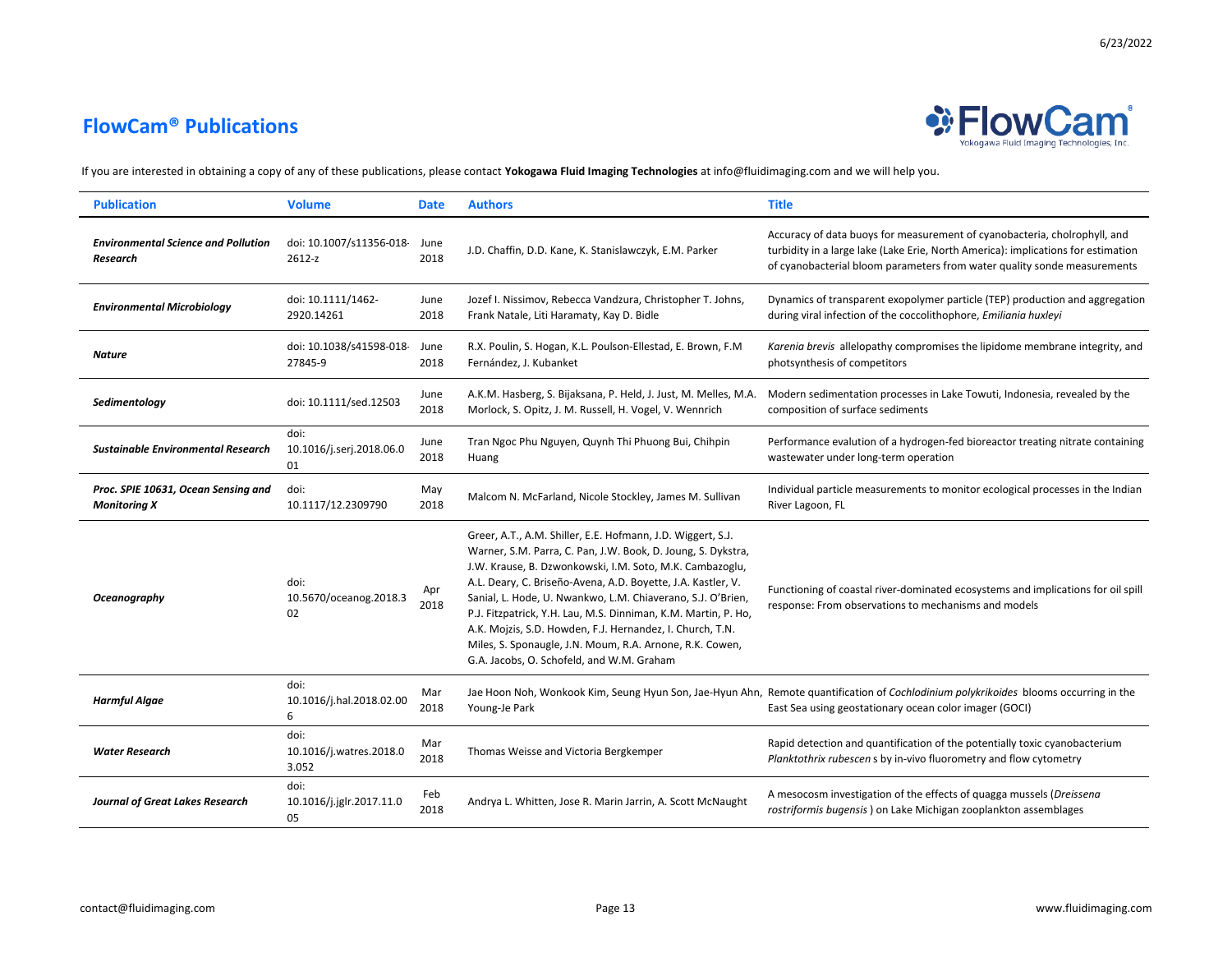

| <b>Publication</b>                      | <b>Volume</b>                                      | <b>Date</b>  | <b>Authors</b>                                                                                                                                                      | <b>Title</b>                                                                                                                                                                                                    |
|-----------------------------------------|----------------------------------------------------|--------------|---------------------------------------------------------------------------------------------------------------------------------------------------------------------|-----------------------------------------------------------------------------------------------------------------------------------------------------------------------------------------------------------------|
| <b>Harmful Algae</b>                    | doi:<br>0.1016/j.hal.2018.02.001                   | Feb<br>2018  | Justin D. Chaffin, Timothy W. Davis, Derek J. Smith, Mikayla<br>M. Baer, Gregory J. Dick                                                                            | Interactions between nitrogen form, loading rate, and light intensity on<br>Microcystis and Planktothrix growth and microcystin production                                                                      |
| <b>WEFTEC 2018 Proceedings</b>          | doi:<br>10.2175/193864718825<br>156655             | Jan<br>2018  | Jeff Sober, Andrew Gwinn, Charles Ortiz, Richard Correa,<br>Marcia Sherony                                                                                          | Grit Settling Velocity: A Visual Comparison of Clean Sand and Wastewater Grit                                                                                                                                   |
| bioRxiv                                 | doi: 10.1101/247908                                | Jan<br>2018  | J.R. Bernhardt, J.M. Sunday, P. L. Thompson, M. I. O'Connor                                                                                                         | Nonlinear averaging of thermal experience predicts population growth rates in<br>a thermally variable environment [Manuscript under review]                                                                     |
| <b>Biogeosciences</b>                   | doi: 10.5194/bg-2017-<br>534                       | Jan<br>2018  | Lee, M. Jane Perry                                                                                                                                                  | N. Briggs, K. Guðmundsson, I. Cetinić, E. D'Asaro, E. Rehm, C. A multi-method autonomous assessment of primary productivity and export<br>efficiency in the springtime North Atlantic [Manuscript under review] |
| <b>Methods in Molecular Biology</b>     | doi:<br>10.1007/7651_2017_10<br>$\overline{2}$     | Jan<br>2018  | Katariina Natunen                                                                                                                                                   | Monitoring Microalgal Neutral Lipid Accumulation with Nile Red                                                                                                                                                  |
| <b>Harmful Algae</b>                    | doi:<br>10.1016/j.hal.2017.12.00<br>$\overline{2}$ | Dec<br>2017  | R. X. Poulin, K. L. Poulson-Ellestad, J. S. Roy, J. Kubanek                                                                                                         | Variable allelopathy among phytoplankton reflected in red tide metabolome                                                                                                                                       |
| <b>Science of The Total Environment</b> | doi:<br>10.1016/j.scitotenv.2017<br>.06.070        | Dec<br>2017  | L. Romero-Martinez, C. van Slooten, E. Nebot, A. Acevedo-<br>Merino, L. Peperzak                                                                                    | Assessment of imaging-in-flow system (FlowCam) for systematic ballast water<br>management                                                                                                                       |
| <b>Journal of Geophysical Research</b>  | doi:<br>10.1002/2017JC013281                       | Nov<br>2017  | K.R. Arrigo, G. L. van Dijken, A.-C. Alderkamp, Z.K. Erickson,<br>K.M. Lewis, K.W. Lowry, H. L. Joy-Warren, R. Middag, J.E.<br>Nash-Arrigo, V. Selz, W. van de Poll | Early spring phytoplankton dynamics in the Western Arctic Peninsula                                                                                                                                             |
| Hydrobiologia                           | doi:10.1007/s10750-017-<br>3426-6                  | Nov<br>2017  | Victoria Bergkemper, Thomas Weisse                                                                                                                                  | Do current European lake monitoring programmes reliably estimate<br>phytoplankton community changes?                                                                                                            |
| <b>Marine Ecology Progress Series</b>   | doi: 10.3354/meps12294                             | Oct<br>2017  | Karen Kayfetz and Wim Kimmerer                                                                                                                                      | Abiotic and biotic controls on the copepod Pseudodiaptomus forbesi in the<br>upper San Francisco Estuary                                                                                                        |
| <b>Water Research</b>                   | doi:<br>10.1016/j.watres.2017.0<br>9.011           | Sept<br>2017 | Y. Azimi, Y. Liu, T.C. Tan, D.G. Allen, R.R. Farnood                                                                                                                | The Tail of Two Models: Impact of Circularity and Biomass Non-Homogeneity<br>on UV Disinfection of Wastewater Flocs                                                                                             |
| <b>Royal Society Proceedings B</b>      | doi:<br>10.1098/rspb.2017.1888                     | Sept<br>2017 | Jana Hinners, Anke Kremp, Inga Hense                                                                                                                                | Evolution in temperature-dependent phytoplankton traits revealed from a<br>sediment archive: do reaction norms tell the whole story?                                                                            |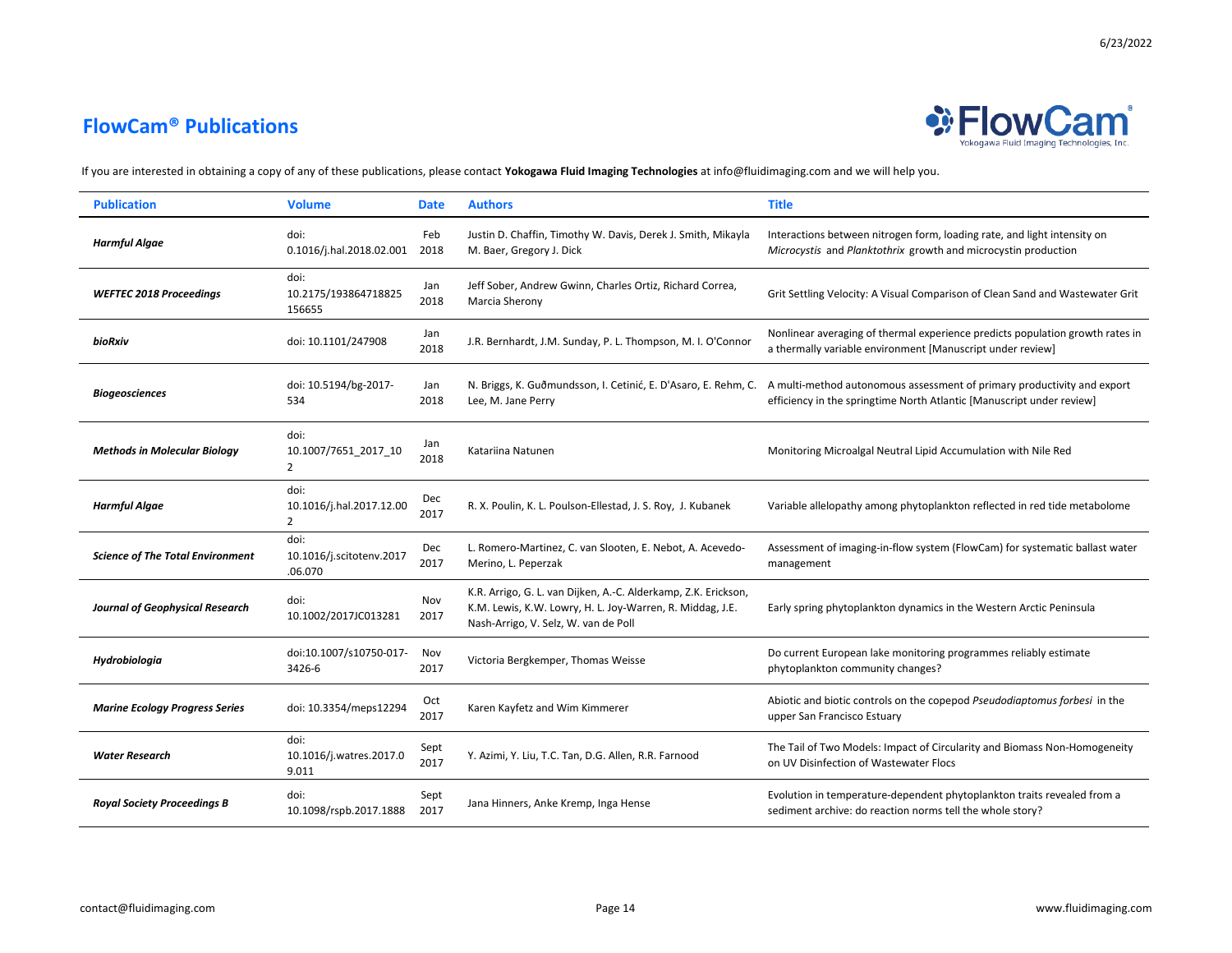

| <b>Publication</b>                                                                                                             | <b>Volume</b>                                  | <b>Date</b>  | <b>Authors</b>                                                                                                                                                                                                                          | <b>Title</b>                                                                                                                                                                    |
|--------------------------------------------------------------------------------------------------------------------------------|------------------------------------------------|--------------|-----------------------------------------------------------------------------------------------------------------------------------------------------------------------------------------------------------------------------------------|---------------------------------------------------------------------------------------------------------------------------------------------------------------------------------|
| <b>Environmental Science and</b><br><b>Technology</b>                                                                          | doi:<br>10.1021/acs.est.7b0333<br>$\mathbf{1}$ | Aug<br>2017  | Melanie Bergmann, Vanessa Wirzberger, Thomas Krumpen,<br>Claudia Lorenz, Sebastian Primpke, Mine B. Tekman, Gunnar<br>Gerdts                                                                                                            | High quantities of microplastic in arctic deep-sea sediments from HAUSGARTEN<br>Observatory                                                                                     |
| <b>Algal Research</b>                                                                                                          | doi:<br>10.1016/j.algal.2017.08.<br>024        | Aug<br>2017  | John G. Day, Yingchun Gong, Qiang Hu                                                                                                                                                                                                    | Microzooplanktonic grazers - A potentially devastating threat to the<br>commercial success of microalgal mass culture                                                           |
| <b>Harmful Algae</b>                                                                                                           | doi:<br>10.1016/j.hal.2017.06.00<br>5          | July<br>2017 | M. Keys, G. Tilstone, H. S. Findlay, C. E. Widdicombe, T.<br>Lawson                                                                                                                                                                     | Effects of elevated $CO2$ on phytoplankton community biomass and species<br>composition during a spring Phaeocystis spp. Bloom in the western English<br>Channel                |
| Indian Journal of Geo Marine Sciences Volume 46 (07)                                                                           |                                                | July<br>2017 | C. Karnan, R. Jyothibabu, T.M. Manoj Kumar, L. Jagadeesan,<br>N. Arunpandi                                                                                                                                                              | On the accuracy of assessing copepod size and biovolume using FlowCam and<br>traditional microscopy                                                                             |
| <b>Science of The Total Environment</b>                                                                                        | doi:<br>10.1016/j.scitotenv.2017<br>.07.267    | July<br>2017 | Tomofumi Kurobe, Peggy W. Lehman, M.E. Haque, Tiziana<br>Sedda, Sarah Lesmeister, Swee The                                                                                                                                              | Evaluation of water quality during successive severe drought years within<br>Microcystis blooms using fish embryo toxicity tests for the San Francisco<br>Estuary, California   |
| <b>Integrated Ocean Observing System</b><br>and Quality Assurance/Quality<br><b>Control of Real Time Oceanographic</b><br>Data | Version 1.0                                    | May<br>2017  | See document for list of references.                                                                                                                                                                                                    | A Manual for Real-Time Quality Control of Phytoplankton Data: A Guide to<br>Quality Control and Quality Assurance for Phytoplankton Observations                                |
| <b>Inland Waters</b>                                                                                                           | doi:<br>10.1080/20442041.2017<br>1294352       | May<br>2017  | Victoria Bergkemper, Thomas Weisse                                                                                                                                                                                                      | Phytoplankton response to the summer 2015 heat wave - a case study from<br>prealpine Lake Mondsee, Austria                                                                      |
| <b>Journal of Plankton Research</b>                                                                                            | doi:<br>10.1093/plankt/fbx029                  | May<br>2017  | Maria Hamilton, Gwenn M.M. Hennon, Rhonda Morales,<br>Joeseph Needoba, Tawnya D. Peterson, Megan Schatz, Jarred<br>Swalwell, E. Virginia Armbrust, Francois Ribalet                                                                     | Dynamics of Teleaulax-like cryptophytes during the decline of a red water<br>bloom in the Columbia River Estuary                                                                |
| <b>Frontiers in Marine Science</b>                                                                                             | doi:<br>10.3389/fmars.2017.000<br>85           | Apr<br>2017  | J. Taucher, L.T. Bach, T. Boxhammer, A. Nauendorf, E.P.<br>Achterberg, M. Algueró-Muñiz, J. Aristegui, J. Czerny, M.<br>Esposito, W. Guan, M. Haunost, H. G. Horn, A. Ludwig, J.<br>Meyer, C. Spisla, M. Sswat, P. Stange, U. Riebesell | Influence of Ocean Acidification and Deep Water Upwelling on Oligotrophic<br>Plankton Communities in the Subtropical North Atlantic: Insights from an In<br>situ Mesocosm Study |
| <b>Polar Biology</b>                                                                                                           | doi: 10.1007/s00300-017<br>2123-2              | Apr<br>2017  | A. Coello-Camba, M. Llabrés, C.M. Duarte, S. Agustí                                                                                                                                                                                     | Zooplankton excretion metabolites stimulate Southern Ocean phytoplankton<br>growth                                                                                              |
| <b>Marine Ecology Progress Series</b>                                                                                          | doi: 10.3354/meps12072                         | 2017         | Gayantonia Franzè & Peter J. Lavrentyev                                                                                                                                                                                                 | Microbial food web structure and dynamics across a natural temperature<br>gradient in a productive polar shelf system                                                           |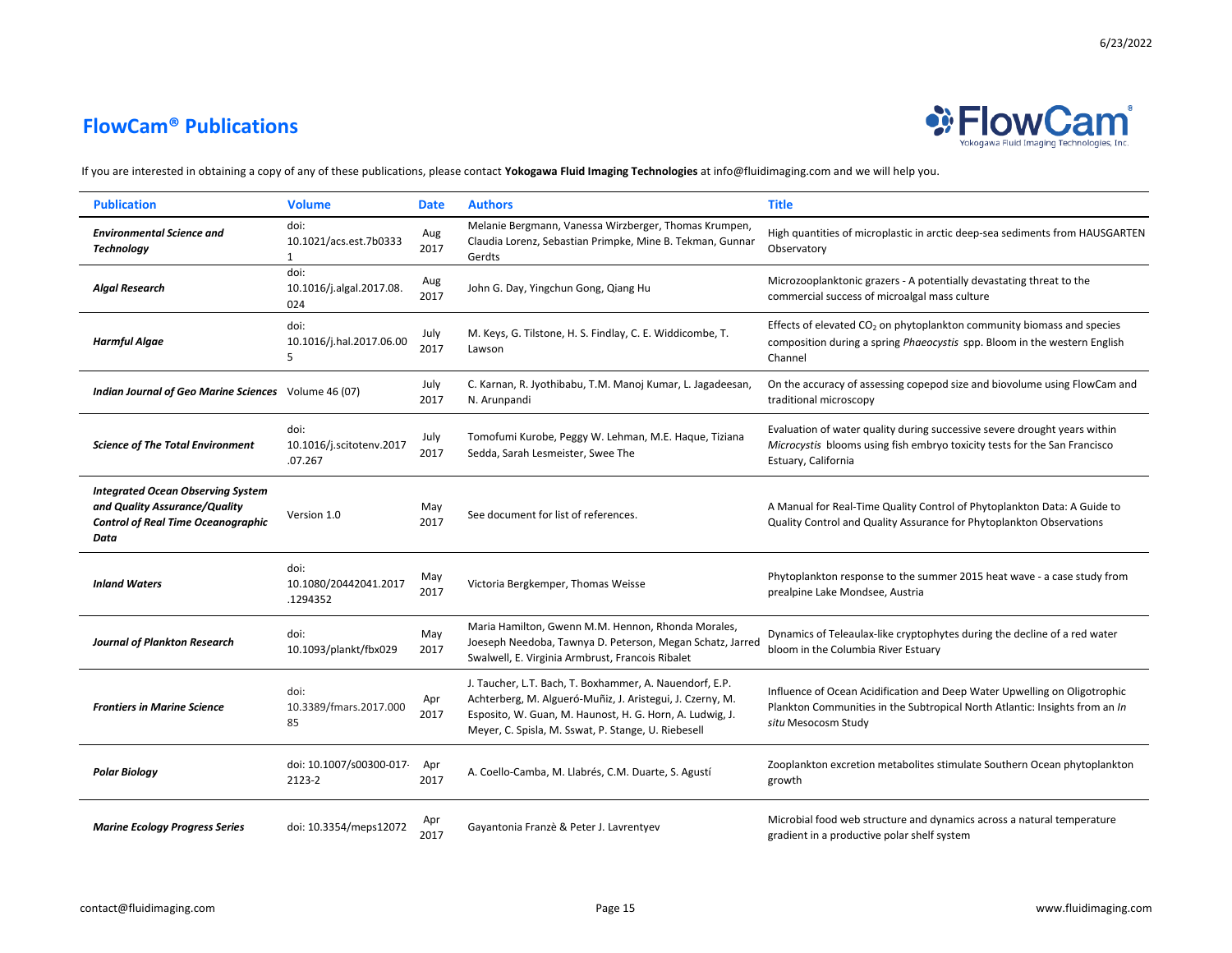

| <b>Publication</b>                                | <b>Volume</b>                             | <b>Date</b> | <b>Authors</b>                                                                                                                                                                                                                                                                                    | <b>Title</b>                                                                                                                                                                              |
|---------------------------------------------------|-------------------------------------------|-------------|---------------------------------------------------------------------------------------------------------------------------------------------------------------------------------------------------------------------------------------------------------------------------------------------------|-------------------------------------------------------------------------------------------------------------------------------------------------------------------------------------------|
| nature geoscience                                 | doi:<br>110.1038/NGEO2925<br>pone.0175235 | Apr<br>2017 | H.J. Smith, R.A. Foster, D.M. McKnight, J.T. Lisle, S. Littmann,<br>M.M.M. Kuypers, C.M. Foreman                                                                                                                                                                                                  | Microbial formation of labile carbon in Antarctic glacial environments                                                                                                                    |
| <b>PLOS ONE</b>                                   | doi: 10.1371/journal.<br>pone.0175235     | Apr<br>2017 | E. Wong, A.R. Sastri, F-S. Lin, C-h. Hsieh                                                                                                                                                                                                                                                        | Modified FlowCam procedure for quantifying size distribution of zooplankton<br>with sample recycling capacity                                                                             |
| <b>Limnology and Oceanography</b>                 | doi: 10.1002/lno.10516                    | Mar<br>2017 | M. Winder, J-M. Bouquet, J.R. Bermúdez, S.A. Berger, T.<br>Hansen, J. Brandes, A.F. Sazhin, J.C. Nejstgaard, U, Båmstedt,<br>H.H. Jakobsen, J. Dutz, M.E. Frischer, C. Troedsson, E.M.<br>Thompson                                                                                                | Increased appendicularian zooplankton alter carbon cycling under warmer<br>more acidified ocean conditions                                                                                |
| <b>Marine Biology</b>                             | doi: 10.1007/s00227-017<br>$3123-z$       | Mar<br>2017 | J.S. Patil, R.V. Rodrigues, P. Paul, K. Sathish, M. Rafi, A.C. Anil                                                                                                                                                                                                                               | Benthic dinoflagellate blooms in tropical intertidal rock pools: elucidation of<br>photoprotection mechanisms                                                                             |
| <b>Journal of Phycology</b>                       | doi: 10.1111/jpy.12528                    | Mar<br>2017 | I.W. Bishop, S.A. Spaulding                                                                                                                                                                                                                                                                       | Life cycle size dynamics in Didymosphenia geminata (Bacillariophyceae)                                                                                                                    |
| <b>Marine Ecology Progress Series</b>             | doi: 10.3354/meps12025                    | Mar<br>2017 | Maria Segovia, M. Rosario Lorenzo, Maria T. Maldonado, Aud<br>Larsen, Stella A. Berger, Tatiana M. Tsagaraki, Francisco J.<br>Lázaro, Concepción Iñiguez, Candela García-Gómez, Armando<br>Palma, Michaela A. Mausz, Francisco J.L. Gordillo, Jose A.<br>Fernández, Jessica L. Ray, Jorun K. Egge | Iron availability modulates the effects of future $CO2$ levels within the marine<br>planktonic food web                                                                                   |
| <b>Environmental Monitoring and</b><br>Assessment | doi: 10.1007/s10661-017<br>5804-y         | Mar<br>2017 | L. Jagadeesan, R. Jyothibabu, N. Arunpandi, S. Parthasarathi                                                                                                                                                                                                                                      | Copepod grazing and their impact on phytoplankton standing stock and<br>production in a tropical coastal water during the different seasons                                               |
| <b>Journal of Marine Systems</b>                  | doi:<br>10.1016/j.jmarsys.2017.<br>02.012 | Mar<br>2017 | C. Karnan, R. Jyothibabu, N. Arunpandi, L. Jagadeesan, K.R.<br>Muraleedharan, A.K. Pratihari, K.K. Balachandran, S.W.A<br>Naqvi                                                                                                                                                                   | Discriminating the biophysical impacts of coastal upwelling and mud banks<br>along the southwest coast of India                                                                           |
| <b>River Research and Applications</b>            | doi: 10.1002/rra.3131                     | Feb<br>2017 | A.S. Milde, W.B. Richardson, E.A. Strauss, J.H. Larson, J.M.<br>Vallazza, B.C. Knights                                                                                                                                                                                                            | Spatial and Temporal Dynamics of Suspended Particle Characteristics and<br>Composition in Navigation Pool 19 of the Upper Mississippi River                                               |
| <b>PLOS ONE</b>                                   | doi:10.1371/journal.pon<br>e.0171032      | Feb<br>2017 | Prieto                                                                                                                                                                                                                                                                                            | Tamar Goulet, Kartick Shirur, Blake Ramsby, Roberto Iglesias- The effects of elevated seawater temperatures on Caribbean gorgonian corals<br>and their algal symbionts, Symbiodinium spp. |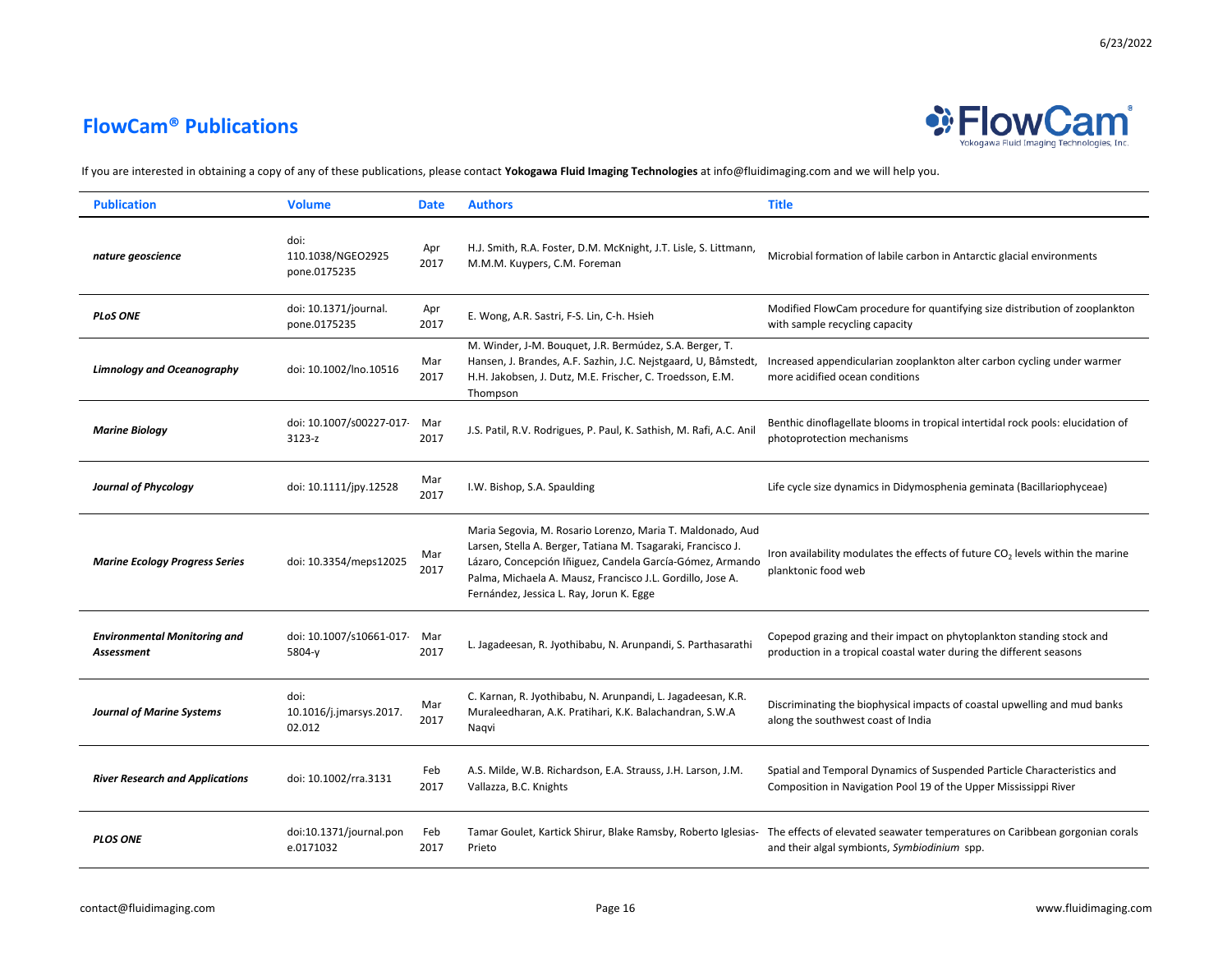

| <b>Publication</b>                                                                     | <b>Volume</b>                                                                                                                     | <b>Date</b>        | <b>Authors</b>                                                                                                   | <b>Title</b>                                                                                                                                                                                                                         |
|----------------------------------------------------------------------------------------|-----------------------------------------------------------------------------------------------------------------------------------|--------------------|------------------------------------------------------------------------------------------------------------------|--------------------------------------------------------------------------------------------------------------------------------------------------------------------------------------------------------------------------------------|
| <b>Progress in Oceanography</b>                                                        | doi:<br>10.1016/j.pocean.2017.0<br>1.001                                                                                          | Jan<br>2017        | Elaine Fileman, Daniel White, Rachel Harmer, Ulgen Aytan,<br>Glen Tarran, Tim Smyth, Angus Atkinson              | Stress of life at the ocean's surface: Latitudinal patterns of UV sunscreens in<br>plankton across the Atlantic                                                                                                                      |
| <b>Applied and Environmental</b><br>Microbiology                                       | doi: 10.1128/AEM.03317-<br>16                                                                                                     | Jan<br>2017        | Eva Alvarez, Enrique Nogueira, Angel Lopez-Urrutia                                                               | In-vivo single-cell fluorescence and the size-scaling of phytoplankton<br>chlorophyll content                                                                                                                                        |
| <b>Journal of Sea Research</b>                                                         | doi:<br>10.1016/j.seares.2017.0<br>1.003                                                                                          | Jan<br>2017        | Jocelyn Kydd, Harshana Rajakaruna, Elizabeta Briski, Sarah<br>Bailey                                             | Examination of a high resolution laser optical plankton counter and FlowCam<br>for measuring plankton concentration and size                                                                                                         |
| <b>Journal of Phycology</b>                                                            | doi: 10.1111/jpy.12504                                                                                                            | Jan<br>2017        |                                                                                                                  | Monitoring cell-specific neutral lipid accumulation in Phaeodactylum<br>Katariina Natunen, Jukka Seppälä, Riikka-Juulia Koivula, Jukka Pellinen tricornutum (Bacillariophyceae) with Nile Red staining - a new method for<br>FlowCAM |
| <b>Harmful Algae</b>                                                                   | doi:<br>10.1016/j.hal.2017.01.01<br>1                                                                                             | Jan<br>2017        | P.W. Lehman, T. Kurobe, S. Lesmeister, D. Baxa, A. Tung, S.J.<br>Teh                                             | Impacts of the 2014 severe drought on the Microcystis bloom in San Francisco<br>Estuary                                                                                                                                              |
| <b>University of Colorado Master's Thesis</b>                                          | https://search.proquest.<br>com/openview/ea0533f<br>1134c45835430aa5f890<br>76d15/1?pq-<br>origsite=gscholar&cbl=1<br>8750&diss=v | 2017               | <b>Matthew Richard Oliver</b>                                                                                    | The Effects of Climate Change on an Alpine Lake System: A Mesocosm<br>Experiment                                                                                                                                                     |
| <b>University of Rhode Island</b><br><b>Master's Thesis</b>                            | http://digitalcommons.u<br>ri.edu/theses/1072                                                                                     | 2017               | Neil Redmond                                                                                                     | Assessment of Fluid Imaging for Determination of Diatom Assemblage<br>Composition and Biometrics of Southern Ocean Sediment                                                                                                          |
| <b>Research Journal of Pharmaceutical,</b><br><b>Biological, and Chemical Sciences</b> | ISSN: 0975-8585                                                                                                                   | <b>Dec</b><br>2016 | Roslan Omar, Zaharah Ibrahim, Zailan Zahid, Elias Ismail,<br>Ikmal Hisham, Shahzatul Irwan Omar, Siddiq Mustafar | Algae Disintegration in Raw Water at Semberong Barat Dam Johor Malayzia<br><b>Using Sonification Wave</b>                                                                                                                            |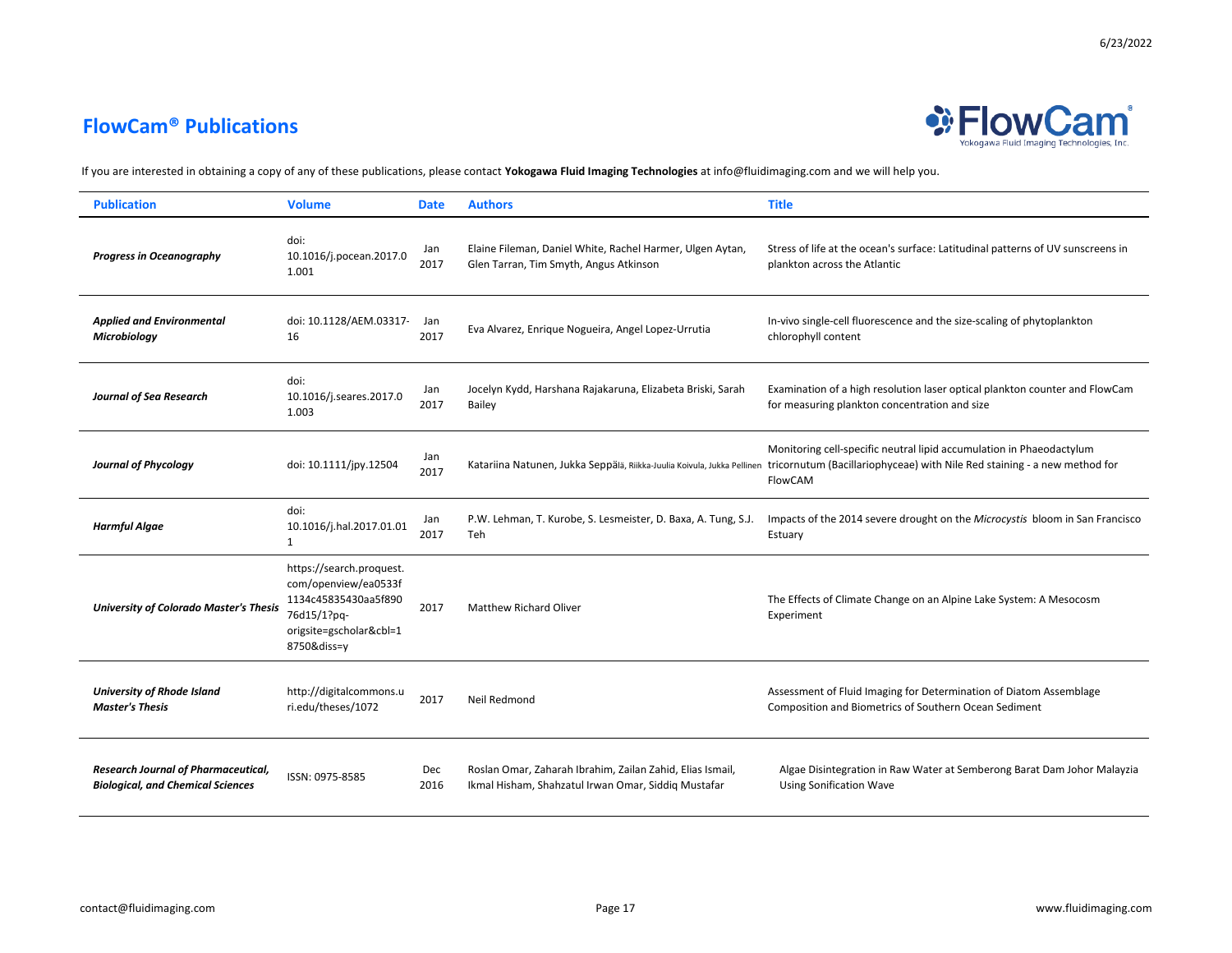

| <b>Publication</b>                                                  | <b>Volume</b>                           | <b>Date</b>  | <b>Authors</b>                                                                                                                                                                                                                                       | <b>Title</b>                                                                                                                                          |
|---------------------------------------------------------------------|-----------------------------------------|--------------|------------------------------------------------------------------------------------------------------------------------------------------------------------------------------------------------------------------------------------------------------|-------------------------------------------------------------------------------------------------------------------------------------------------------|
| <b>Limnology and Oceanography</b>                                   | doi: 10.1002/lno.10483                  | Nov<br>2016  | Bernadette Pree, Aud Larsen, Jorun Karin Egge, Paolo<br>Simonelli, Rakhesh Madhusoodhanan, Tatiana Margo<br>Tsargaraki, Selina Vage, Svein Rune Erga, Gunnar Bratbak, T.<br>Frede Thingstad                                                          | Dampened copepod-mediated trophic cascades in a microzooplankton-<br>dominated microbial food web: A mesocosm study                                   |
| <b>Algal Research</b>                                               | doi:<br>10.1016/j.algal.2016.11.<br>012 | Nov<br>2016  | Yifei Wang, Maria Castillo-Keller, Everett Eustance, Milton<br>Sommerfeld                                                                                                                                                                            | Early detection and quantification of zooplankton grazers in algal cultures by<br>FlowCam                                                             |
| <b>BRACIS Conference Publication</b>                                | doi:<br>10.1109/BRACIS.2016.02<br>0     | Oct<br>2016  | lago Corrêa, Paulo Drews Jr., Márcio Silva de Souza, Virginia<br>Maria Tavano                                                                                                                                                                        | Super microalgae classification in imbalanced dataset                                                                                                 |
| <b>Chinese Journal of Oceanology and</b><br>Limnology               | doi: 10.1007/s00343-017-<br>5378-0      | Sept<br>2016 | Yang Yang, Sun Xiaoxia, Zhao Yongfang                                                                                                                                                                                                                | Effects of Lugol's iodine solution and formolin on cell volume of three bloom-<br>forming dinoflagellates                                             |
| <b>Ocean Science Journal</b>                                        | Vol. 51 Issue 3, pp 333-<br>342         | Sept<br>2016 | Bonggil Hyun, Se-Jong Ju, Ah-Ra Ko, Keun-Hyung Choi, Seung<br>Won Jung, Pung-Guk Jang, Min-Chul Jang, Chang Ho Moon,<br>Kyoungsoon Shin                                                                                                              | Thermal effects on the growth and fatty acid composition of four harmful algal<br>bloom species: Possible implications for ichthyotoxicity            |
| <b>Global Change Biology</b>                                        | doi: 10.1111/gcb.13512                  | Sept<br>2016 | Darren Giling, Jens Nejstgaard, Stella Berger, Hans-Peter<br>Grossart, Georgiy Kirillin, Armin Penske, Maren Lentz, Peter<br>Casper, Jorg Sareyka, Mark Gessner                                                                                      | Thermocline deepening boosts ecosystem metabolism: Evidence from a large-<br>scale lake enclosure experiment simulating a summer storm                |
| <b>Optics Express</b>                                               | Vol. 24, No. 18                         | Sept<br>2016 | Ivona Cetinic, Nicole Poulton, Wayne Slade                                                                                                                                                                                                           | Characterizing the phytoplankton soup: pump and plumbing effects on the<br>particle assemblage in underway optical seawater systems                   |
| <b>Biotechnology for Biofuels</b>                                   | doi: 10.1186/s13068-016<br>0595-x       | Sept<br>2016 | lago Teles Dominguez Cabanelas, Mathijs van der Zwart,<br>Dorinde M. M. Kleinegris, René H. Wijffels, and Maria Barbosa                                                                                                                              | Sorting cells of the microalga Chlorococcum littorale with increased<br>triacylglycerol productivity                                                  |
| <b>Journal of Plankton Research</b>                                 | doi:<br>10.1093/plankt/fbw052           | Aug<br>2016  | Carmen Mompeán, Antonio Bode, Mikel Latasa, Bieito<br>Fernández-Castro, Beatriz Mouriño-Carballido, Xabier Irigoien                                                                                                                                  | The influence of nitrogen inputs on biomass and trophic structure of ocean<br>plankton: a study using biomass and stable isotope size-spectra         |
| <b>Journal of Experimental Marine</b><br><b>Biology and Ecology</b> | doi:<br>10.1016/j.jembe.2016.0<br>7.008 | July<br>2016 | Brenda Maria Soler-Figueroa, Ernesto Otero                                                                                                                                                                                                           | Seasonal changes in bioluminescence and dinoflagellate composition in a<br>tropical bioluminescent bay, Bahia Fosforescente, La Parguera, Puerto Rico |
| <b>Science Advances</b>                                             | doi:<br>10.1126/sciadv.1501822          | July<br>2016 | Fanny Monteiro, Lennart Bach, Colin Brownlee, Paul Brown,<br>Rosalind Rickaby, Alex Poulton, Toby Tyrrell, Luc Beaufort,<br>Stephanie Dutkiewicz, Samantha Gibbs, Magdalena<br>Gutowska, Renee Lee, Ulf Riebesell, Jeremy Young and Andy<br>Ridgwell | Why marine phytoplankton calcify                                                                                                                      |
| <b>Journal of Geophysical Research</b>                              | doi:<br>10.1002/2016JC011720            | June<br>2016 | M. D. Rowe, E. J. Anderson, T. T. Wynne, R. P. Stumpf, D. L.<br>Fanslow, K.Kijanka, H. A. Vanderploeg, J. R. Strickler4, T. W.<br>Davis                                                                                                              | Vertical distribution of buoyant Microcystis blooms in a Lagrangian particle<br>tracking model for short-term forecasts in Lake Erie                  |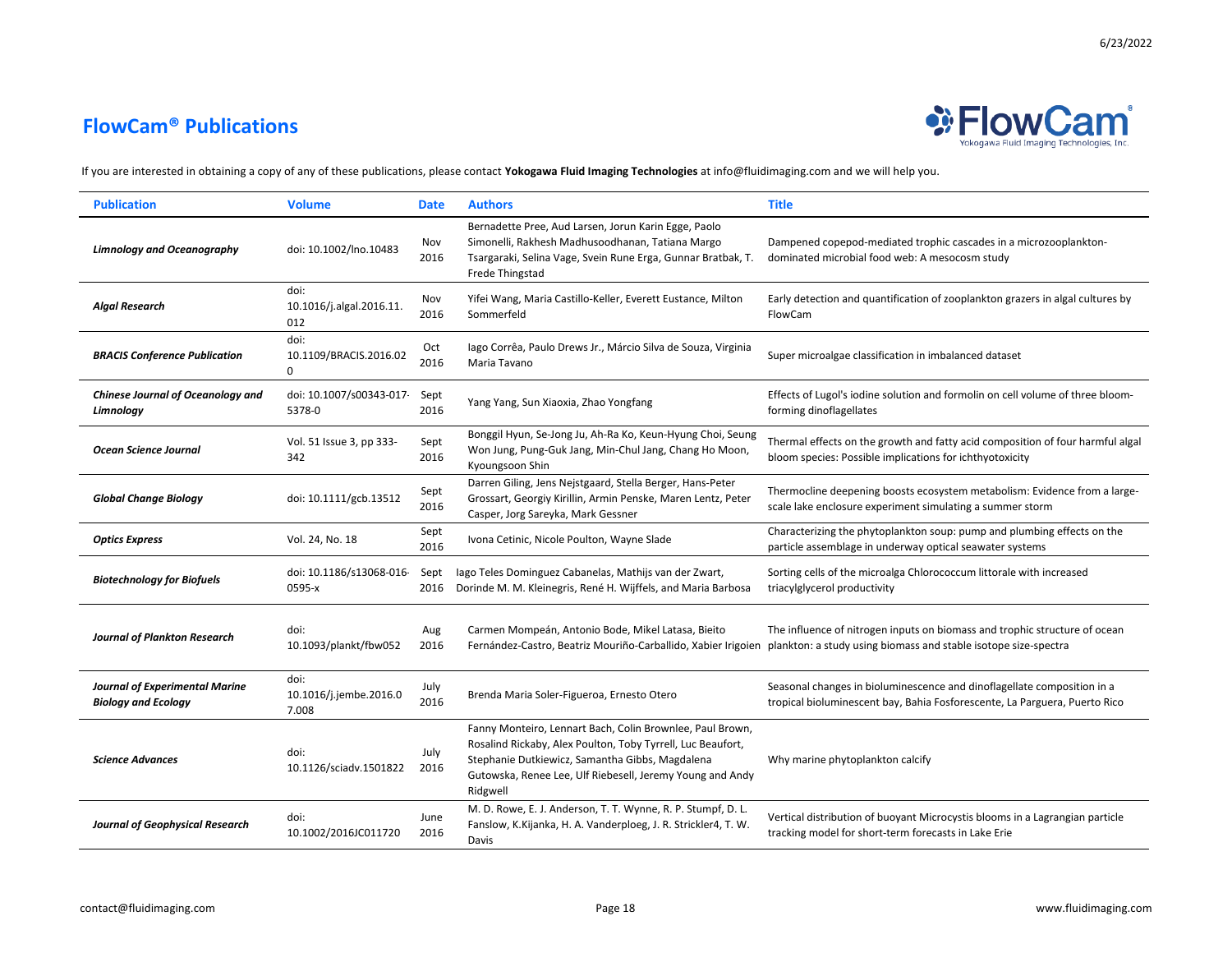



| <b>Publication</b>                                                | <b>Volume</b>                                    | <b>Date</b>   | <b>Authors</b>                                                                                                                                                          | <b>Title</b>                                                                                                                                                                                                |
|-------------------------------------------------------------------|--------------------------------------------------|---------------|-------------------------------------------------------------------------------------------------------------------------------------------------------------------------|-------------------------------------------------------------------------------------------------------------------------------------------------------------------------------------------------------------|
| <b>Electronic Journal of Biotechnology</b>                        | http://dx.doi.org/10.101<br>6/j.ejbt.2016.06.005 | May<br>2016   | Reda A.I. Abou-Shanab, Manjinder Singh, Anangelica Rivera-<br>Cruz, Grace Power, Thomas Bagby-Moon, Keshav Das                                                          | Effect of Brachionus rubens on the growth characteristics of various species of<br>microalgae                                                                                                               |
| <b>Springer Science + Business Media</b>                          | doi: 10.1007/978-1-4939-<br>3302-0 17            | Apr<br>2016   | Natasha S. Barteneva, Ivan A. Vorobjev, and Nicole Poulton                                                                                                              | Imaging Flow Cytometry: Methods and Protocols, Methods in Molecular<br>Biology / Chapter 17 - FlowCam: Quantification and Classification of<br>Phytoplankton by Imaging Flow Cytometry                      |
| SPIE.                                                             | doi:<br>10.1117/12.222.5875                      | May<br>2016   | Christy A. Jenkins, Joaquim Goes, Kali McKee, Helga Gomes,<br>Robert Arnone, Menghua Wang, Michael Ondrusek, P.V.<br>Nagamani, T. Preethi Latha, K.H. Rao, V.K. Dadhwal | High-resolution shipboard measurements of phytoplankton: a way forward for<br>enhancing the utility of satellite SST and chlorophyll for mapping microscale<br>features and frontal zones in coastal waters |
| <b>The Royal Society - Publishing</b>                             | doi:<br>10.1098/rspb.2016.0176                   | Apr<br>2016   | Rachel Lasley-Rasher, Kathryn Nagel, Aakanksha Angra,<br>Jeannette Yen                                                                                                  | Intoxicated copepods: ingesting toxic phytoplankton leads to risky behaviour                                                                                                                                |
| <b>Chemical Engineering Journal</b>                               | doi:<br>10.1016/j.cej.2016.03.12<br>8            | Apr<br>2016   | Teodora Rutar Shuman, Gregory Mason, Daniel Reeve,<br>Alexander Schacht, Ann Goodrich, Katerine Napan, Jason<br>Quinn                                                   | Low-Energy Input Continuous Flow Rapid Pre-Concentration of Microalgae<br>through Electro-Coagulation Flocculation                                                                                          |
| <b>Environmental Earth Sciences</b>                               | 10.1007/s12665-015-<br>5124-x                    | April<br>2016 | Yu-Jie Cui, De-Fu Liu, Jia-lei Zhang, Zheng-Jian Yang, Soon-<br>Thiam Khu, Dao-Bin Ji, Lin-Xu Song, Liang-Hong Long                                                     | Diel migration of Microcystis during an algal bloom event in the Three Gorges<br>Reservoir, China                                                                                                           |
| <b>Nature Communications</b>                                      | 7:10984, DOI:<br>10.1038/ncomms10984             | Mar<br>2016   | Christopher F. Clements, Arpat Ozgul                                                                                                                                    | Including trait-based early warning signals helps predict population collapse                                                                                                                               |
| <b>Environ. Monitor Assessment</b>                                | doi I 10.1007/s10661-<br>016-5230-6              | Feb<br>2016   | L. Jagadeesan & R. Jyothibabu                                                                                                                                           | Tumour-like anomaly of copepods-an evaluation of the possible causes in<br>Indian marine waters                                                                                                             |
| <b>LIMNOLOGY</b><br>and OCEANOGRAPHY: METHODS                     | doi:<br>10.1002/lom3.10090                       | 2016          | Marianne G. Camoying, Aletta T. Yniguez                                                                                                                                 | FlowCAM optimization: Attaining good quality images for higher taxonomic<br>classification resolution of natural phytoplankton samples                                                                      |
| American Geophysical Union, Ocean<br><b>Sciences Meeting 2016</b> | Bibcode:<br>2016AGUOSIS34A2324D                  | Feb<br>2016   | Di Mauro, R., Kupchik, M.J., Benfield, M.C.                                                                                                                             | Assessment of the application and efficacy of the FlowCam for zooplankton<br>analysis                                                                                                                       |
| <b>Bioresource Technology</b>                                     | S0960-8524(16)30144-4                            | Feb<br>2016   | Rahulkumar Maurya, Chetan Paliwal, Kaumeel Chokshi, Imran<br>Pancha, Tonmoy Ghosh, Gour Gopal Satpati, Ruma Pal, Arup<br>Ghosh, Sandhya Mishra                          | Hydrolysate of lipid extracted microalgal biomass residue: An algal growth<br>promoter and enhancer                                                                                                         |
| Proceedings B                                                     | 175 (2015) 56-71                                 | Jan<br>2016   | Carmen Garcı'a-Comas, Akash R. Sastri, Lin Ye, Chun-Yi<br>Chang, Fan-Sian Lin, Min-Sian Su, Gwo-Ching Gong, Chih-hao<br>Hsieh                                           | Prey size diversity hinders biomass trophic transfer and predator size diversity<br>promotes it in planktonic communities                                                                                   |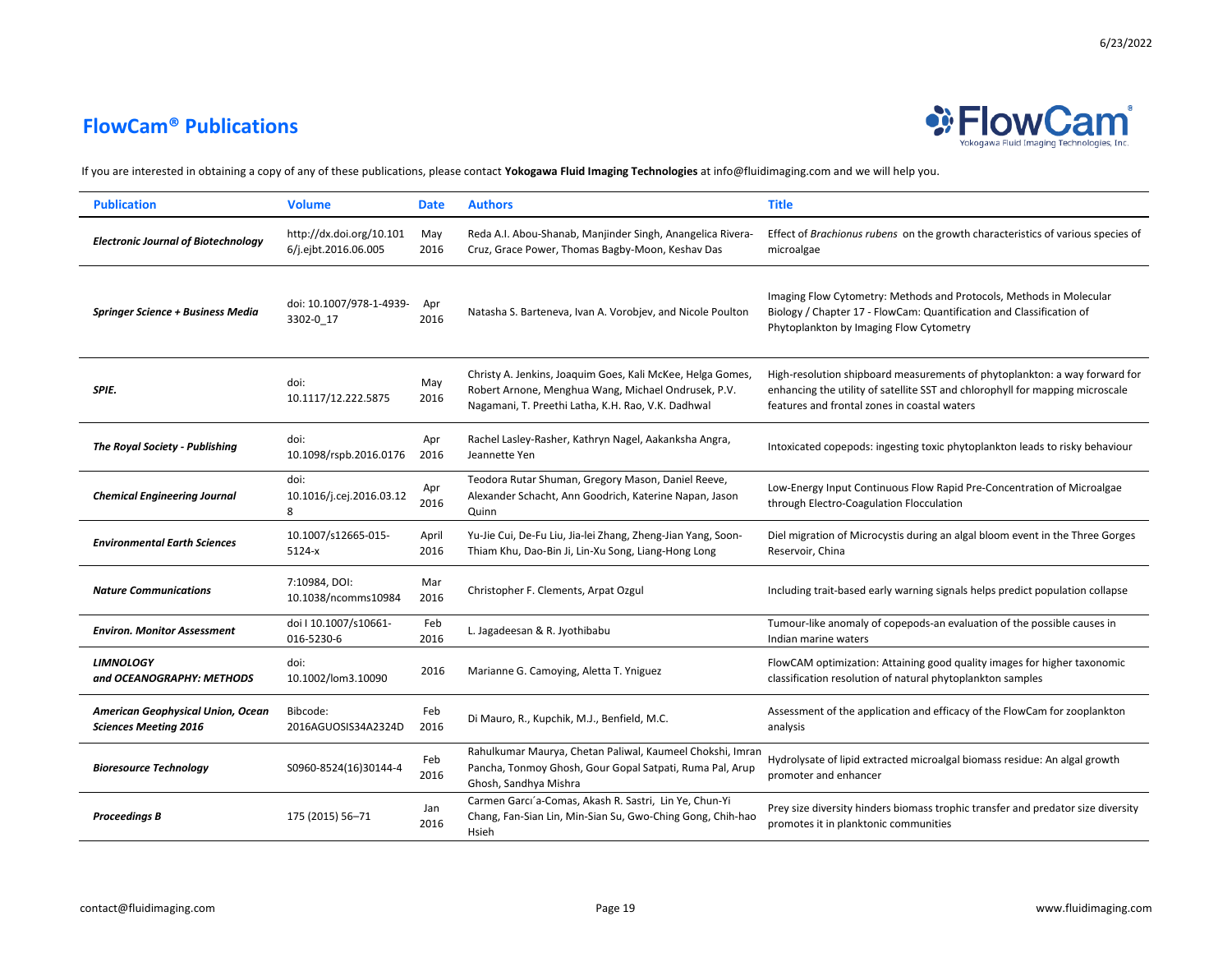

| <b>Publication</b>                                                   | <b>Volume</b>                                    | <b>Date</b>  | <b>Authors</b>                                                                                                                                                                  | <b>Title</b>                                                                                                                                                                                            |
|----------------------------------------------------------------------|--------------------------------------------------|--------------|---------------------------------------------------------------------------------------------------------------------------------------------------------------------------------|---------------------------------------------------------------------------------------------------------------------------------------------------------------------------------------------------------|
| <b>Marine Ecology Progress Series</b>                                | Vol. 542: 63-77, 2016,<br>doi: 10.3354/meps11560 | Jan<br>2016  | Jessica L. Ray, Katrine S. Skaar, Paolo Simonell, Aud Larsen,<br>Andrey Sazhin, Hans H. Jakobsen, Jens C. Nejstgaard,<br>Christofer Troedsson                                   | Molecular gut content analysis demonstrates that Calanus grazing on<br>Phaeocystis pouchetii and Skeletonema marinoi is sensitive to bloom phase but<br>not prey density                                |
| <b>Planet Ocean LTD</b>                                              |                                                  | 2016         | Kira Coley                                                                                                                                                                      | From above and below: Monitoring Plankton in a Changing World                                                                                                                                           |
| <b>Journal of Plankton Research</b>                                  | $0(0)$ : 1-11.<br>doi:10.1093/plankt/fbv1<br>21  | 2016         | Mar Benavides, Pia H. Moisander, Meaghan C. Daley,<br>ANTONIO Bode, Javier Aristegui                                                                                            | Longitudinal variability of diazotroph abundances in the subtropical North<br><b>Atlantic Ocean</b>                                                                                                     |
| <b>Marine Ecology Progress Series</b>                                | doi:<br>10.3354/meps11289                        | June<br>2015 | Jagadish S. Patil & Arga Chandrashekar Anil                                                                                                                                     | Effect of monsoonal perturbations on the occurance of phytoplankton blooms<br>in a tropical bay                                                                                                         |
| <b>Marine Chemistry</b>                                              | 175 (2015) 56-71                                 | Mar<br>2015  | Carolina Cisternas-Novoa, Cindy Lee, Anja Engel                                                                                                                                 | Transparent exopolymer particles (TEP) and Coomassie stainable particles<br>(CSP): Differences between their origin and vertical distributions in the ocean                                             |
| <b>Environmental Microbiology</b>                                    | Microb Ecol doi<br>10.1007/s00248-015-<br>0715-3 | Nov<br>2015  | Elena Bañares-España, María del Mar Fernández-Arjona,<br>María Jesús García-Sánchez, Miguel Hernández-López,<br>Andreas Reul, Mariona Hernández Mariné, Antonio Flores-<br>Moya | Sulphide Resistance in the Cyanobacterium Microcystis aeruginosa: a<br>Comparative Study of Morphology and Photosynthetic Performance Between<br>the Sulphide-Resistant Mutant and the Wild-Type Strain |
| <b>AQUATIC BIOLOGY</b><br><b>Aquat Biol</b>                          | Vol. 22: 59-76, 2014doi:<br>10.3354/ab00585      | Nov<br>2015  | A. Reul1, M. Muñoz, B. Bautista, P. J. Neale, C. Sobrino, J. M.<br>Mercado, M. Segovia, S. Salles, G. Kulk, P. León, W. H. van de<br>Poll, E. Pérez, A. Buma, J. M. Blanco      | Effect of CO2, nutrients and light on coastal plankton.<br>III. Trophic cascade, size structure and composition                                                                                         |
| Journal of International Water<br>Research                           | DOI:10.1016/j.watres.20<br>15.11.042/WR 11669    | Nov<br>2015  | Jr-Lin Lin, Lap-Cuong Hua, Yuting Wu, Chihpin Huang                                                                                                                             | Pretreatment of algae-laden and manganese-containing waters by oxidation-<br>assisted coagulation: Effects of oxidation on algal cell viability and manganese<br>precipitation                          |
| <b>Journal of Phycology</b>                                          | doi: 10.1111/jpy.12337                           | Aug<br>2015  | Habiba Zmerli Triki, Mohamed Laabir, Ons Kéfi Daly-Yahia                                                                                                                        | Life history, excystment features and growth characteristics of the<br>Mediterranean harmful dinoflagellate Alexandrium pseudogonyaulax                                                                 |
| <b>Environmental Development</b>                                     | ENVDEVD150081                                    | Aug<br>2015  | H.M. Verheyea, T. Lamont, J.A. Huggett, A. Kreinerd, I.<br>Hampton                                                                                                              | Plankton productivity of the Benguela Current Large Marine Ecosystem<br>(BCLME)                                                                                                                         |
| Deep Sea Research Part II: Topical<br><b>Studies in Oceanography</b> |                                                  | Aug<br>2015  | R. L. Pleuthner, C. T. Shaw, M. J. Schatz, E. J. Lessard, H. R.<br>Harvey                                                                                                       | Lipid Markers of diet history and their retention during experimental starvation<br>in the Bering sea euphausiid Thysanoessa raschii                                                                    |
| <b>Industrial Biotechnology</b>                                      | Vol: 11 Issue 4                                  | Aug<br>2015  | White, Rebecca L. and Ryan, Rebecca A.                                                                                                                                          | Long-Term Cultivation of Algae in Open-Raceway Ponds: Lessons from the Field                                                                                                                            |
| <b>Limnology Oceanography Bulletin</b>                               |                                                  | Aug<br>2015  | Michael Sieracki                                                                                                                                                                | A Personal View of the Tara Oceans Expedition                                                                                                                                                           |
| <b>Ecosphere ESA Journals</b>                                        | Vol. 6(7) Article 116                            | July<br>2015 | H.R. Naughton, M.A., Alexandrou, T.H. Oakley, B.J. Cardinale                                                                                                                    | Phylogenetic distance does not predict competition in green algal communities                                                                                                                           |
| Limnol. Oceanogr.                                                    | 00, 2015, 00-00<br>57(4).000-070,                | May<br>2015  | Diane K. Stoecker, Jens C. Nejstgaard, Rakhesh<br>Madhusoodhanan, Georg Pohnert, Stefanie Wolfram, Hans<br>Henrik Jakobsen, Sigitas -Sulc' ius, Aud Larsen                      | Underestimation of microzooplankton grazing in dilution experiments due to<br>inhibition of phytoplankton growth                                                                                        |
| <b>Journal of Plankton Research</b>                                  | doi:10.1093/plankt/fbv0                          | Apr<br>2015  | Baptiste Le Bourg, Véronique Cornet-Barthaux, Marc Pagano,<br>Jean Blanchot                                                                                                     | FlowCAM as a tool for studying small (80-1000 µm) metazooplankton<br>communities                                                                                                                        |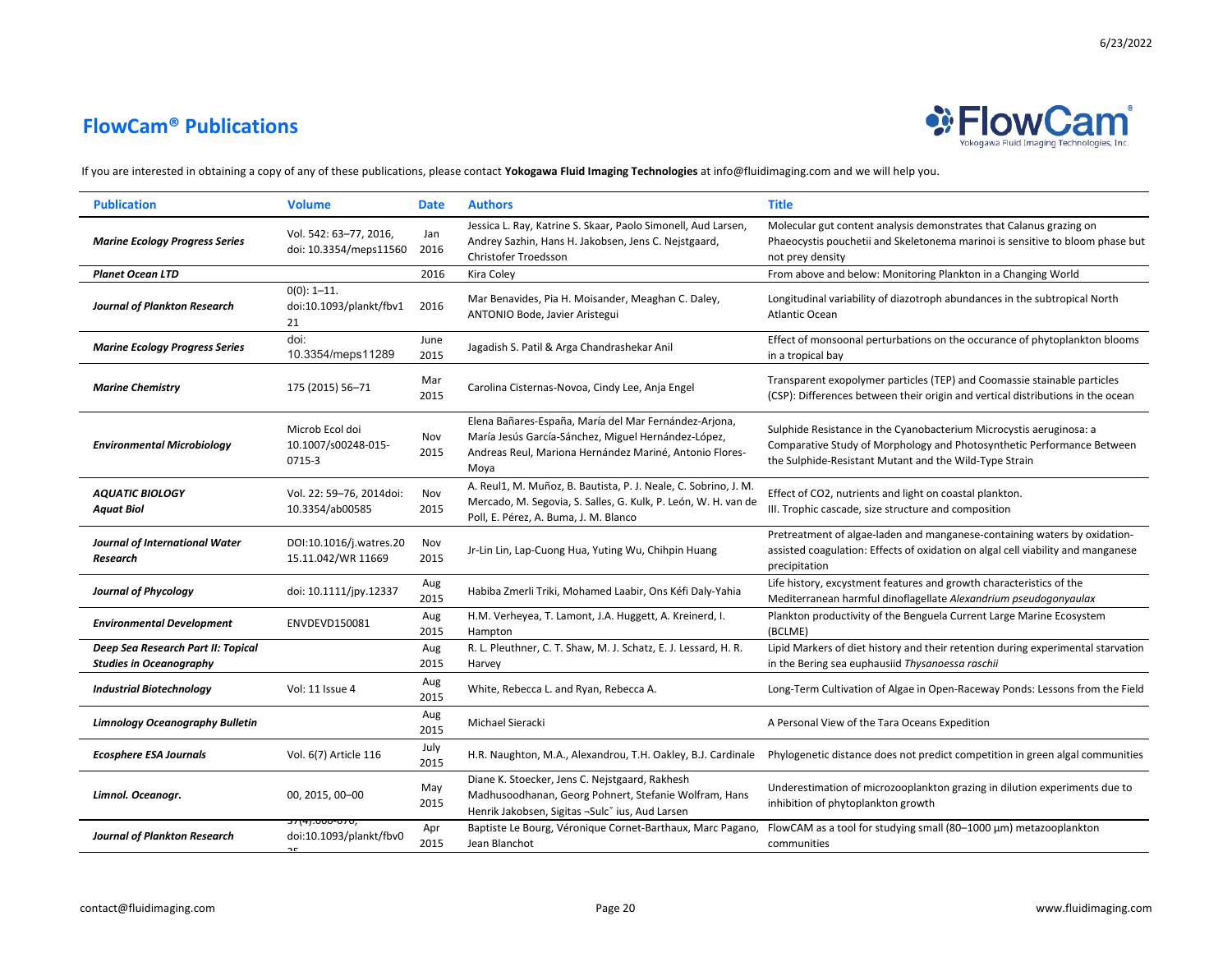

| <b>Publication</b>                                                          | <b>Volume</b>                                               | <b>Date</b>  | <b>Authors</b>                                                                                                                                                                         | <b>Title</b>                                                                                                                                          |
|-----------------------------------------------------------------------------|-------------------------------------------------------------|--------------|----------------------------------------------------------------------------------------------------------------------------------------------------------------------------------------|-------------------------------------------------------------------------------------------------------------------------------------------------------|
| The Journal of Applied Phycology                                            | doi:10.1007/s10811-015-<br>0567-8                           | Mar<br>2015  | M. L. Bartley, W. J. Boeing, D. Daniel, B. N. Dungan, T. Schaub                                                                                                                        | Optimization of environmental parameters for Nannochloropsis salina growth<br>and lipid content using the response surface method and invading        |
| Limnol. Oceanogr.                                                           | 00, 2015, 1-26                                              | Jan<br>2015  | Aud Larsen, Jorun K. Egge, Jens C. Nejstgaard, Jole Di Capua,<br>Runar Thyrhaug, Gunnar Bratbak, T. Frede Thingstad                                                                    | Contrasting response to nutrient manipulation in Arctic mesocosms are<br>reproduced by a minimum microbial food web model                             |
| <b>Microbiology of Aquatic Systems</b>                                      | doi:10.1007/s00248-015-<br>0573-z                           | Feb<br>2015  | A. W. Silva-Lima, J. M. Walter, G. D. Garcia, N. Ramires, G.<br>Ank, P. M. Meirelles, A. F. Nobrega, I. D. Siva-Neto, R. L.<br>Moura, P. S. Salomon, C. C. Thompson, F. L. Thompson    | Multiple Symbiodinium Strains Are Hosted by the Brazilian Endemic Corals<br>Mussismilia spp.                                                          |
| <b>LIMNOLOGY</b><br>and OCEANOGRAPHY: METHODS                               | doi:<br>10.1002/lom3.10076                                  | 2015         | Bernadette Pree, Constanze Kuhlisch, Georg Pohnert, Andrey<br>F. Sazhin, Hans Henrik Jakobsen, Maria Lund Paulsen, Marc E.<br>Frischer, Diane Stoecker, Jens C. Nejstgaard, Aud Larsen | A simple adjustment to test reliability of bacterivory rates derived from the<br>dilution method                                                      |
| <b>Qscience Proceedings</b>                                                 | <b>Qatar University Life</b><br>Science Symp. QULSS<br>2015 | 2015         | Mariem A. Safi, Pedro Range, DM Estremadura, Radhouane<br>Ben Hamadou                                                                                                                  | Seasonal patterns of zooplankton in the Qatari coast (Arabian Gulf) and<br>their relationship to environmental<br>changes                             |
| <b>Aquatic Biology</b>                                                      | Vol. 22: 59-76                                              | Nov<br>2014  | A. Reul, M. Muñoz, B. Bautista, P. J. Neale, C. Sobrino, J. M.<br>Mercado, M. Segovia, S. Salles, G. Kulk, P. León, W. H. van de<br>Poll, E. Pérez, A. Buma, J. M. Blanco              | Effect of CO2, nutrients and light on coastal plankton. III. Trophic cascade, size<br>structure and composition                                       |
| <b>Biosource Technology</b>                                                 |                                                             | Oct<br>2014  | I. Teles D. Cabanelas, M. Zwart, D. M.M. Kleinegris, M. J.<br>Barbosa, R. H. Wijffels                                                                                                  | Rapid method to screen and sort lipid accumulating microalgae                                                                                         |
| <b>Aquatic Sciences</b>                                                     |                                                             | Oct<br>2014  | H. Masclaux, Sebastien Tortajada, Olivier Philippine, Francois-<br>Xavier Robin, Christine Dupuy                                                                                       | Planktonic food web structure and dynamic freshwater marshes after a lock<br>closing in early spring                                                  |
| Northwest Science                                                           |                                                             | Oct<br>2014  | Michelle A. Maier, Tawnya D. Peterson                                                                                                                                                  | Observations of a Diatom Chytrid Parasite in the Lower Columbia River                                                                                 |
| <b>Association for the Sciences of</b><br><b>Limnology and Oceanography</b> |                                                             | Sept<br>2014 | W. M. Balch, D. T. Drapeau, B. C. Bowler, E. R. Lyczkowski, L.<br>C. Lubelczyk, S. C. Painter, A.J. Poulton                                                                            | Surface biological, chemical, and optical properties of the Patagonian Shelf<br>coccolithophore bloom, the brightest waters of the Great Calcite Belt |
| Springerlink.com                                                            |                                                             | Sept<br>2014 | K. Natunen, J. Seppälä, D. Schwenk, H. Rischer, K. Spilling, T.<br>Tamminen                                                                                                            | Nile Red staining of phytoplankton neutral lipids: species-specific fluorescence<br>kinetics in various solvents                                      |
| China University of Mining and<br><b>Technology Press, Xuzhou</b>           |                                                             | Aug<br>2014  | Mulalo Grace Khabubu and Jabulani Ray Gumbo                                                                                                                                            | Identification of Cyanobacterial Communities and Their Microcystin Congeners<br>in Soda Pits at Nyla Magnesite Mine, South Africa                     |
| <b>Journal of Paleolimnology</b>                                            |                                                             | July<br>2014 | Robert M. D'Anjou, Nicholas L. Balascio, Raymond S. Bradley                                                                                                                            | Locating cryptotephra in lake sediments using fluid imaging technology                                                                                |
| <b>Journal of Plankton Research</b>                                         |                                                             | July<br>2014 | Kelsey L. Poulson-Ellestad, Elizabeth McMillan, Joseph P.<br>Montoya, Julia Kubanek                                                                                                    | Are offshore phytoplankton susceptible to Karenia brevis allelopathy?                                                                                 |
| <b>Journal of Applied Phycology</b>                                         | doi: 1007/s10811-014-<br>0352-0                             | June<br>2014 | Chunbo Wang, Xingqiang Wu, Ciuciu Tian, Qian Li, Yingying<br>Tian, Bing Feng, Bangding Xiao                                                                                            | A quantitative protocol for rapid analysis of cell density and size distribution of<br>pelagic and benthic Microcystis colonies by FlowCAM            |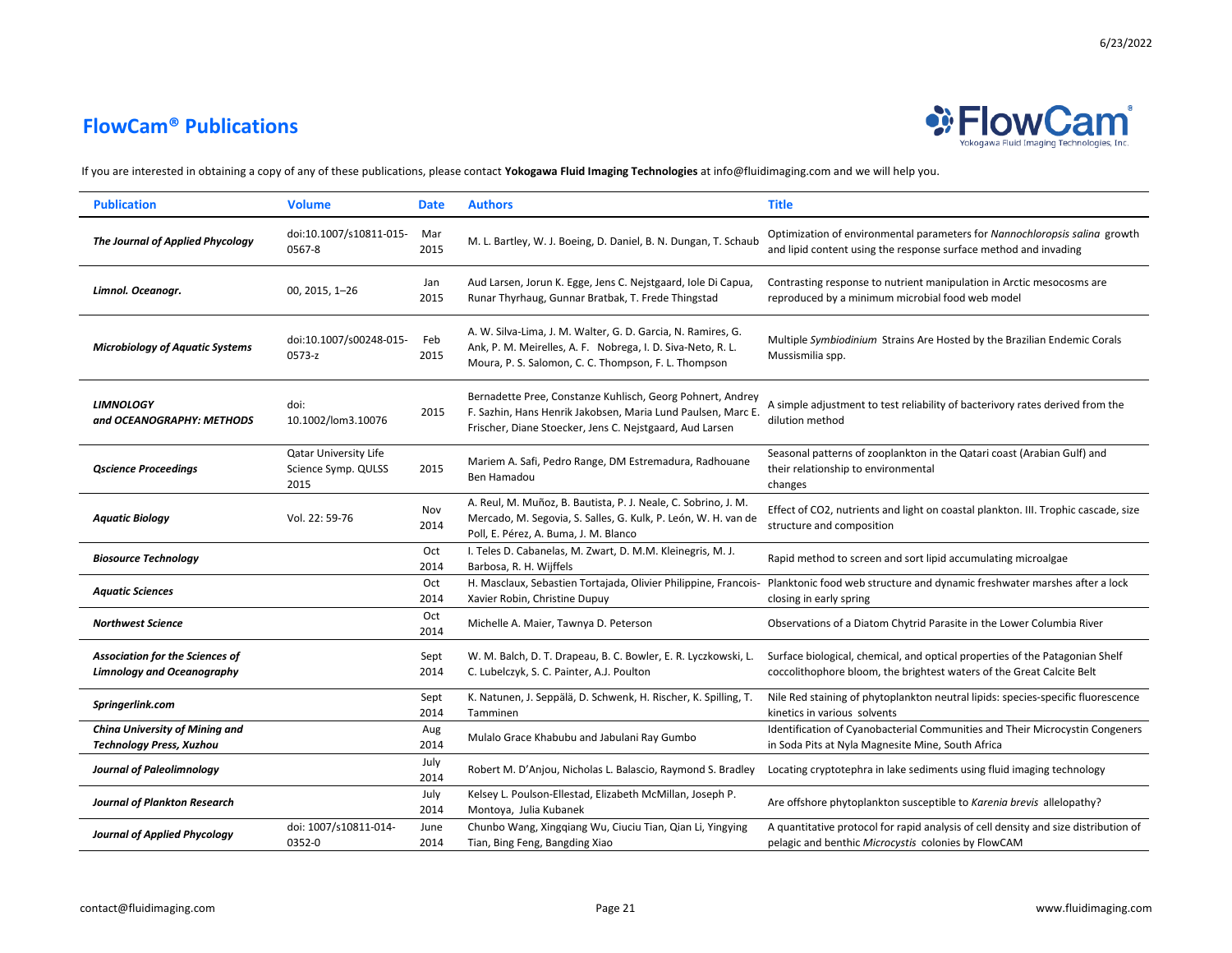

| <b>Publication</b>                                                                                                                                                      | <b>Volume</b>                      | <b>Date</b>  | <b>Authors</b>                                                                                                                                                                                                                                | <b>Title</b>                                                                                                                                                                    |
|-------------------------------------------------------------------------------------------------------------------------------------------------------------------------|------------------------------------|--------------|-----------------------------------------------------------------------------------------------------------------------------------------------------------------------------------------------------------------------------------------------|---------------------------------------------------------------------------------------------------------------------------------------------------------------------------------|
| <b>Biogeosciences Discuss.</b>                                                                                                                                          |                                    | June<br>2014 | Cetinic, M. J. Perry, E. D'Asaro, N. Briggs, N. Poulton, M. E.<br>Sieracki, C. M. Lee                                                                                                                                                         | Optical community index to assess spatial patchiness during the 2008 North<br><b>Atlantic Bloom</b>                                                                             |
| <b>Proceedings from the National</b><br><b>Academy of Sciences</b>                                                                                                      | Vol. 111 No. 123                   | June<br>2014 | Kelsey L. Poulson-Ellestad, Christina M. Jones, Jessie Roy,<br>Mark R. Viant, Facundo M. Fernández, Julia Kubanek, and<br>Brook L. Nunn                                                                                                       | Metabolomics and proteomics reveal impacts of chemically mediated<br>competition on marine plankton                                                                             |
| <b>Frontiers in Microbiology</b>                                                                                                                                        |                                    | May<br>2014  | Todd William Lane, Laura Truesdale Carney                                                                                                                                                                                                     | Parasites in algae mass culture                                                                                                                                                 |
| <b>Journal of Plankton Research</b>                                                                                                                                     |                                    | May<br>2014  | Cristina Garcia-Munoz, Carolos M. Garcia, Luis M. Lubian,<br>Angel Lopez-Urrutia, Santiago Hernandez-Leon, Julia<br>Ameneiro                                                                                                                  | Metabolic state along a summer north-south transect near the Antarctic<br>Peninsual: a size spectra approach                                                                    |
| Western Washington University, King<br><b>County Environmental Lab</b><br><b>King County Department of Natural</b><br><b>Resources and Parks</b><br>Seattle, Washington | Salish Sea Eco. Conf.<br>Paper 52. | May<br>2014  | Gabriela Hannach, Lyndsey Sandwick                                                                                                                                                                                                            | Longitudinal variability of diazotroph abundances in the subtropical North<br><b>Atlantic Ocean</b>                                                                             |
| <b>Biomass &amp; Bioenergy</b>                                                                                                                                          |                                    | Apr<br>2014  | Herman Campos, Wiebke J. Boeing, Barry N. Dungan, Tanner<br>Schaub                                                                                                                                                                            | Cultivating the marine microalga Nannochloropsis salina under various nitrogen<br>sources: Effect on biovolume yields, lipid content and composition, and invasive<br>organisms |
| <b>Estuaries and Coasts</b>                                                                                                                                             |                                    | May<br>2014  | P. W. Lehman, C. Kendall, M. A. Guerin, M. B. Young, S. R.<br>Silva, G. L. Boyer, S.J. The                                                                                                                                                    | Characterization of the Microcystis Bloom and Its Nitrogen Supply in San<br>Francisco Estuary Using Stable Isotopes                                                             |
| <b>Ecology</b>                                                                                                                                                          | Vol. 95 No. 4 Pp 897-909           | Apr<br>2014  | Chun-Wei Chang, Takeshi Miki, Fuh-Kwo Shiah, Shuh-JiKao,<br>Jiun-Tzong Wu, Akash R. Sastri, Chih-Hao Hsieh                                                                                                                                    | Linking secondary structure of individual size distribution with nonlinear<br>size-trophic level relationship in food webs                                                      |
| <b>Water Research Foundation</b>                                                                                                                                        |                                    | Apr<br>2014  | Eric D. Wert, Mei Mei Dong, Fernando L. Rosario-Ortiz, Julie<br>Korak                                                                                                                                                                         | Release of Intracellular Metabolites from Cyanobacteria During Oxidation<br>Processes                                                                                           |
| <b>PLOS ONE</b>                                                                                                                                                         |                                    | Mar<br>2014  | Albert Calbet, Andrey F. Sazhin2, Jens C. Nejstgaard, Stella A.<br>Berger, Zachary S. Tait, Lorena Olmos, Despoina Sousoni,<br>Stamatina Isari, Rodrigo A. Martinez, Jean-Marie Bouquet,<br>Eric M. Thompson, Ulf Ba°mstedt, Hans H. Jakobsen | Future Climate Scenarios for a Coastal Productive Planktonic Food Web<br>Resulting in Microplankton Phenology Changes and Decreased Trophic Transfer                            |
| Deep Sea Research II                                                                                                                                                    |                                    | Mar<br>2014  | Beth A. Stauffer, Joaquim I. Goes, Kali T. McKee, Helga do<br>Rosario Gomes, Phyllis J. Stabeno                                                                                                                                               | Comparison of spring-time phytoplankton community composition in two cold<br>years from the western Gulf of Alaska into the southeastern Bering Sea                             |
| <b>Marine Drugs</b>                                                                                                                                                     |                                    | Mar<br>2014  | Soledad Morillo-García, Nerea Valcárcel-Pérez, Andrés Cózar,<br>María J. Ortega, Diego Macías, Eduardo Ramírez-Romero,<br>Carlos M. García, Fidel Echevarría, Ana Bartual                                                                     | Potential Polyunsaturated Aldehydes in the Strait of Gibraltar under Tow Tidal<br>Regimes                                                                                       |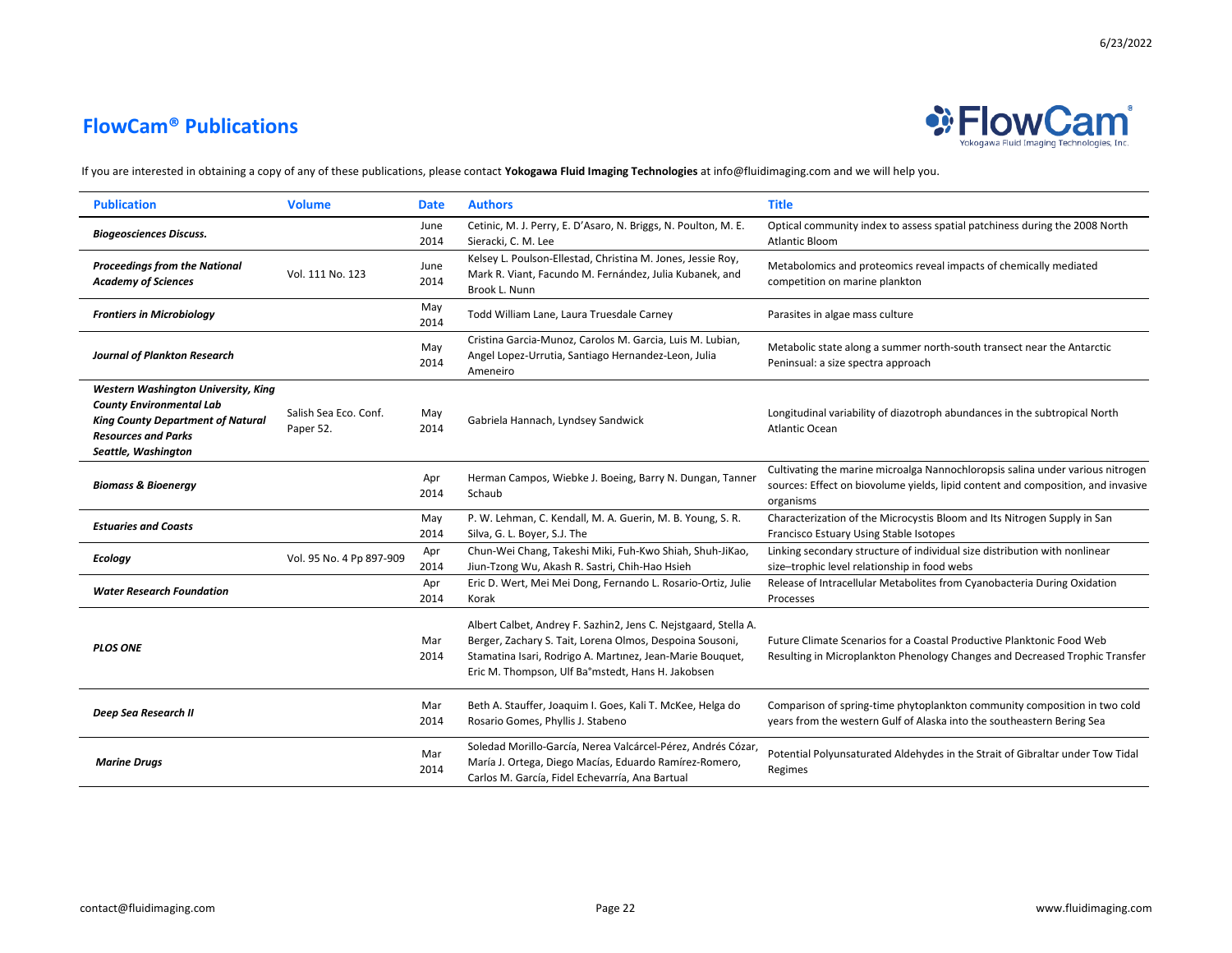

| <b>Publication</b>                                                 | <b>Volume</b>    | <b>Date</b>  | <b>Authors</b>                                                                                                                                                                                                                                                                                                                         | <b>Title</b>                                                                                                                                                            |
|--------------------------------------------------------------------|------------------|--------------|----------------------------------------------------------------------------------------------------------------------------------------------------------------------------------------------------------------------------------------------------------------------------------------------------------------------------------------|-------------------------------------------------------------------------------------------------------------------------------------------------------------------------|
| <b>Marine Ecology Progress Series</b>                              |                  | Mar<br>2014  | Pablo Sangra, Christina Garcia-Munoz, Carolos M. Garcia,<br>Angeles Marrero-Diaz, Christina Sobrino, Beatirz-Mourino-<br>Carballido, Borja Aguiar-Gonzalez, Christian Henriquez-<br>Pastene, Angel Rodriguez-Santana, Luis M. Lubian, Monica<br>Hernandez-Arencibia, Santiago Hernandez-Leon, Elsa<br>Vazquez, Sheila N. Estrada-Allis | Coupling between upper ocean layaer variability and size-fractionated<br>phytoplankton in a non-nutrient-limited environment                                            |
| <b>Bioresource Technology</b>                                      |                  | Feb<br>2014  | Teodora Rutar Schuman, Gregory Mason, Michael D.<br>Marsolek, Yizhou Lin, Daniel Reeve, Alexander Schacht                                                                                                                                                                                                                              | An ultra-low energy method for rapidly pre-concentrating microalgae                                                                                                     |
| <b>Bull. Plankton Society Japan</b>                                | 61(1):34-40,2014 | 2014         | Kazuhiko Koike, Maung Saw Htoo Thaw, Sigeru Kitahara                                                                                                                                                                                                                                                                                   | On an application of FlowCam to monitor wide-range occurences of<br>phytoplankton: especially focusing on red-tide surveys                                              |
| <b>Marine Pollution Bulletin</b>                                   |                  | Dec<br>2013  | Yanyan Gong, Xiao Shao, Shengping Cai, S.E. O'Reilly, Xiaodi<br>Hao, Dongye Zhao                                                                                                                                                                                                                                                       | A review of oil, dispersed oil and sediment interactions in the aquatic<br>environment: Influence on fate, transport and remediation of oil spills                      |
| <b>Freshwater Biology</b>                                          |                  | Dec<br>2013  | Ryan J. Sorichetti, Irena F. Creed, Charles G. Trick                                                                                                                                                                                                                                                                                   | Evidence for iron-related cyanobacterial predominance in oligotrophic lakes                                                                                             |
| <b>ScienceDirect</b>                                               |                  | Nov<br>2013  | Eric C. Wert, Julie A. Korak, Rebecca A. Trenholm, Fernando L.<br>Rosario-Ortiz                                                                                                                                                                                                                                                        | Effect of oxidant exposure on the release of intracellular microcystin, MIB, and<br>geosmin from three cyanobacteria species                                            |
| <b>PLOS ONE</b>                                                    |                  | Oct<br>2013  | Rodrigo Almeda, Zoe Wambaugh, Chao Chai, Zucheng Wang,<br>Zhanfei Lui, Edward J. Buskey                                                                                                                                                                                                                                                | Effects of Crude Oil Exposure on Bioaccumulation of Polycyclic Aromatic<br>Hydrocarbons and Survival of Adult and Larval Stages of Gelatinous<br>Zooplankton            |
| Deep-Sea Research II                                               |                  | Sept<br>2013 | Diane K. Stoecker, Alison C. Weigel, Dean A. Stockwell,<br>Michael W. Lomas                                                                                                                                                                                                                                                            | Microzooplankton: Abundance, Biomass and Contribution to Chlorophyll in the<br>Eastern Bering Sea in Summer                                                             |
| The Brazilian Computer Society 2013                                |                  | Aug<br>2013  | Paulo Drews-Jr., Rafael G. Colares, Pablo Machado, Matheus<br>de Faria, Amália Detoni, Virgínia Tavano                                                                                                                                                                                                                                 | Microalgae classification using semi-supervised and active learning based on<br>Gaussian mixture models                                                                 |
| <b>Atmospheric Environment</b>                                     |                  | Aug<br>2013  | Natasha R. Goss, Natalie Mladenov, Christine M. Seibold, Kurt<br>Chowanski, Leslie Seitz, T. Barret Wellemeyer, Mark W.<br>Williams                                                                                                                                                                                                    | Quantifying particulate matter deposition in Niwot Ridge, Colorado: Collection<br>of dry deposition using marble inserts and particle imaging using the FlowCAM         |
| Proceedings of The Royal Society B -<br><b>Biological Sciences</b> |                  | Aug<br>2013  | Patrick A. Venail, Markos A. Alexandrou, Todd H. Oakley and<br>Bradley J. Cardinale                                                                                                                                                                                                                                                    | Shared ancestry influences community stability by altering competitive<br>interactions: evidence from a laboratory microcosm experiment using<br>freshwater green algae |
| <b>Future Science Group</b>                                        |                  | Aug<br>2013  | John G. Day                                                                                                                                                                                                                                                                                                                            | Grazers: the overlooked threat to the sustained production of future algal<br>biofuels                                                                                  |
| Hydrobiologia                                                      |                  | Aug<br>2013  | P.W. Lehman, K. Marr, G.L. Boyer, S. Acuna, S.J.                                                                                                                                                                                                                                                                                       | Long-term trends and causal factors associated with Microcystis abundance<br>and toxicity in San Francisco Estuary and implications for climate change<br>impacts       |
| Biogeosciences                                                     | Pp 5267-5280     | Aug<br>2013  | F.H. Chang, E.C. Marquis, C.W. Chang, G.C. Gong, C.H. Hsieh                                                                                                                                                                                                                                                                            | Scaling of growth rate and mortality with size and its consequence on size<br>spectra of natural microphytoplankton assemblages in the East China Sea                   |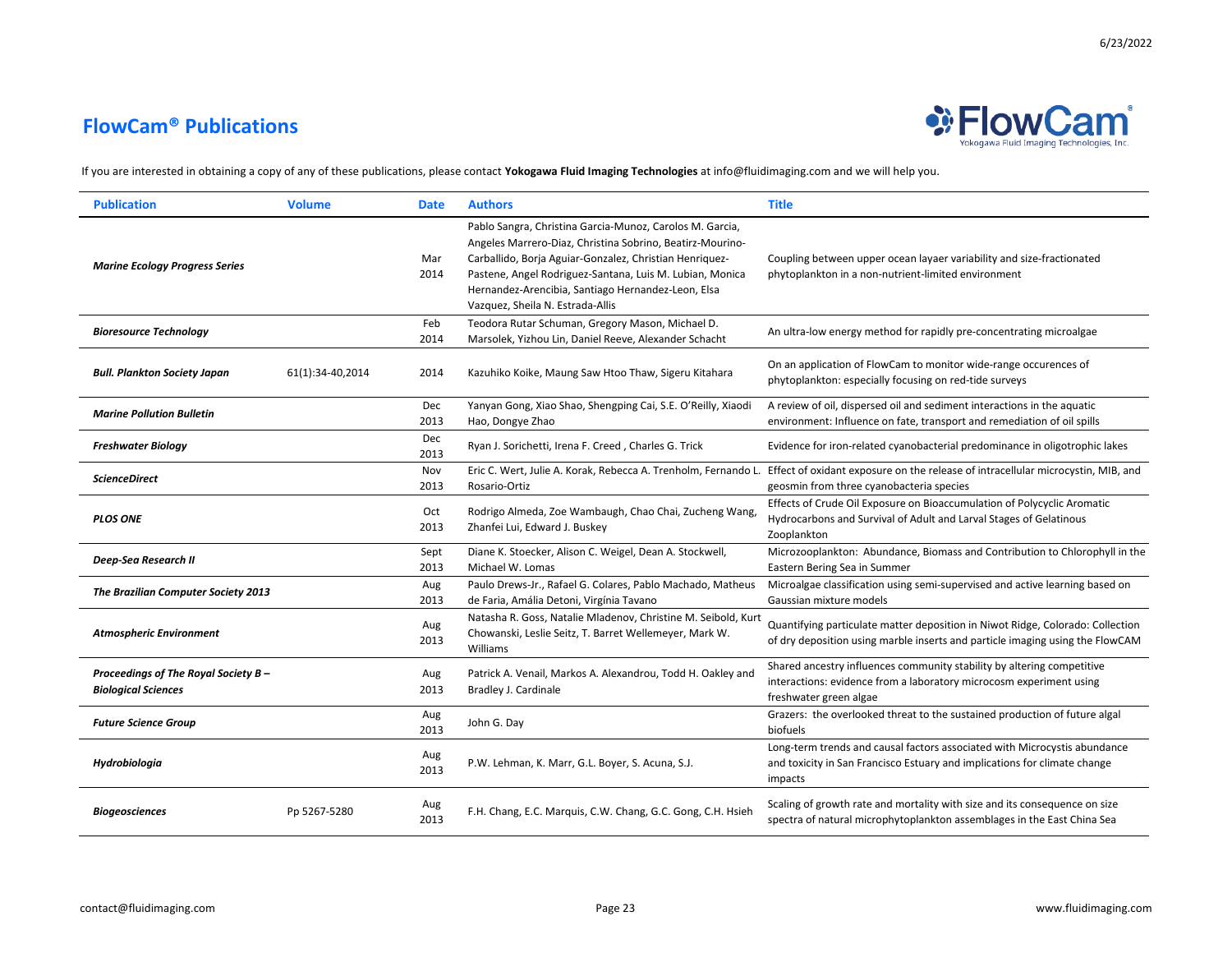

| <b>Publication</b>                   | <b>Volume</b>                     | <b>Date</b>  | <b>Authors</b>                                                                                                                                                                      | <b>Title</b>                                                                                                                                                                                 |
|--------------------------------------|-----------------------------------|--------------|-------------------------------------------------------------------------------------------------------------------------------------------------------------------------------------|----------------------------------------------------------------------------------------------------------------------------------------------------------------------------------------------|
| <b>Journal of Plankton Research</b>  |                                   | July<br>2013 | Eva Alvarez, Marta Moyano, Angel Lopez-Urrutia, Enrique<br>Noguiera, Renate Scharek                                                                                                 | Routine determination of plankton community composition and size structure:<br>a comparison between FlowCAM and light microscopy                                                             |
| <b>PLOS ONE</b>                      |                                   | July<br>2013 | Carlos Caceres, Fernando Gonzalez Taboada, Juan Hofer,<br>Recardo Anadon                                                                                                            | Phytoplankton growth and microplankton grazing in the subtropical Northeast<br>Atlantic                                                                                                      |
| Polar Bio                            |                                   | May<br>2013  | Cristina Garcia-Munoz, Luis M. Lubian, Carlos M. Garcia,<br>Angeles Marrero-Diaz, Pablo Sangra, Maria Vernet                                                                        | A mesocale study of phytoplankton assemblages around the South Shetland<br>Islands (Antarctica)                                                                                              |
| <b>Water Research</b>                |                                   | Apr<br>2013  | Eric C. Wert, Mei Mei Dong, Fernando L. Rosario-Ortiz                                                                                                                               | Using digital flow cytometry to assess the degradation of three cyanobacteria<br>species after oxidation processes                                                                           |
| <b>Population Ecology</b>            | Vol. 55 Pp 247-259                | Apr<br>2013  | Pei-Chi Ho, Chun-Wei Chang, Chih Hao Hsieh, Fuh-Kwo Shiah,<br>Takeshi Miki                                                                                                          | Effects of increasing nutrient supply and omnivorous feeding on the size<br>spectrum slope: a size-based nutrient-phytoplankton-zooplankton model                                            |
| <b>Journal of Applied Phycology</b>  |                                   | Apr<br>2013  | Takako Tanoi, Masanobu Kawachi, Makoto M. Watanabe                                                                                                                                  | Iron and glucose effects on the morphology of Botryococcus braunii with<br>assumption on the colony formation variability                                                                    |
| <b>Journal of Sea Research</b>       |                                   | Apr<br>2013  | Christina Garcia-Munoz, Angel Lopez-Urrutia, Luis M. Lubian,<br>Carlos M. Garcia, Santiago Hernandez-Leon                                                                           | A comparison of primary production models in an area of high mesoscale<br>variability (South Shetland Islands, Antarctic)                                                                    |
| <b>Marine Pollution Bulletin</b>     |                                   | Jan<br>2013  | Katharine J. Carney, Oihane C. Basurko, Kayvan Pazouk, Sara<br>Marsham, Jane E. Delany, D.V. Desai, A.C. Anil, Ehsan<br>Mesbahi                                                     | Difficulties in obtaining representative samples for compliance with the Ballast<br>Water Management Convention                                                                              |
| <b>Remote Sensing of Environment</b> | 128, Pp 185-196                   | 2013         | Miyamura                                                                                                                                                                            | Eko Siswanto,, Joji Ishizaka, Sarat Chandra Tripathy, Kazuyoshi Detection of harmful algal blooms of Karenia mikimotoi using MODIS<br>measurements: A case study of Seto-Inland Sea, Japan   |
|                                      |                                   |              |                                                                                                                                                                                     |                                                                                                                                                                                              |
| Journal of Shellfish Research        | Vol. 31 Issue 4, Pp 1091-<br>1101 | Dec<br>2012  | Raymond M. Mroch III, David B. Eggleston, Brandon J. Puckett                                                                                                                        | Spatiotemporal Variation in Oyster Fecundity and Reproductive Output in a<br>Network of No-Take Reserves                                                                                     |
| <b>Continental Shelf Research</b>    |                                   | Dec<br>2012  | D. Kamykowski, K.Grabowski Pridgen, J.M. Morrison, A.A.<br>McCulloch, E.S. Nyadjro, C.A. Thomas, G.A. Sinclair                                                                      | Cold front induced changes on the Florida panhandle shelf during October 2008                                                                                                                |
| <b>PLOS ONE</b>                      | Vol. 7 Issue 12                   | Dec<br>2012  | Susan C. Sharpe, Julie A. Koester, Martina Loebl, Amanda M.<br>Cockshutt, Douglas A.Campbell, Andrew J. Irwin, Zoe V. Finkel Function in Cryptic Species of Ditylum brightwellii    | Influence of Cell Size and DNA Content on Growth Rate and Photosystem II                                                                                                                     |
| <b>Marine Biology</b>                |                                   | Dec<br>2012  | Christofer Troedsson, Jean-Marie Bouquet, Carla M. Lobon,<br>Hans H. Jakobsen, Nadezda Romanova, Lene M. Pankoke,<br>Alejandro Isla, Jo"rg Dutz, Andrey F. Sazhin, Eric M. Thompson | Aliona Novac, Jens C. Nejstgaard, Sam Dupont, Suncica Bosak, Effects of ocean acidification, temperature and nutrient regimes on the<br>appendicularian Oikopleura dioica : a mesocosm study |
| Limnology & Oceanology: Methods      | Pp 882-890                        | Nov<br>2012  | Sarah A. Spaulding, David H. Jewson, Rebecca J. Bixby, Harry<br>Nelson, Diane M. McKnight                                                                                           | Automated measurement of diatom size                                                                                                                                                         |
| <b>Biogeosciences</b>                | 9, Pp 3337-3355                   | Aug<br>2012  | N. Mladenov, M. W. Williams, S. K. Schmidt, and K. Cawley                                                                                                                           | Atmospheric deposition as a source of carbon and nutrients to an alpine<br>catchment of the Colorado Rocky Mountains                                                                         |
| <b>PLOS ONE</b>                      |                                   | July<br>2012 | Alice C. Ortmann, Jennifer Anders, Naomi Shelton, Limin<br>Gong, Anthony G. Moss, Robert H. Condon                                                                                  | Dispersed Oil Disrupts Microbial Pathways in Pelagic Food Webs                                                                                                                               |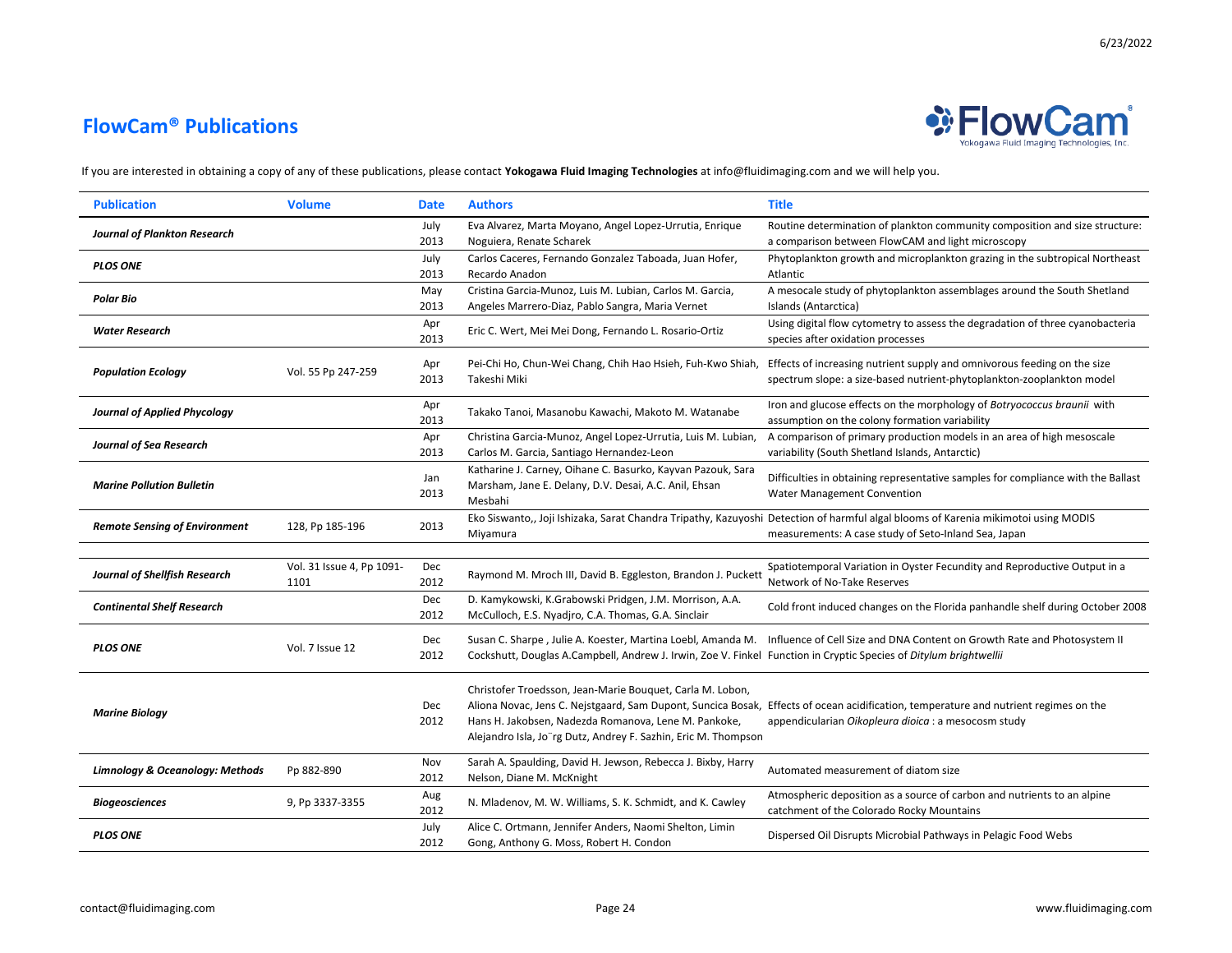

| <b>Publication</b>                                                     | <b>Volume</b>                 | <b>Date</b>           | <b>Authors</b>                                                                                                                                 | <b>Title</b>                                                                                                                                                                   |
|------------------------------------------------------------------------|-------------------------------|-----------------------|------------------------------------------------------------------------------------------------------------------------------------------------|--------------------------------------------------------------------------------------------------------------------------------------------------------------------------------|
| <b>Journal of Geophysical Research</b>                                 |                               | May<br>2012           | Ivona Cetinic, Mary Jane Perry, Nathan T. Briggs, Emily Kallin,<br>Eric A. D'Asaro, and Craig M. Lee                                           | Particulate organic carbon and inherent optical properties during 2008 North<br><b>Atlantic Bloom Experiment</b>                                                               |
| <b>Journal of Marine Science</b>                                       | Pp 347-350                    | May<br>2012           | Juile E. Keister, Delphine Bonnett                                                                                                             | Zooplankton population connections, community dynamics, and climate<br>variability                                                                                             |
| <b>Marine Biology</b>                                                  | 159:1853-1864                 | 2012                  | Lennart Thomas Bach, Ulf Riebsell, Scarlett Sett, Sarah Febiri,<br>Paul Rzepka, Kai Georg Schultz                                              | An Approach for particle sinking velocity measurements in the 3-400 um range<br>and considerations on the effect of temperature on sinking rates                               |
| <b>World Environmental and Water</b><br><b>Resources Congress 2010</b> | doi:<br>10.1061/41114(371 379 | Apr<br>2012           | K. Osei, L. Brown, R.Y.G. Andoh, A. Gwinn                                                                                                      | An Innovative and Rapid Method of Assessing Particle Shape and Size in<br><b>Stormwater Runoff</b>                                                                             |
| <b>Marine Ecology Progress Series</b>                                  | 451, Pp 15-29                 | Apr<br>2012           | Roswati Md Amin, Ulf Båmstedt, Jens C. Nejstgaard, Iole Di<br>Capua                                                                            | Partition of planktonic respiratory carbon requirements during a phytoplankton<br>spring bloom                                                                                 |
| <b>Bioresource Technology</b>                                          |                               | Mar<br>2012           | John J. Day, Naomi J. Thomas, Undine E.M. Achilles-Day,<br>Raymond J.G. Leakey                                                                 | Early detection of protozoan grazers in algal biofuel cultures                                                                                                                 |
| <b>Journal of Plankton Review</b>                                      | Pp 493-509                    | Mar<br>2012           | Eva Mariazetsche, Filip J.R. Meysman                                                                                                           | Dead or Alive? Viability assessment of micro and mesoplankton                                                                                                                  |
| <b>Journal of Plankton Review</b>                                      |                               | Mar<br>2012           | Eva A. Álvarez, Ángel López-Urrutia, Enrique Nogueira                                                                                          | Improvement of plankton biovolume estimates derived from image-based<br>automatic sampling devices: application to FlowCAM                                                     |
| <b>Microbiology of Aquatic Systems</b>                                 |                               | Mar<br>2012           | Carole A. Llewellyn, Daniel A. White, Victor Martinez-<br>Vincente, Glen Tarran, Tim J. Smyth.                                                 | Distribution of Mycosporine-Like Amino Acids Along a Surface Water<br>Meridional Transect of the Atlantic on oceanic phytoplankton                                             |
| <b>Marine Biology</b>                                                  | 159:643-660                   | 2012                  | M.Koski, L.Yebra, J.Dutz, S.H.Jonasdottir, C.Vidoudez,<br>H.H.Jacobsen, G.Pohnert, J.C.Nejstgaard                                              | The effect of egg versus seston quality on hatching success, naupliar<br>metabolism and survival of Calanus finmarchicus in mesocosms dominated by<br>Phaeocystis and diatoms  |
| Hydrobiologica                                                         | 680:53-62                     | 2012                  | Cedric Leo Meunier, Florian M. Hantzsche, Alessandra O.<br>Cunha-Dupont, Julia Haafke, mBettina Oppermann, Arne M.<br>Malzahn, Maarten Boersma | Intraspecific selectivity, compensatory feeding and flexible homeostasis in the<br>phagotrophic flagellate Oxyrrhis marina : three ways to handle food quality<br>fluctuations |
| <b>Atlantic Meridional Transect</b>                                    |                               | Sept -<br>Nov<br>2011 | Glen Tarran                                                                                                                                    | <b>AMT21 Cruise Report: Atlantic Meridional Transect</b>                                                                                                                       |
| Opflow                                                                 | Pp 20-21                      | Oct<br>2011           | Jonathan Dawson                                                                                                                                | Quick Response is Key to Solving Taste and Odor Problems                                                                                                                       |
| <b>Journal of Applied Phycology</b>                                    | Pp 25-33                      | 2011                  | Takato Tanoi, Masanobu Kawachi, Makoto M. Wataanabe                                                                                            | Effects of carbon source on growth and morphology of Botryococcus braunii                                                                                                      |
| Journal of Yeast and Fungal Research                                   | Pp 106-112                    | Aug<br>2011           | Radha Pyati, Lindsay L. Elvir, Erica C. Charles, Umawattee<br>Seenath, Tom D. Wolkow                                                           | Imaging flow cytometric analysis of Schizosaccharomyces pombe morphology                                                                                                       |
| <b>Marine Pollution Bulletin</b>                                       | Pp 1233-1244                  | June<br>2011          | K.J. Karney, J.E. Delany, S. Sawant, E. Mesbahi                                                                                                | The effects of prolonged darkness on temperate and tropical marine<br>phytoplankton and their implications for ballast water risk management                                   |
| <b>World Water</b>                                                     | Pp 30-32                      | June<br>2011          |                                                                                                                                                | Advanced particle imaging and analysis reveals contaminants in seconds                                                                                                         |
| <b>Journal of Applied Phycology</b>                                    |                               | June<br>2011          | Mia K. Steinberg, Matthew r. First, Edward J. Lemieux, Lisa A.<br>Drake, Bruce N. Nelson, David M. Kulis, Donald M. Anderson,                  | Comparison of techniques used to count single-celled viable phytoplankton                                                                                                      |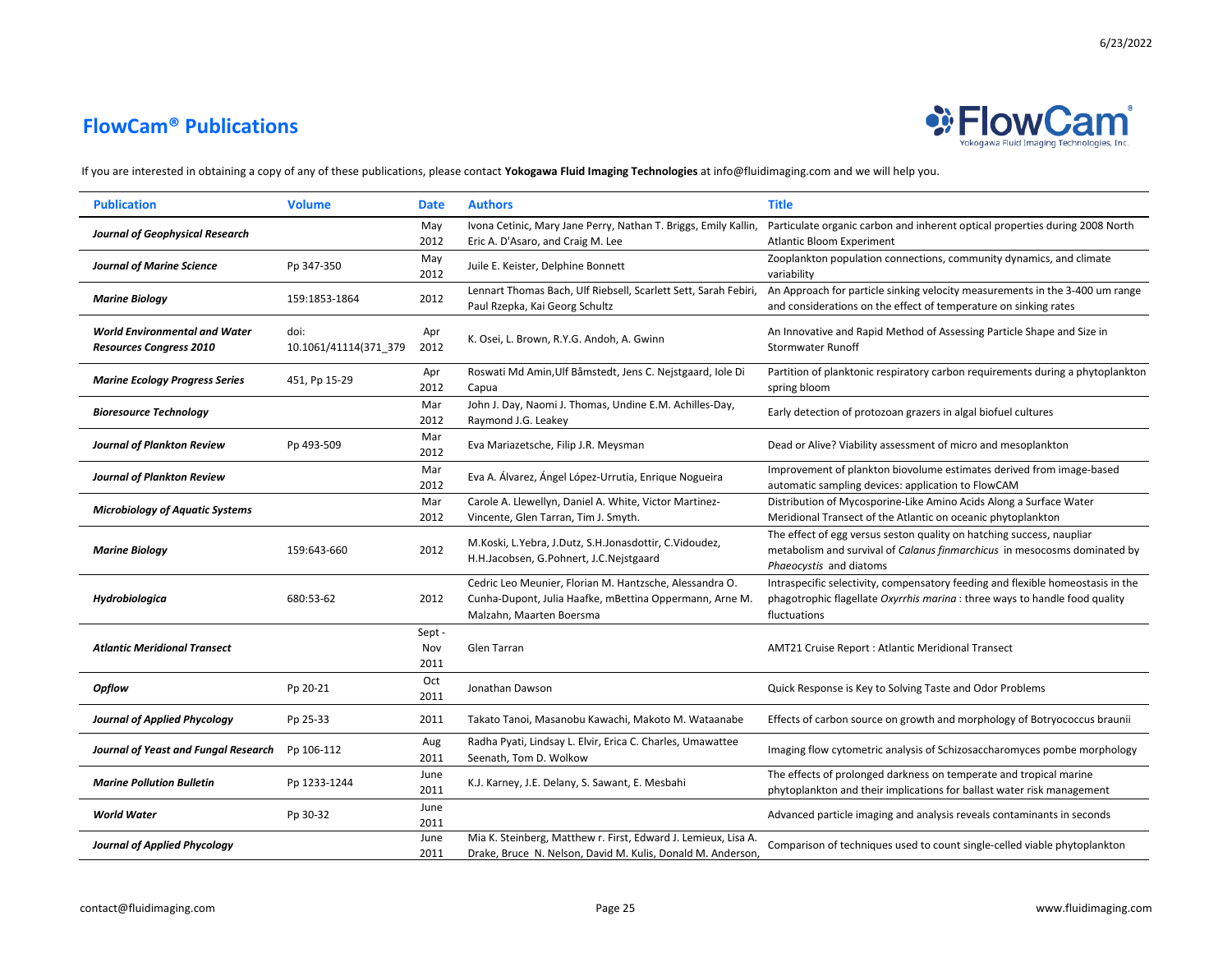## **FlowCam® Publications**



6/23/2022

| <b>Publication</b>                                                                                                                                          | <b>Volume</b>         | <b>Date</b>  | <b>Authors</b>                                                                                                                                                                                                                                                     | <b>Title</b>                                                                                                                                                                                                                   |
|-------------------------------------------------------------------------------------------------------------------------------------------------------------|-----------------------|--------------|--------------------------------------------------------------------------------------------------------------------------------------------------------------------------------------------------------------------------------------------------------------------|--------------------------------------------------------------------------------------------------------------------------------------------------------------------------------------------------------------------------------|
| <b>Biogeosciences</b>                                                                                                                                       | Vol. 8, Pp 1291-1307  | May<br>2011  | W. Bagniewski, K. Fennel, M. J. Perry, and E. A. D'Asaro                                                                                                                                                                                                           | Optimizing models of the North Atlantic spring bloom using physical, chemical<br>and bio-optical observations from a Lagrangian float                                                                                          |
| <b>NSF Biological &amp; Chemical</b><br><b>Oceanography Data Management</b><br><b>Office</b>                                                                |                       | Mar<br>2011  | Michael Sieracki, Nicole J. Poulton                                                                                                                                                                                                                                | The 2008 North Atlantic Bloom Experiment - Abundance and Biomass<br>determination of heterotrophic and autotrophic bacteria, phototrophic and<br>heterotrophic nanoplankton, & microplankton -including instrument calibration |
| <b>Environmental Pollution</b>                                                                                                                              | Pp 1307-1316          | May<br>2011  | Pedro Echeveste, Susana Ajusti, Jordi Dachs                                                                                                                                                                                                                        | Cell size dependence of additive versus synergetic effects of UV radiation and<br>PAHS                                                                                                                                         |
| <b>Marine Drugs</b>                                                                                                                                         | Pp 345-358            | Mar<br>2011  | Charles Vidoudez, Jens Christian Nejstgaard, Hans Henrik<br>Jakobsen, Georg Pohnert                                                                                                                                                                                | Dynamics of dissolved and particulate polyunsaturated aldehydes in<br>mesocosms inoculated with different densities of the diatom Skeletonema<br>marionoi                                                                      |
| Deep-Sea Research II                                                                                                                                        | Pp 493-511            | Feb<br>2011  | Mark A. Brzezinski, S.B. Baines, William M. Balch, C.P.<br>Buecher, Fei Chai, R.C. Dugdale, J.W. Krause, M.R. Landry, A.<br>Marchi, Chris I. Measures, D. M. Nelson, A.E. Parker, A. J.<br>Poulton, K.E. Selph, P.G. Strutton, A.G. Taylor, Benjamin S.<br>Twining | Co-limitation of diatoms by iron and silicic acid in the equatorial Pacific                                                                                                                                                    |
| <b>Journal of Plankton Review</b>                                                                                                                           | Pp 1-15               | Jan<br>2011  | Eva Álvarez, Ángel López-Urrutia, Enrique Nogueira, Santiago<br>Fraga                                                                                                                                                                                              | How to effectively sample the plankton size spectrum? A case study using<br>FlowCAM                                                                                                                                            |
| <b>Journal of Applied Phycology</b>                                                                                                                         |                       | Jan<br>2011  | Maria Stockenreiter, Anne-Kathrin Graber, Florian Haupt &<br><b>Herwig Stibor</b>                                                                                                                                                                                  | The effect of species diversity on lipid production by micro-algal communities                                                                                                                                                 |
| Belgian Science Policy - Research<br><b>Programme Science for Sustainable</b><br><b>Development</b>                                                         |                       | 2011         | C. Lancelot, V. Rousseau, N. Gypens, J.Y. Parent, L.N.<br>Terseleer, G. Lacroix, X. Desmit, K. Ruddick, K. Van<br>Nieuwenhove, D. Delbare, K. Denis, P. Grosjean                                                                                                   | Combined effects of changing hydroclimate and human activity on coastal<br>ecosystem health                                                                                                                                    |
| <b>Marine Pollution Bulletin</b>                                                                                                                            | Vol. 60, Pp 2117-2122 |              | A. G. Bauman, J.A. Burt, D.A. Feary, E. Marquis, P. Usselgio                                                                                                                                                                                                       | Tropical harmful algal blooms: An emerging threat to coral reef communities                                                                                                                                                    |
| <b>Defense Technology</b>                                                                                                                                   |                       | Sept<br>2010 | Edith A. Widder                                                                                                                                                                                                                                                    | Monitoring Bloom Dynamics of a Common Coastal Bioluminescent Ctenophore                                                                                                                                                        |
| <b>Journal of Geophysical Research</b>                                                                                                                      |                       | Aug<br>2010  | R.A. Reynolds, D Stramski, V.M. Wright, S.B. Wozniak                                                                                                                                                                                                               | Measurements and characterization of particle size distributions in coastal<br>waters                                                                                                                                          |
| <b>Algae Industry Magazine</b>                                                                                                                              |                       | Sept<br>2010 | A.I.M Interview with Dr. Danny Kainer                                                                                                                                                                                                                              | Scale Up                                                                                                                                                                                                                       |
| <b>Journal of Applied Phycology</b>                                                                                                                         | Pp 25-33              | June<br>2010 | Takako Tanoi, Masanobu Kawachi, Makoto M. Watanabe                                                                                                                                                                                                                 | Effects of carbon source on growth and morphology of Botryococcus braunii                                                                                                                                                      |
| <b>Marine Ecology Progress Series</b>                                                                                                                       | Pp 99-110             | May<br>2010  | T. M. Pedersen, Rodrigo Almeda, Frank L. Fotel, Hans Henrik<br>Jakobsen, Patrizio Mariani, Benni W. Hansen                                                                                                                                                         | Larval growth in the dominant polychaete Polydora ciliata is food-limited in a<br>eutrophic Danish estuary (Isefjord)                                                                                                          |
| <b>UNESCO-IOC, ICES Working Group,</b><br>HAB Dynamics, from the manual<br>Microscopic and Molecular Methods<br>for Quantitative Phytoplankton<br>Analysis. | Pp 47-54              | 2010         | Nicole J. Poulton, Jennifer L. Martin                                                                                                                                                                                                                              | Imaging flow cytometry for quantitative phytoplankton analysis - FlowCAM                                                                                                                                                       |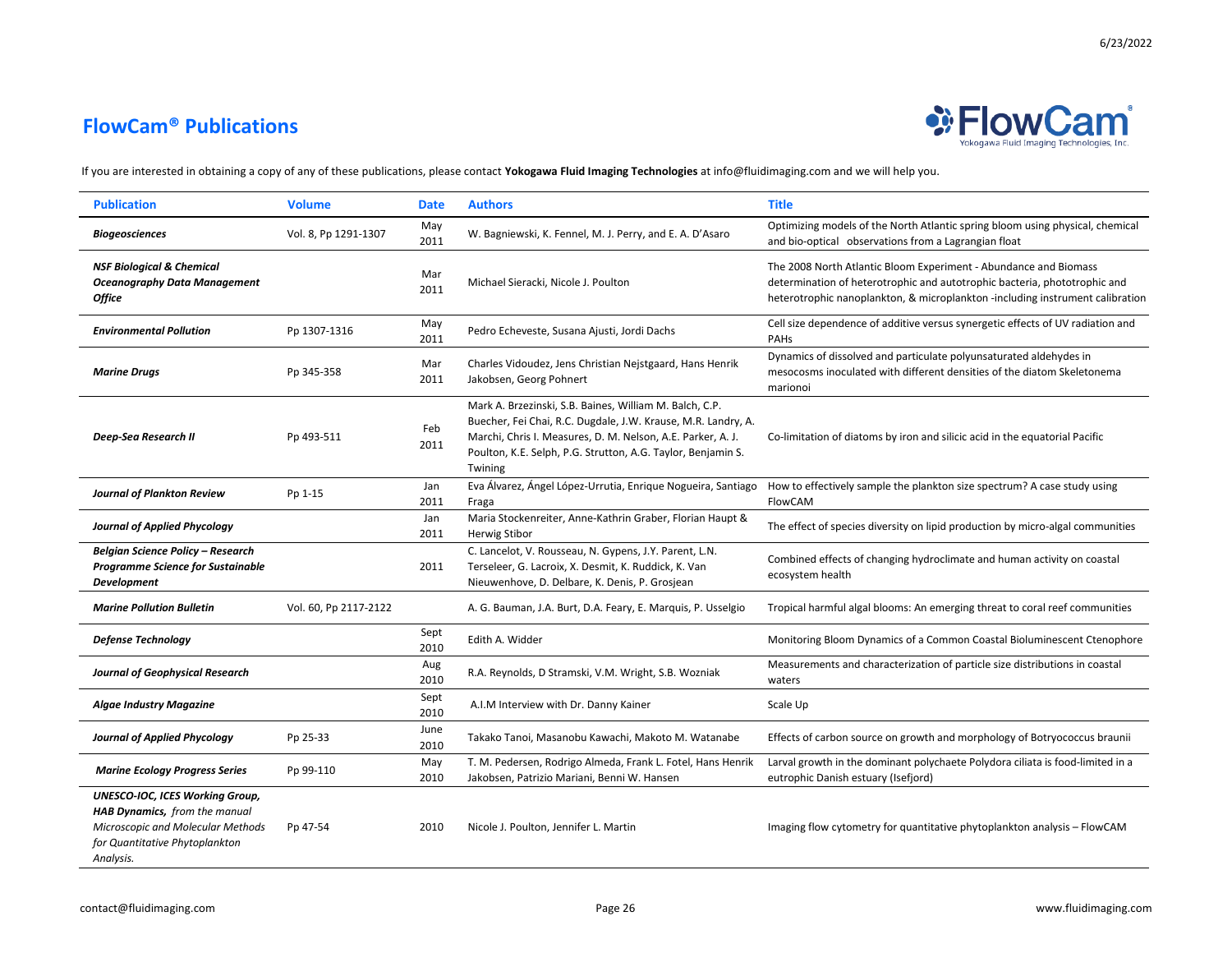

| <b>Publication</b>                                                                                                             | <b>Volume</b>                   | <b>Date</b>     | <b>Authors</b>                                                                                                                          | <b>Title</b>                                                                                                                                                                         |
|--------------------------------------------------------------------------------------------------------------------------------|---------------------------------|-----------------|-----------------------------------------------------------------------------------------------------------------------------------------|--------------------------------------------------------------------------------------------------------------------------------------------------------------------------------------|
| <b>Journal of Plankton Review</b>                                                                                              | Pp 263-272                      | Mar<br>2010     | Alexander Barofsky, Paolo Simonelli, Charles Viodouez,<br>Christofer T roedsson, Jens C. Nejstgaard, Hans H. Jakobsen,<br>Georg Pohnert | Growth phase of the diatom Skeletonema marinoi influences the metabolic<br>profile of the cells and the selective feeding of the copepod Calanus spp.                                |
| Harmful Algae                                                                                                                  | Vol. 9, Issue 2: Pp 134-<br>143 | Feb<br>2010     | Ana C. Garcia, Sibel Bargu, Padmanava Dash, Nancy N.<br>Rabalais, Malinda Sutor                                                         | Evaluating the potential risk of microcystins to blue crab (Callinectes sapidus)<br>fisheries and human health in a eutrophic estuary                                                |
| <b>Emerging Ballast Water Management</b><br>Systems from the "Proceedings of the<br>IMO-WMU Research and Development<br>Forum" | Pp 241-245                      | Jan<br>2010     | K. Peterson, H. Nelson                                                                                                                  | New data experiments using viability stains on treated ballast water for IMO<br>compliance                                                                                           |
| <b>Ocean and Polar Research</b>                                                                                                | Pp 349-357                      | Dec<br>2009     | Seung Ho Baek and Kyoungsoon Shin                                                                                                       | Applicability of Fluorescein Diacetate (FDA) and Calcein-AM to Determine the<br>Viability of Marine Plankton                                                                         |
| American Water Works Association,<br><b>Water Research Foundation</b>                                                          |                                 | Dec<br>2009     | Phillip Tarrant, Tyler Sawyer, Rebecca Mestek and Susanne<br>Neuer                                                                      | Feasibility Study for Early Warning Systems for Algae-induced Tastes & Odors                                                                                                         |
| Journal of Plankton Research                                                                                                   | Pp 1-10                         | Dec<br>2009     | A. Barofsky, P. Simonelli, C. Vidoudez, C. Troedsson, J. C.<br>Nejstgarrd, H. H. Jakobsen, G. Pohnert                                   | Growth phase of the diatom Skeletonema marinoi influences the metabolic<br>profile of the cells and the selective feeding of the copepod Calanus spp.                                |
| <b>American Water Works Association</b><br>Journal                                                                             | Vol. 101 No. 11, Pp 19-<br>20   | Nov<br>2009     | Benjamin W. Spaulding                                                                                                                   | Field Report: Early Detection Can Help Eradicate Invasive Mussels                                                                                                                    |
| <b>Journal of Plankton Research</b>                                                                                            | Vol. 2, No. 2, Pp 193-207       | Feb<br>2009     | L. Zarauz, X. Irigoien, J.A. Fernandes                                                                                                  | Changes in plankton size structure and composition, during the generation of a<br>phytoplankton bloom, in the central Cantabrian sea                                                 |
| <b>Analytical Sciences</b>                                                                                                     | Vol. 24, Pp 1623-1627           | Dec<br>2008     | Kitao Fujiwara, Shun Hirokawa, Motohide Aoki                                                                                            | Comparison of Fluorescence Correlation Spectrometry with the Ordinary<br>Fluorescence Optical Configuration with Flow Cytometry as a Tool for<br>Micrometer-level Size Determination |
| <b>Harmful Algae</b>                                                                                                           | Pp 152-157                      | Dec<br>2008     | Edward J. Buskey                                                                                                                        | How does eutrophication affect the role of grazers in harmful algal bloom<br>dynamics?                                                                                               |
| <b>Ocean Systems</b>                                                                                                           | Pp 22-25                        | Nov-Dec<br>2008 | Nicole J. Poulton                                                                                                                       | Testing ballast water for zooplankton                                                                                                                                                |
| <b>Journal of Experimental Marine</b><br><b>Biology and Ecology</b>                                                            | Pp 48-53                        | Sept<br>2008    | Raechel A. Littman, Madeleine J.H. van Hoppen, Bette L. Willis                                                                          | Methods for sampling free-living Symbiodinium (zooxanthellae) and their<br>distribution and abundance at Lizard Island (Great Barrier Reef)                                          |
| <b>Journal of Plankton Research</b>                                                                                            | Vol. 30, No. 8, Pp 1297-<br>130 | Aug<br>2008     | L. Zarauz, X. Irigoien                                                                                                                  | Effects of Lugol's fixation on the size structure of natural nano-microplankton<br>samples, analyzed by means of an automated counting method                                        |
| <b>Journal of Plankton Research</b>                                                                                            | Vol. 30, No. 8, Pp 857-<br>872  | Aug<br>2008     | L. Zarauz, X. Irigoien, J.A. Fernandes                                                                                                  | Modelling the influence of abiotic and biotic factors on plankton distribution in<br>the Bay of Biscay, during three consecutive years (2004-06)                                     |
| <b>Journal of Plankton Research</b>                                                                                            | Vol. 30, No. 4, Pp 467-<br>481  | 2008            | Unai Cotano, Xabier Irigoien, Egoitz Etxebeste, Paula Alvarez,<br>Julien Mader, L. Ferrer                                               | Distribution, growth and survival of anchovy larvae (Engraulis encrasicolus L.) in<br>relation to hydrodynamic and trophic environment in the Bay of Biscay                          |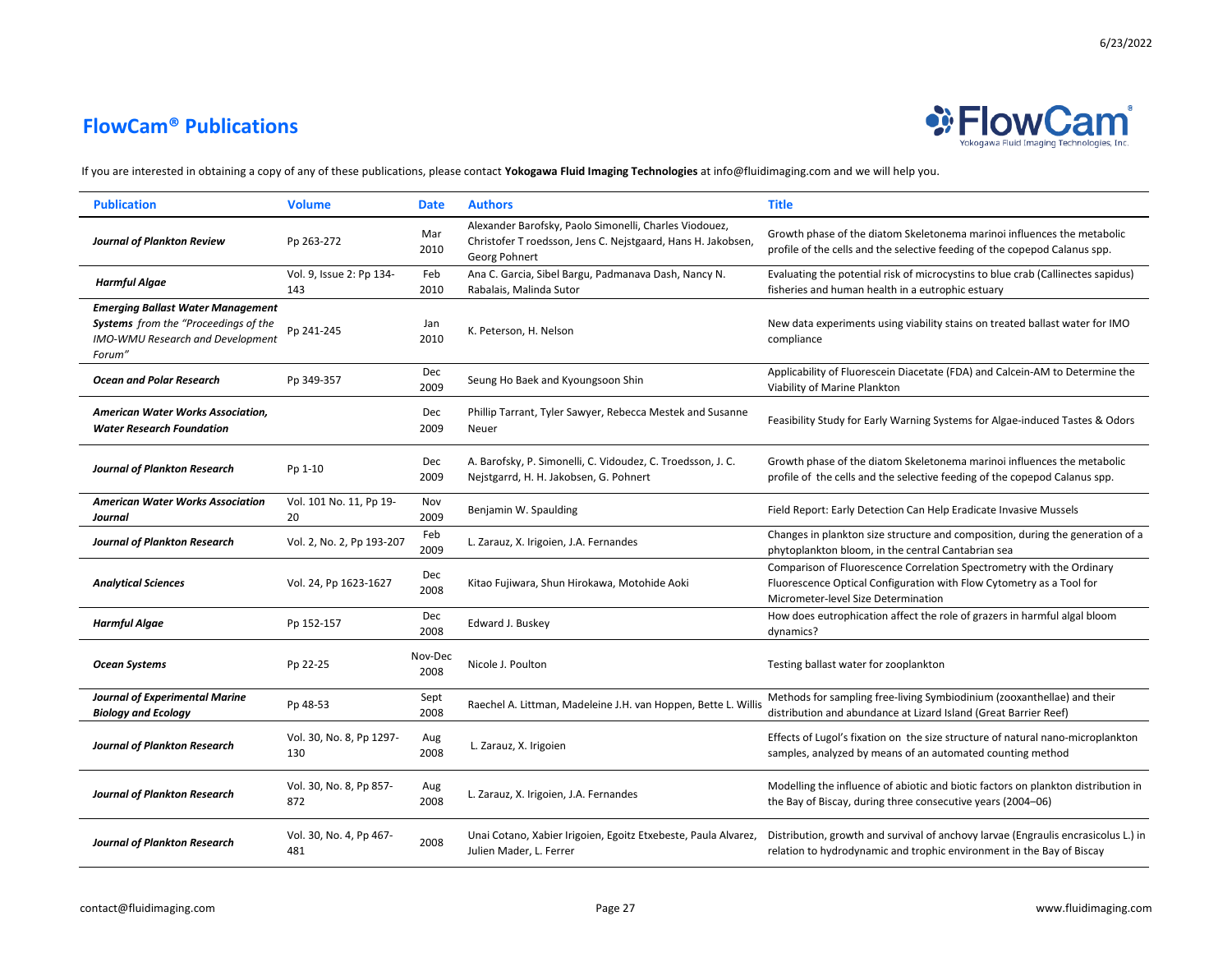

| <b>Publication</b>                                 | <b>Volume</b>                    | <b>Date</b>  | <b>Authors</b>                                                                                                                                                                                                                                    | <b>Title</b>                                                                                                                                  |
|----------------------------------------------------|----------------------------------|--------------|---------------------------------------------------------------------------------------------------------------------------------------------------------------------------------------------------------------------------------------------------|-----------------------------------------------------------------------------------------------------------------------------------------------|
| <b>Journal of Plankton Research</b>                | Vol. 30, No. 3, Pp 275-<br>281   | 2008         | Keiichiro Ide, Kazutaka Takahashi, Akira Kuwata, Miwa<br>Nakamachi, Hiroaki Saito                                                                                                                                                                 | A rapid analysis of copepod feeding using FlowCAM                                                                                             |
| <b>American Water Works Association</b><br>Journal | Vol. 99 No. 11, Pp 50-54         | Nov<br>2007  | Betsy Reilly-Matthews, PhD                                                                                                                                                                                                                        | Particle Imaging and Analysis Instrumentation Minimizes Taste and Odor<br>Complaints                                                          |
| <b>Marine Ecology Progress Series</b>              | Vol. 345, Pp 37-39               | Sept<br>2007 | L. Zarauz, X. Irigoien, A. Urtizberea, M. Gonzalez                                                                                                                                                                                                | Mapping plankton distribution in the Bay of Biscay during three consecutive<br>spring surveys                                                 |
| Oceanography                                       | Vol. 20, No. 2                   | Jun<br>2007  | Mark Benfield, Philippe Grosjean, Phil Culverhouse, Xabier<br>Irigoien, Michael Sieracki, Angel Lopez-Urrutia, Hans Dam,<br>Qiao Hu, Cabell Davis, Allen Hansen, Cynthia Pilskaln, Edward<br>Riseman, Howard Schultz, Paul Utgoff, Gabriel Gorsky | Research of Automated Plankton Identification (RAPID)                                                                                         |
| <b>Journal of Plankton Research</b>                | Vol. 29, No. 2, Pp 115-<br>126   | 2007         | C.F. Breier, E. J. Buskey                                                                                                                                                                                                                         | Effects of the red tide dinoflagellate, Karenia brevis, on grazing and fecundity in<br>the copepod Acartia tonsa                              |
| <b>Harmful Algae</b>                               | Vol. 5, No. 6, Pp 685-692        | Dec<br>2006  | Edward J. Buskey, Cammie J. Hyatt                                                                                                                                                                                                                 | Use of the FlowCAM® for semi-automated recognition and enumeration of red<br>tide cells (Karenia brevis) in natural plankton samples          |
| <b>Journal of Plankton Research</b>                | Vol. 28, No.10, Pp 919-<br>936   | 2006         | Marja Koski, Wim Breteler, Nelleke Schogt, Santiago<br>Gonzalez, Hans Jakobsen                                                                                                                                                                    | Life-state-specific differences in exploitation of food mixtures: diet mixing<br>enhances copepod egg production but not juvenile development |
| <b>Limnology and Oceanography</b>                  | Vol. 51, No. 5, Pp 2084-<br>2091 | 2006         | Elena San Martin, Xabier Irigoien, Roger P. Harris, Ángel<br>López-Urrutia, Mikhail V.Zubkov and Jane L. Sullivan                                                                                                                                 | Variation in the transfer of energy in marine plankton along a production<br>gradient in the Atlantic Ocean                                   |
| Deep-Sea Research II                               | Vol. 53, Pp 1560, 1572           | 2006         | Elena San Martin, Roger P. Harris, Xabier Irigoien                                                                                                                                                                                                | Latitudinal variation in plankton size spectra in the Atlantic Ocean                                                                          |
| <b>Polar Biology</b>                               | Vol. 28, Pp 171-181              | 2005         | Rolf R. Gradinger, Klaus Meiners, Gerry Plumley, Qing Zhang,<br>Bodil A. Bluhm                                                                                                                                                                    | Abundance and composition of the sea-ice meiofauna in off-shore pack ice of<br>the Beaufort Gyre in summer 2002 and 2003                      |
| <b>Marine Scientist</b>                            | No. 16 Pp 10-13                  | 2006         |                                                                                                                                                                                                                                                   | Watching out for toxic tides                                                                                                                  |
| <b>LakeLine (NALMS)</b>                            | Pp 21-24                         | Apr<br>2006  | Hilary Snook, U.S. EPA                                                                                                                                                                                                                            | A Regional Assessment Approach                                                                                                                |
| <b>WACV-MOTION'05</b>                              | Vol. 1, Pp 79-86                 | 2005         | Matthew B. Blaschko, Gary Holness, Marwan A. Mattar,<br>Dimitri Lisin, Paul E. Utgoff, Allen R. Hanson, Howard<br>Schultz, Edward M. Riseman, Michael E. Sieracki, William M.<br>Balch, Ben Tupper                                                | Automatic in situ identification of plankton                                                                                                  |
| <b>Journal of Plankton Research</b>                | Vol. 27, Pp 647-662              | Jun<br>2005  | Hongbin Liu, Michael J. Dagg, Suzanne Strom                                                                                                                                                                                                       | Grazing by the calanoid copepod Neocalanus cristatis on the microbial food<br>web in the coastal Gulf of Alaska                               |
| <b>Journal of Phycology</b>                        | Vol. 51 Pp 305-310               | 2005         | Jason See, Lisa Campbell, Tammi L. Richardson, James L.<br>Pickney, Ronjen Shen, Norman L. Guinasso, Jr.                                                                                                                                          | Combining new technologies for determination of phytoplankton community<br>structure in the Northern Gulf of Mexico                           |
| <b>Journal of Plankton Research</b>                | Vol. 26, No. 2, Pp 191-<br>212   | 2004         | Robert D. Vaillancourt, Christopher W. Brown, Robert R. L.<br>Guillard, William M. Balch                                                                                                                                                          | Light backscattering properties of marine phytoplankton: relationships to cell<br>size, chemical composition and taxonomy                     |
| <b>Microbial Ecology</b>                           | Vol. 48 Pp 567-577               | 2004         | Lavrentyev P.J., M.J. McCarthy, D.M. Klarer, F.J. Jochem &<br>W.S. Gardner                                                                                                                                                                        | Estuarine microbial food web patterns in a Lake Erie coastal wetland                                                                          |
| <b>Marine Pollution Bulletin 48</b>                | Pp 533-542                       | 2004         | Michael C. Sterling, James S. Bonner, Andrew N.S. Ernest,<br>Cheryl A. Page, Robin A. Autenrieth                                                                                                                                                  | Characterizing aquatic sediment-oil aggregates using in-situ instruments                                                                      |